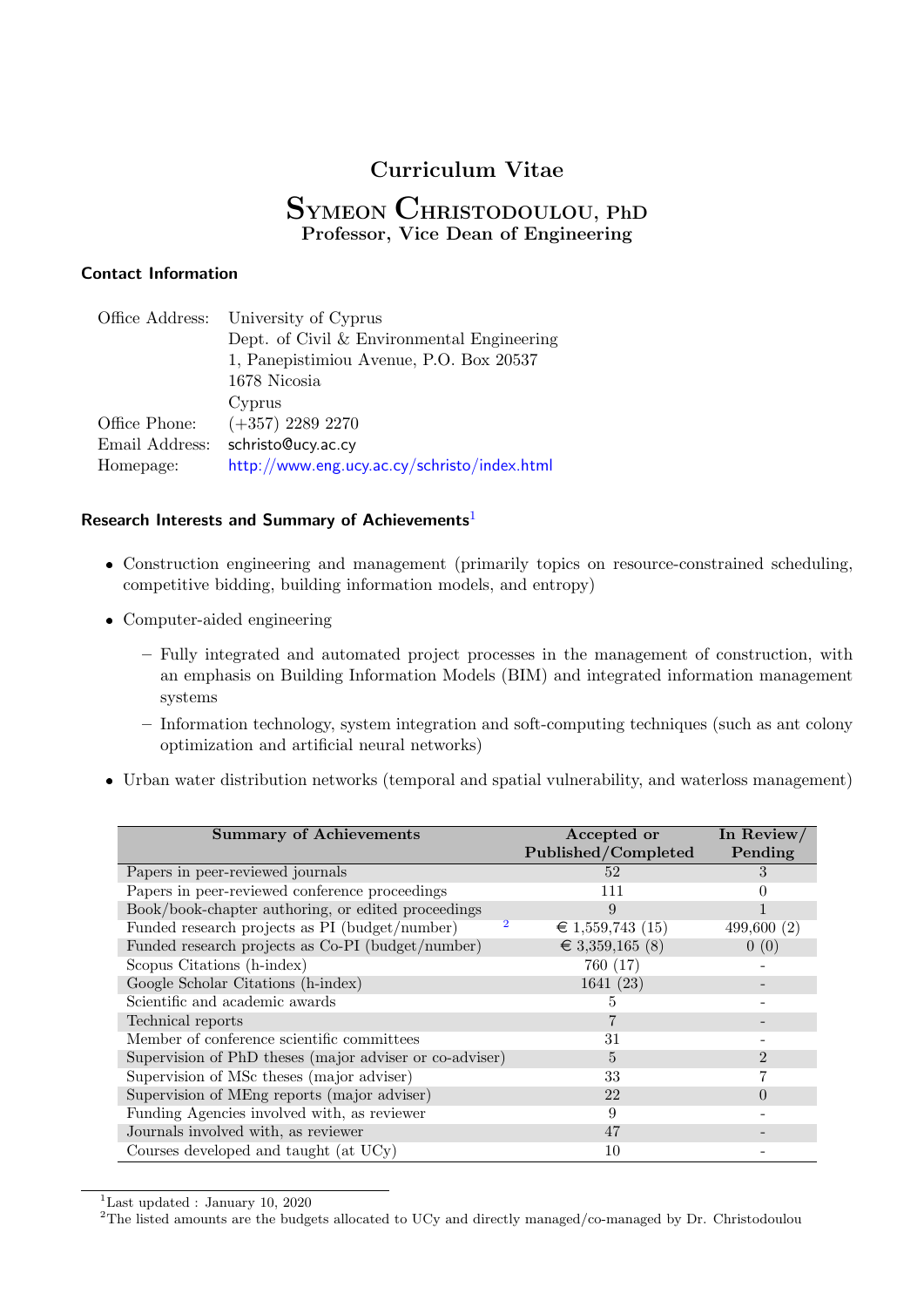# **SYMEON CHRISTODOULOU, PhD <sup>C</sup>URRICULUM <sup>V</sup>ITAE <sup>2</sup>**





### **Total External Funding** (by Project Role)



### **Total External Funding** (by Host Organization)

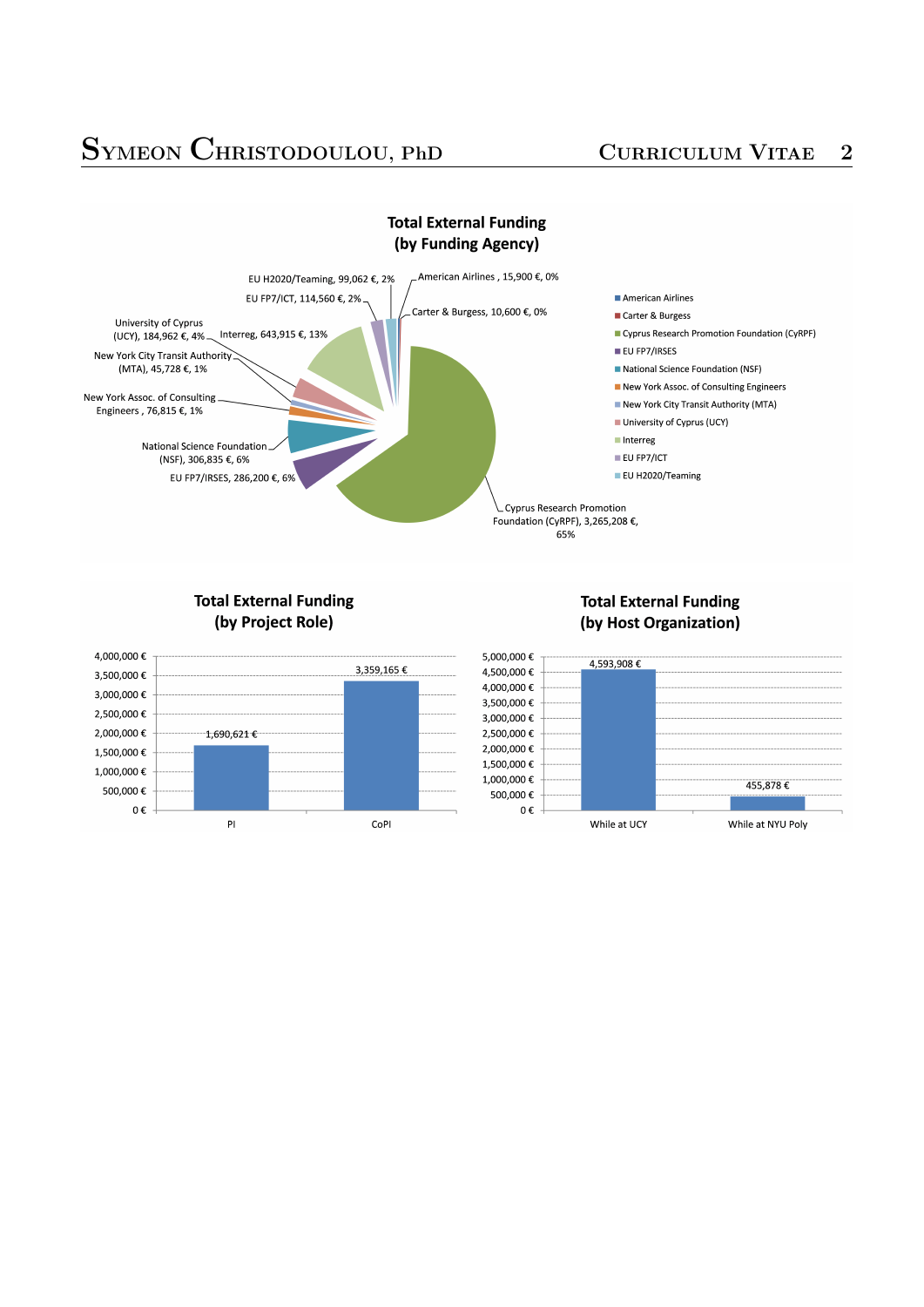| Ph.D., Columbia University, New York City, NY, USA.                                         |
|---------------------------------------------------------------------------------------------|
| M.Phil, Columbia University, New York City, NY, USA.                                        |
| M.Sc., Columbia University, New York City, NY, USA.                                         |
| <b>B.Sc.</b> , <i>Columbia University</i> , <i>New York City</i> , <i>NY</i> , <i>USA</i> . |
|                                                                                             |

### **Professional Experience**

<sup>2004</sup> **University of Cyprus**, Dept. of Civil & Environmental Engineering (CEE) .

Responsible for developing and teaching undergraduate and graduate courses in construction management and for performing scholarly research leading to refereed publications and funded research projects. Author of numerous publications on construction management, artificial agents, information technology and water loss in urban distribution networks.

**Principal investigator on externally-funded research projects of about**  $\epsilon$  **970,000 in** budget as PI and about  $\epsilon$  2.5 million as CoPI, and Cyprus's national representa**tive to the ESF/COST Domain Committee on transport and urban development (2006-2013). The research work on water loss in urban distribution networks has been recognized at various national levels, including a presidential praise and a governmental Environmental Award (2007) awarded to one of the public agencies collaborating on a related research project. The research work and the developed technology on the safe multi-modal transfer of hazardous cargo was awarded an 'Excellence in Research' award (2015) by the Hellenic Association of Transport Engineers, for the advancement of research in the field of 'Safety in Transport'.**

<sup>2017</sup> **Professor**, *University of Cyprus*, Dept. of Civil & Environmental Eng'g.

**Vice Dean**, *University of Cyprus*, School of Engineering .

Managing several School of Engineering matters pertaining to academic programs, budgetary and accounting management, research and administration. Representing the School of Engineering in several University committees.

2011 2013

2014  $\overline{2017}$ 

**Chairman**, *University of Cyprus*, Dept. of Civil & Environmental Engineering .

Managing most departmental matters pertaining to academic programs, budgetary and accounting management, recruitment of faculty and teaching staff, research and administration. Representing the CEE Department in several School of Engineering and University committees.

<sup>2011</sup> **Board of Directors' Member**, *University of Cyprus*, Nireas International Water Research Center .

Founding and Board of Directors' member of the Nireas International Water Research Center (Nireas-IWRC), a research Center co-financed by the European Regional Development Fund and the Republic of Cyprus through the Research Promotion Foundation and the University of Cyprus. Nireas-IWRC aims the development of cutting-edge water technologies, and the dissemination of water-related technologies to the public, accessible to citizens and practitioners alike (http://www.nireas-iwrc.org/index.php).

**Associate Professor**, *University of Cyprus*, Dept. of Civil & Environmental Eng'g .

**Assistant Professor**, *University of Cyprus*, Dept. of Civil & Environmental Eng'g .

Graduate Courses Developed and Taught at UCy:

CEE 517 Operations Research in Civil and Environmental Engineering

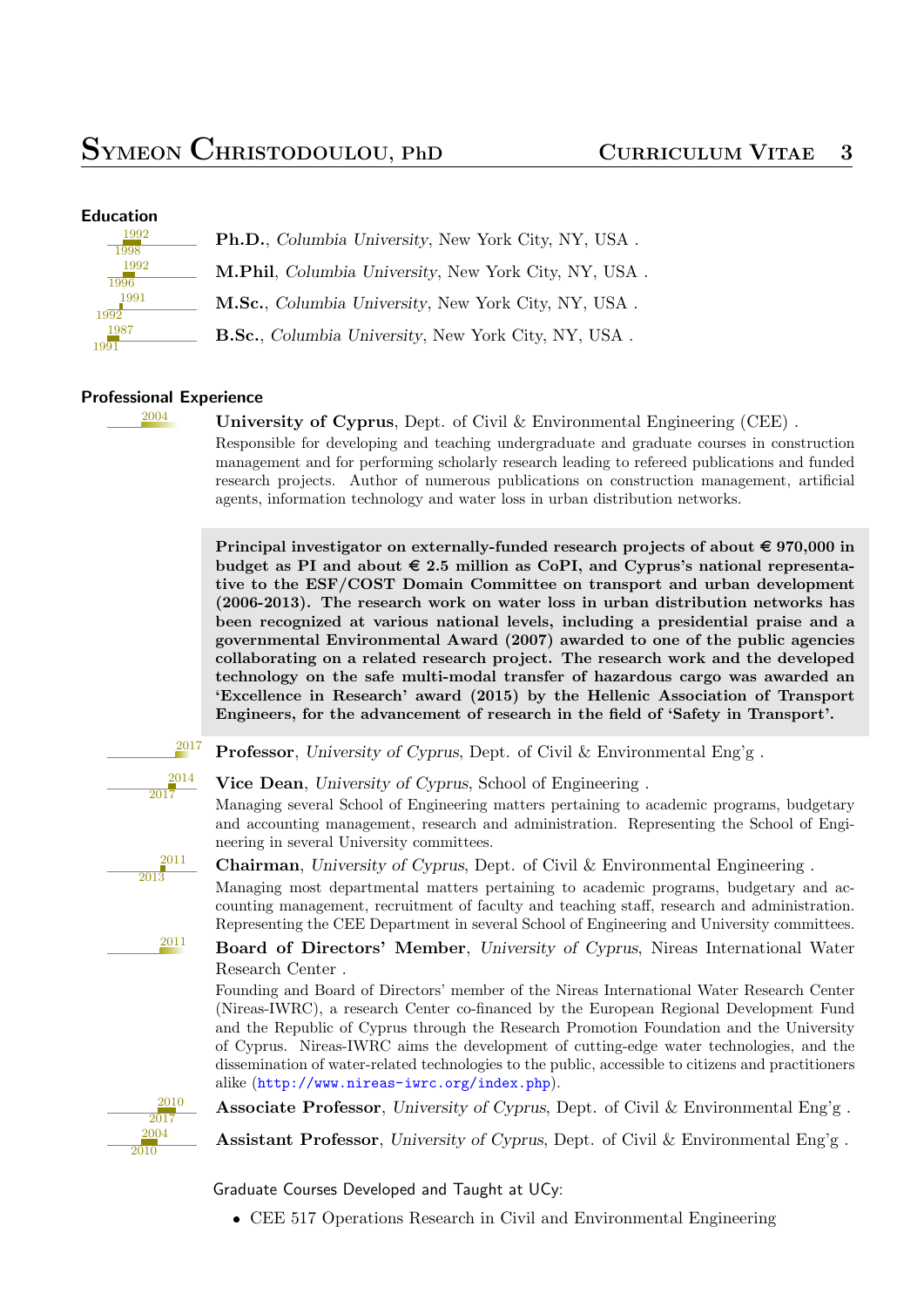- CEE 516 Building Information Models
- CEE 515 Advanced Topics in Construction Management
- CEE 512 Risk Analysis for Civil and Environmental Engineers
- CEE 511 Construction Engineering & Management

Undergraduate Courses Developed and Taught at UCy:

- CEE 491 Capstone Design Project, II (joint teaching with 2 colleagues)
- CEE 490 Capstone Design Project, I (joint teaching with 2 colleagues)
- CEE 411 Construction Management, II
- CEE 310 Construction Management
- CEE 201 Numerical Analysis

### University/School of Engineering/Departmental Committees:

- 2016-201x Member, Undergraduate Studies Committee (CEE Department)
- 2016-2017 Chair, Undergraduate Studies Committee (CEE Department)
- 2016-201x Member, Cyprus's Quality Assurance and Accreditation Agency (UCY)
- 2014-201x Board of Directors' Member, Center for Entrepreneurship C4E (UCY)
- 2014-2017 Member, School of Engineering Council (School of Engineering)
- 2015-2016 Member, Undergraduate Studies Committee (CEE Department)
- 2014-2016 Coordinator, Erasmus Mobility Program (CEE Department)
- 2014-2016 Coordinator,'Engineer in Society' seminars (CEE Department)
- 2011-2013 Member, School of Engineering Council (School of Engineering)
- 2011-2013 Member, Undergraduate Studies Committee (University)
- 2011-2012 Chair, Undergraduate Studies Committee (CEE Department)
- 2009-2012 Member, Buildings Committee (School of Engineering)
- 2007-2011 Member, Small Construction Projects Committee (University)
- 2005-2010 Member, Information Systems Committee (School of Engineering)
- 2005-2012 Chair, Information Systems Committee (CEE Department)
- 2008-2009 Member, Campus Traffic Management Committee (University)
- 2007-2009 Chair, Graduate Studies Committee (CEE Department)
- 2006-2007 Member, Campus Development Committee (University)
- 2005-2009 Chair, Buildings Committee (School of Engineering)
- 2005-2009 Chair, Buildings Committee (CEE Department)
- 2005-2007 Chair, Undergraduate Studies Committee (CEE Department)
- 2005-2006 Chair, Library Committee (CEE Department)

2003 2004

### **Civil Engineer & Project Controls Specialist**, *Nemesis Contracting Ltd*, Nicosia, Cyprus .

Civil Engineer and Project Controls Specialist for a contracting firm, specializing in heavy construction projects (highways, water dams, etc.). Duties involved a range of responsibilities, from civil engineering to construction management tasks, project controls (scheduling and cost controls) and reorganization of the firm to attain its new professional and financial goals. Worked on a £4.1 million highway project (Nicosia) as well as developed company-wide system-integration procedures and software for the company.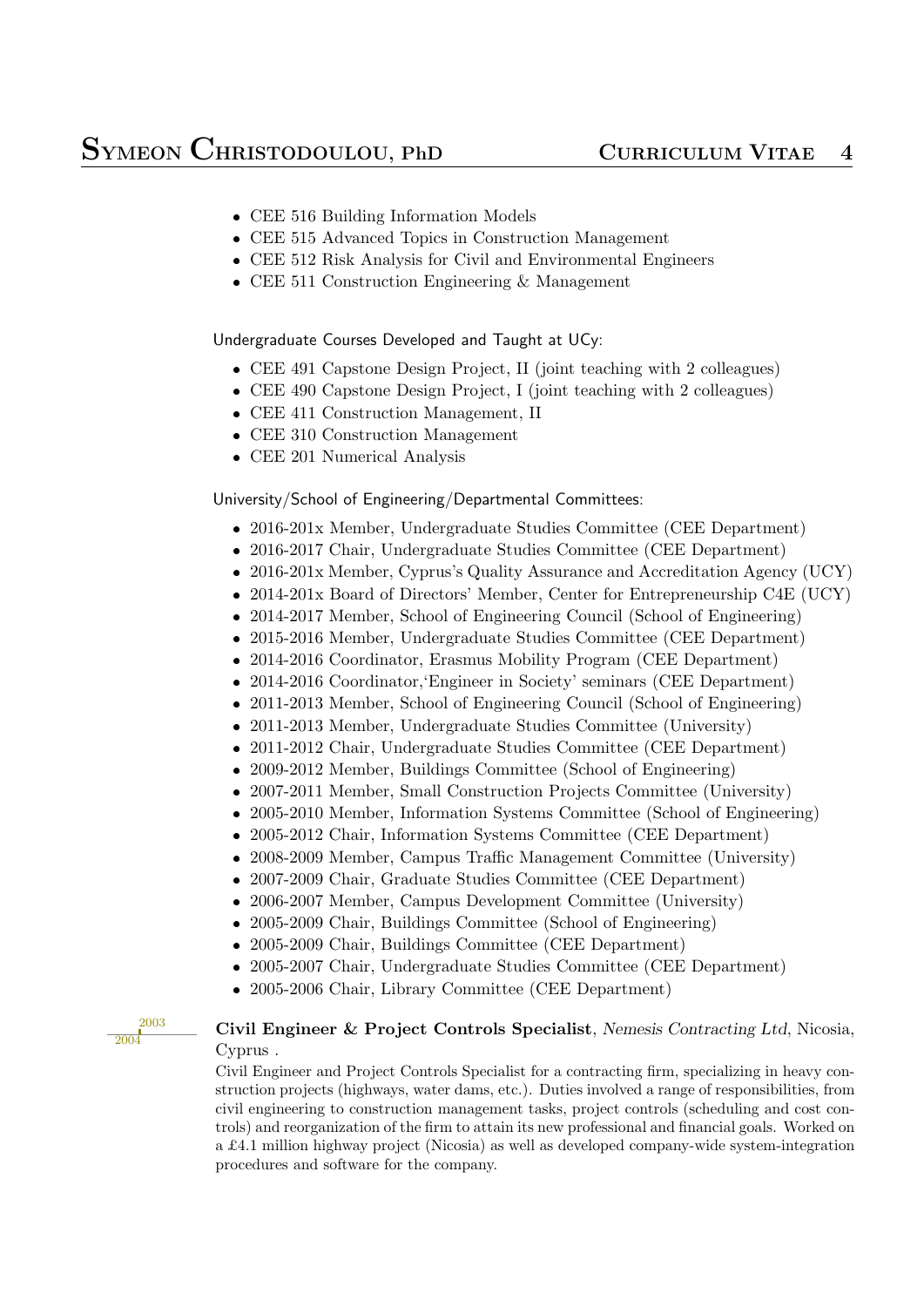1996 1998

#### **Assistant Professor & Coordinator of the Construction Program**, *Polytechnic University*, New York City, NY, USA .

Coordinator of the Construction Program and member of the Center for Construction Management Technology. Responsible for developing relevant Construction Engineering and Management courses, interfacing with Adjunct Professors and being the academic adviser for professionals enrolled in Polytechnic University's *Exec21* Program (a leadership program for Construction Professionals, a winner of the Construction Management Association of America Academic Achievement Award). Participated in restructuring the academic programs in construction management and in developing curricula to emphasize information technology and system integration in construction.

#### **Recipient of a number of research and academic awards, and of** \$**430,074 in research funding (including a grant from the National Science Foundation, NSF).**

Provided consulting services to a number of private firms and public agencies on construction management, information technology and system automation issues. Clients include New York City's Metropolitan Transit Authority (MTA), the New York City Association of Consulting Engineers (NYACE), O'Brien-Kreitzberg, Carter & Burgess, Bombardier Transportation Group, Columbia University, Excel Group, etc. A sample list of the projects involved with includes: Columbia University's Capital Construction Program (\$600 million), reconstruction of the Myrtle-Wyckoff Subway Station (\$100 million), Newark International Airport's Monorail System (\$200 million), Dallas International Airport's Automated People Mover (\$200 million), New York City's Penn Station (\$15 million), and American Airlines' Terminal at JFK Airport, NY.

**Project Engineer**, *O'Brien Kreitzberg*, New York City, NY, USA .

 *Columbia University Capital Improvement Program, New York City.* Project Engineer for projects in Columbia University's \$600 million Capital Improvement Program. Involved in the project management of the construction of a state-of-the-art \$41 million classroom building for the Business and Law Schools, and a number of renovations of lecture halls for the Business School. Duties included project oversight and management services, scheduling and cost control. Duties also included the development and maintenance of a computerized Executive Information System for monitoring project costs, schedule and action items, and training of Columbia University's Dept. Of Facilities, Planning and Design personnel.

*Newark International Airport Automated People Mover System, NJ.*

Provided construction management and project scheduling services for the Newark International Airport Monorail System. The \$200 million, 2.5-mile dual track, automated people mover transports airport passengers and employees from north and south long-term parking lots to the airport's three terminals. Duties included project oversight services, scheduling, project management and development of management information systems for operation and system analyses, and for avoidance of schedule delays.

#### *Adtranz North America, Elmira, NY.*

Consulting services on strategy, organization and operations for Adtranz, on the Philadelphia SEPTA System rail project. The project was experiencing schedule delays that called for reorganization of the manufacturing processes of train cars, and improvements in operations. Duties included the examination of existing operations, recommendations on improvements in strategy and organization,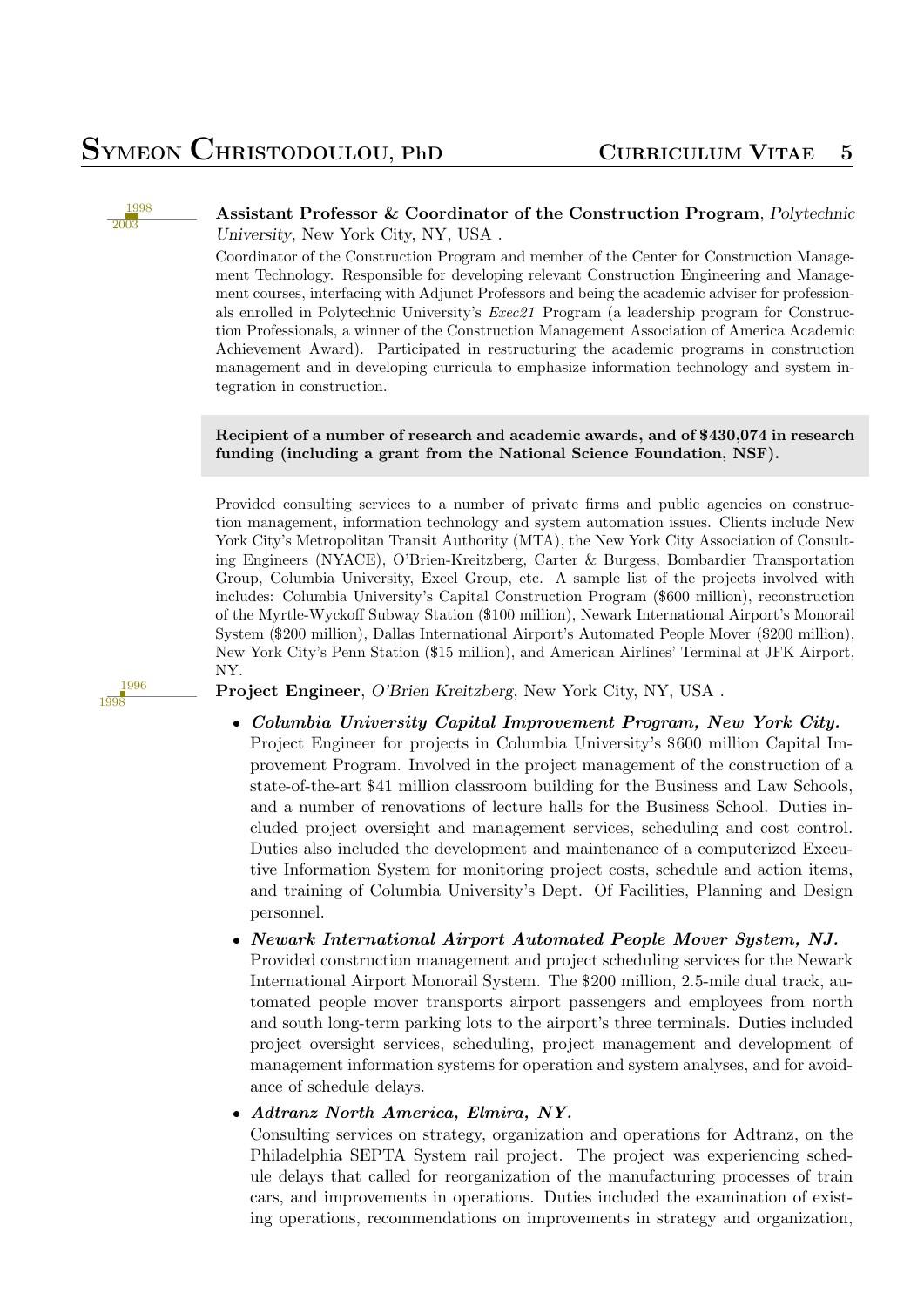### **SYMEON CHRISTODOULOU, PhD <sup>C</sup>URRICULUM <sup>V</sup>ITAE <sup>6</sup>**

development of work schedules and streamlining of manufacturing processes for maximum efficiency.

**Project Engineer**, *Robbins, Pope and Griffis, P.C.*, New York City, NY, USA .

 *Reconstruction of the Gowanus & Prospect Expressways, New York City.*

Provided construction management services for the New York City's Department of Transportation on the \$100 million reconstruction projects of the Gowanus and Prospect Expressways, New York. Performed constructability and biddability reviews for these projects, scheduling and cost estimating, and development of management information systems for monitoring of the projects's progress (construction schedule and cost control).

**Research Associate**, *The Center For Infrastructure Studies, Columbia University*, New York City, NY, USA .

*Reconstruction of Columbus Avenue, New York City.*

Performed consulting work for the New York City's Department Of Transportation's Bureau of Highways on the reconstruction of Columbus Avenue, New York City. Responsibilities included revision of engineering plans for the reconstruction of Columbus Avenue, New York City, analysis of traditional street reconstruction (Avenue of the Americas), and development and examination of alternative construction procedures.

 *Economic Development Corporation, New York City.* Provided consulting services for the New York City's Economic Development Corporation (EDC) for improvements in productivity and quality of work.

1991 1994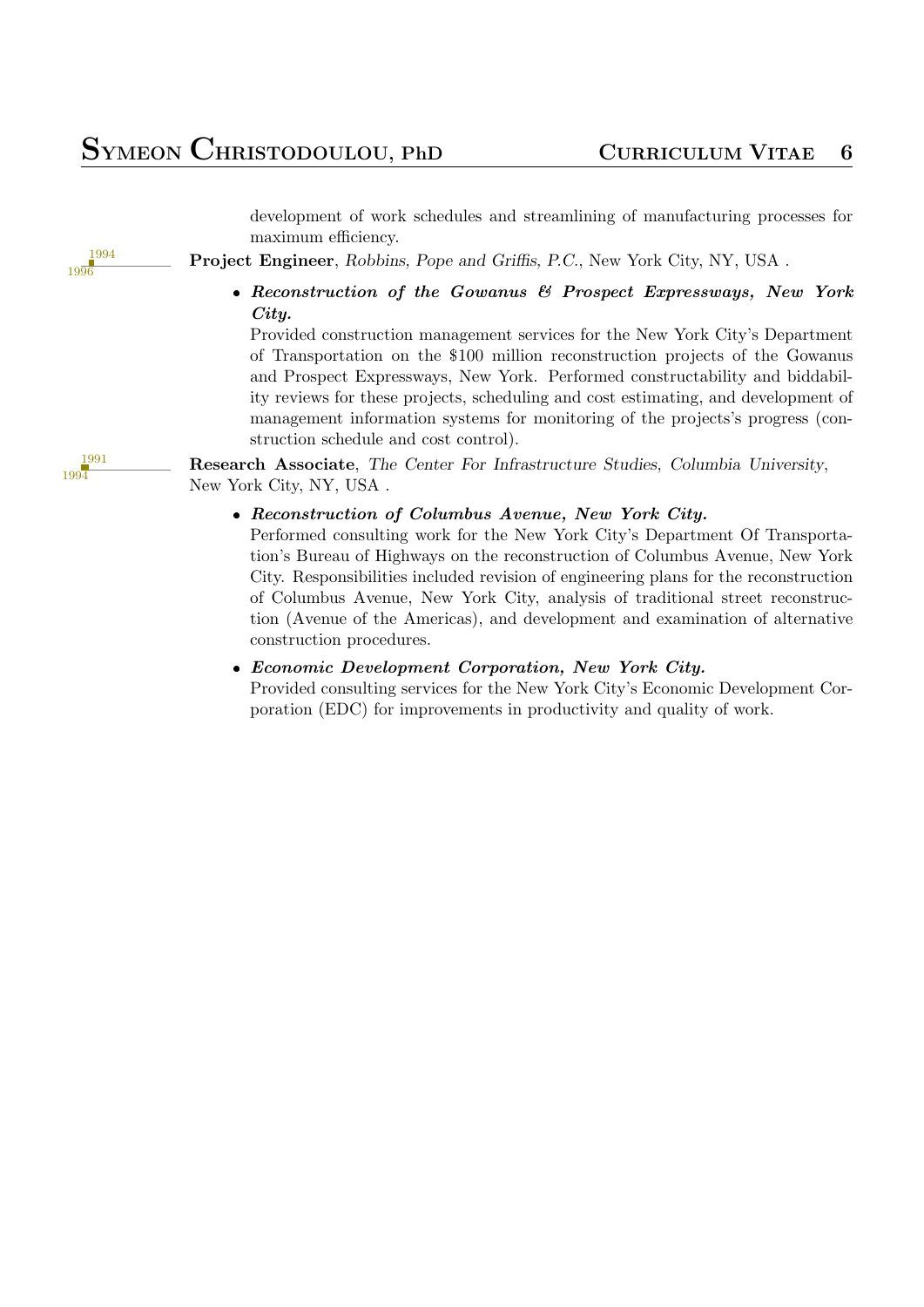| $\frac{201}{1}$                                          | Board of Directors Chair, European Council on Computing in Construction, EC <sup>3</sup><br>(Belgium).                                                                                                                                                                                                                                                                                                                                                                                                                                                                                                                               |
|----------------------------------------------------------|--------------------------------------------------------------------------------------------------------------------------------------------------------------------------------------------------------------------------------------------------------------------------------------------------------------------------------------------------------------------------------------------------------------------------------------------------------------------------------------------------------------------------------------------------------------------------------------------------------------------------------------|
| $\frac{2017}{2018}$                                      | Board of Directors Member, European Council on Computing in Construction,<br>$EC^3$ (Belgium).                                                                                                                                                                                                                                                                                                                                                                                                                                                                                                                                       |
| $\frac{2015}{2018}$                                      | <b>Editorial Board Member, Journal of Smart Cities, Whioce Publishing Pte Ltd (Sin-</b><br>gapore).                                                                                                                                                                                                                                                                                                                                                                                                                                                                                                                                  |
| May 2015                                                 | <b>'Excellence in Research' Award</b> , Transport and Logistics Awards 2015, Greece.<br>Awarded by the Hellenic Association of Transport Engineers, for the advancement of research in<br>the field of 'Safety in Transport' and the contributions made to the field by the PRODROMOS<br>research project.                                                                                                                                                                                                                                                                                                                           |
| 2014                                                     | Member, Board of Directors, International Society for Computing in Civil and<br>Building Engineering [ISCCBE].                                                                                                                                                                                                                                                                                                                                                                                                                                                                                                                       |
| 2012                                                     | <b>Academic Evaluator</b> , Hellenic Quality Assurance & Accreditation Agency (HQAA),<br>Athens, Greece.                                                                                                                                                                                                                                                                                                                                                                                                                                                                                                                             |
|                                                          | Evaluator of academic programs at several universities in Greece, under the auspices of HQAA.<br>HQAA is an independent administrative authority, established by law, and its mission is to<br>support Higher Education Institutions in the implementation of procedures aimed to ensure<br>and improve the quality of the supplied their work, guaranteeing transparency of processes,<br>promote research related issues and updating the state and foundations for modern international<br>developments and trends in this field.                                                                                                 |
| $\begin{array}{r}\n 2013 \\ \hline\n 2015\n \end{array}$ | Editorial Board Member, The Scientific World Journal, Hindawi Publishing Cor-<br>poration.                                                                                                                                                                                                                                                                                                                                                                                                                                                                                                                                           |
| 2012                                                     | Cyprus National Representative, European Association of Product and Process<br>Modeling [EAPPM].                                                                                                                                                                                                                                                                                                                                                                                                                                                                                                                                     |
| 2010                                                     | <b>Editorial Board Member, Journal of Information Technology in Construction (IT-</b><br>$Con)$ .                                                                                                                                                                                                                                                                                                                                                                                                                                                                                                                                    |
| 2009                                                     | <b>Assoc. Editor</b> , European Water, European Water Resources Association (EWRA).                                                                                                                                                                                                                                                                                                                                                                                                                                                                                                                                                  |
| Jul 2008                                                 | <b>Presidential Praise</b> , Republic of Cyprus.<br>Written praise by the President of the Republic of Cyprus for a study on the sustainable<br>management of urban water distribution systems, published by the University of Cyprus under<br>the "Academia and Society" initiative.                                                                                                                                                                                                                                                                                                                                                |
| $\frac{2007}{2013}$                                      | Cyprus National Representative, COST Domain Committee (DC) on Transport<br>and Urban Development.                                                                                                                                                                                                                                                                                                                                                                                                                                                                                                                                    |
|                                                          | COST, or European Cooperation in Science and Technology, is an inter-governmental organi-<br>sation established in 1971 to fund research networks across the sciences. COST is the longest-<br>running European framework supporting trans-national cooperation among researchers, engi-<br>neers and scholars across Europe. The DC is responsible for general oversight of COST activities<br>within its domain, including the development of strategic initiatives, and, in particular, for the<br>quality assurance of new Action proposals, for monitoring progress of ongoing Actions and for<br>evaluating completed Actions. |
| Dec. 2005                                                | 'Best Instructor' Award, Democritus University of Thrace, Greece.                                                                                                                                                                                                                                                                                                                                                                                                                                                                                                                                                                    |
|                                                          | Awarded in recognition of excellence and dedication in teaching, as an instructor of courses in<br>project management in a multi-university and inter-departmental graduate program offered at                                                                                                                                                                                                                                                                                                                                                                                                                                       |

the Democritus University of Thrace.

#### **Scientific/Academic honors and awards**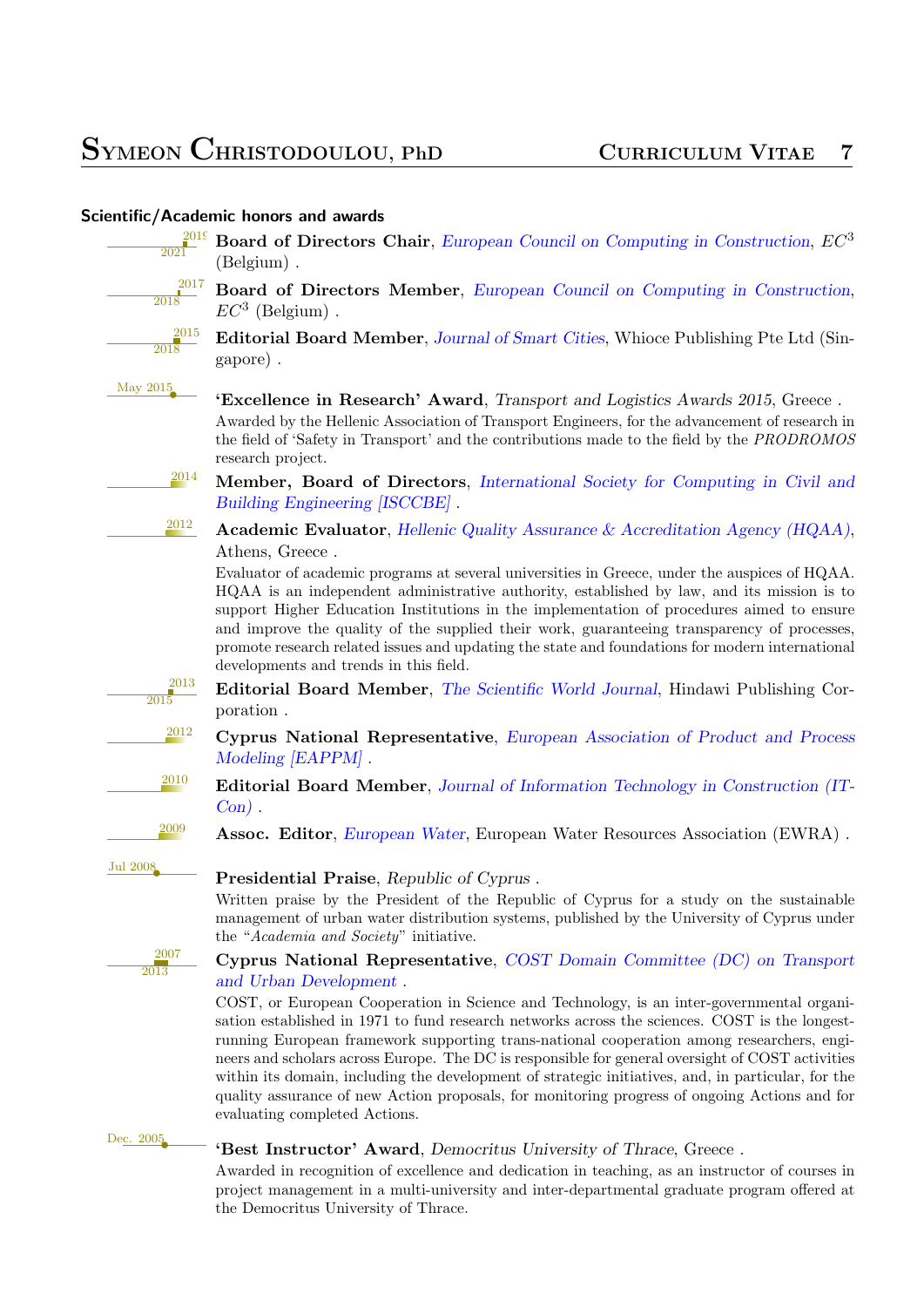| 2002         |                                                                                                                                                                                                                                                                                                                                                                                                                                                                                                                                                                                                                                                                                                                                          |
|--------------|------------------------------------------------------------------------------------------------------------------------------------------------------------------------------------------------------------------------------------------------------------------------------------------------------------------------------------------------------------------------------------------------------------------------------------------------------------------------------------------------------------------------------------------------------------------------------------------------------------------------------------------------------------------------------------------------------------------------------------------|
| 2003         | <b>Inducted as Member, International "Who is Who" Historical Society.</b><br>The Society recognizes successful individuals who are an expert in their area of expertise.                                                                                                                                                                                                                                                                                                                                                                                                                                                                                                                                                                 |
| 2002         | <b>Expert Witness Testimony, City Hall, New York City, USA.</b><br>Expert witness testimony at New York City's City Hall, on the findings of a study by<br>Christodoulou et al. regarding Qualifications-Based Selection (QBS) of professional architec-<br>tural and engineering services. The study and accompanying expert-witness testimony at New<br>York City's City Hall (2002) constituted the pillars on which New York City's legislation on<br>QBS was passed (2007).                                                                                                                                                                                                                                                         |
| 1999         | <b>Research Award</b> , <i>Engineering Technics Press</i> , <i>Edinburgh</i> , <i>Scotland.</i><br>Awarded by the Engineering Technics Press, Edinburgh, Scotland, for the advancement of<br>research in the field of railway engineering, and presented at the Second International Conference<br>and Exhibition Railway-99, London, UK.                                                                                                                                                                                                                                                                                                                                                                                                |
| 1992<br>1993 | <b>Graduate Research Assistantship, Columbia University, New York City, USA.</b><br>Awarded by Columbia University on academic merit, for graduate studies in Civil Engineering.                                                                                                                                                                                                                                                                                                                                                                                                                                                                                                                                                         |
| 1991<br>1992 | Graduate Teaching Assistantship, Columbia University, New York City, USA.<br>Awarded by Columbia University on academic merit, for studies towards a Master's Of Science<br>Degree in Civil Engineering.                                                                                                                                                                                                                                                                                                                                                                                                                                                                                                                                 |
| 1987<br>1991 | <b>C. Prescott Davis Scholarship,</b> C. P. Davis Scholars Program, Columbia University,<br>New York City, USA.<br>Awarded by Columbia University to ten engineering students annually, in recognition of ad-<br>vanced placement, for research in engineering. This prestigious scholarship placed selected<br>students in research and professional environments from the first year of their undergraduate<br>studies. The C.P. Davis Scholars Program was established in recognition of alumnus C.P. Davis,<br>School of Mines Class of 1922, for his many years of loyalty, leadership and active support of The<br>Fu Foundation School of Engineering and Applied Sciences and Columbia Engineering Alumni<br>Association (CEAA). |
| 1987<br>1991 | <b>Full Scholarship,</b> United States Agency For International Development (USAID),<br>USA.<br>Awarded by the Agency for International Development for studies towards a Bachelor's of                                                                                                                                                                                                                                                                                                                                                                                                                                                                                                                                                  |

Awarded by the Agency for International Development for studies towards a Bachelor's of Science Degree in Civil Engineering. The scholarship is made on the merits of scholastic performance and in recog[nition of outstanding promise in the selected area of studies.](http://www.fulbright.org.cy/nqcontent.cfm?a_id=5279&tt=graphic&lang=l1)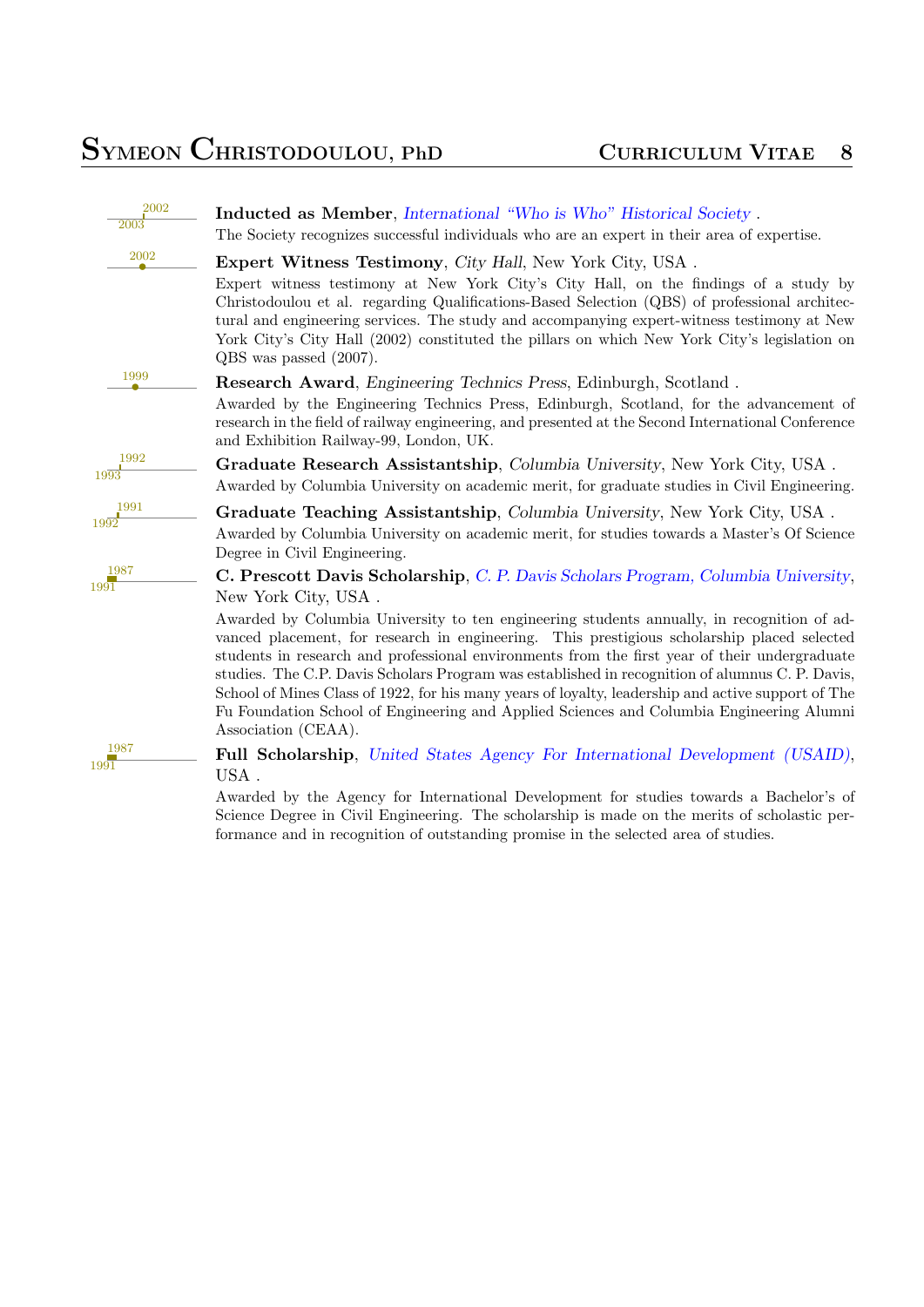### **Grants and Contracts** <sup>3</sup>

|               | Active or Completed Grants/Contracts                                                                                                                                                                                                             |               |
|---------------|--------------------------------------------------------------------------------------------------------------------------------------------------------------------------------------------------------------------------------------------------|---------------|
| $2019 - 2022$ | Roadway Network Distress Assessment [RONDA]                                                                                                                                                                                                      | $496,600 \in$ |
|               | Cyprus Research Promotion Foundation<br>Co-PI $(6 \text{ other Co-PIs})$ ; 998,434 euro                                                                                                                                                          |               |
| $2017 - 2020$ | Cross-Border Cooperation Between Islandic Urban Areas to Improve<br>Environmental Conditions through the Use of Intelligent Transport<br>Systems $[Step2Smart]$<br>Interreg Greece - Cyprus<br>Co-PI $(6 \text{ other Co-PIs})$ ; 1,805,632 euro | $213,915 \in$ |
| $2017 - 2018$ | The Establishment of a Transport Analytics Centre of Excellence in<br>Cyprus $[TrACE]$<br>H2020/TEAMMING<br>Co-PI (6 other Co-PIs) ; 397,593 euro                                                                                                | $99,062 \in$  |
|               | The project was shortlisted for funding, placed on a 'Reserve List' subject<br>to availability of funds, and granted a 'Certificate of Excellence' by the<br>European Commission.                                                                |               |
| $2016 - 2018$ | Road Anomaly Detection and Classification Using Smartphones and<br>Artificial Neural Networks [ROADSvb]<br><b>UCY</b>                                                                                                                            | $43,000 \in$  |
| $2016 - 2017$ | $PI$ ; 43,000 euro<br>Topological Robustness of Water Distribution Networks [ROBUST]<br><b>UCY</b><br>$PI$ ; 50,000 euro                                                                                                                         | $50,000 \in$  |
| $2016 - 2017$ | Vision-Based Road Anomaly Detection and Classification [ROAD-<br> Scv <br><b>UCY</b><br>$PI$ ; 12,000 euro                                                                                                                                       | $12,000 \in$  |
| $2013 - 2015$ | Integrated System Platform for the Security, Information and Acces-<br>sibility of Ports for Intelligent and Multimodal Marine Operations<br>[PRODROMOS]<br>Interreg<br>$Co-PI$ (5 other Co-PIs); 1.9 million euro                               | $430,000 \in$ |
|               | The project won the 'Excellence in Research' Award (2015) in Transport<br>and Logistics, awarded by the Hellenic Association of Transport Engineers,                                                                                             |               |

<span id="page-8-0"></span><sup>3</sup>The listed amounts are the budgets allocated to UCy and directly managed/co-managed by Dr. Christodoulou

**for the advancement of research in the field of 'Safety in Transport'.**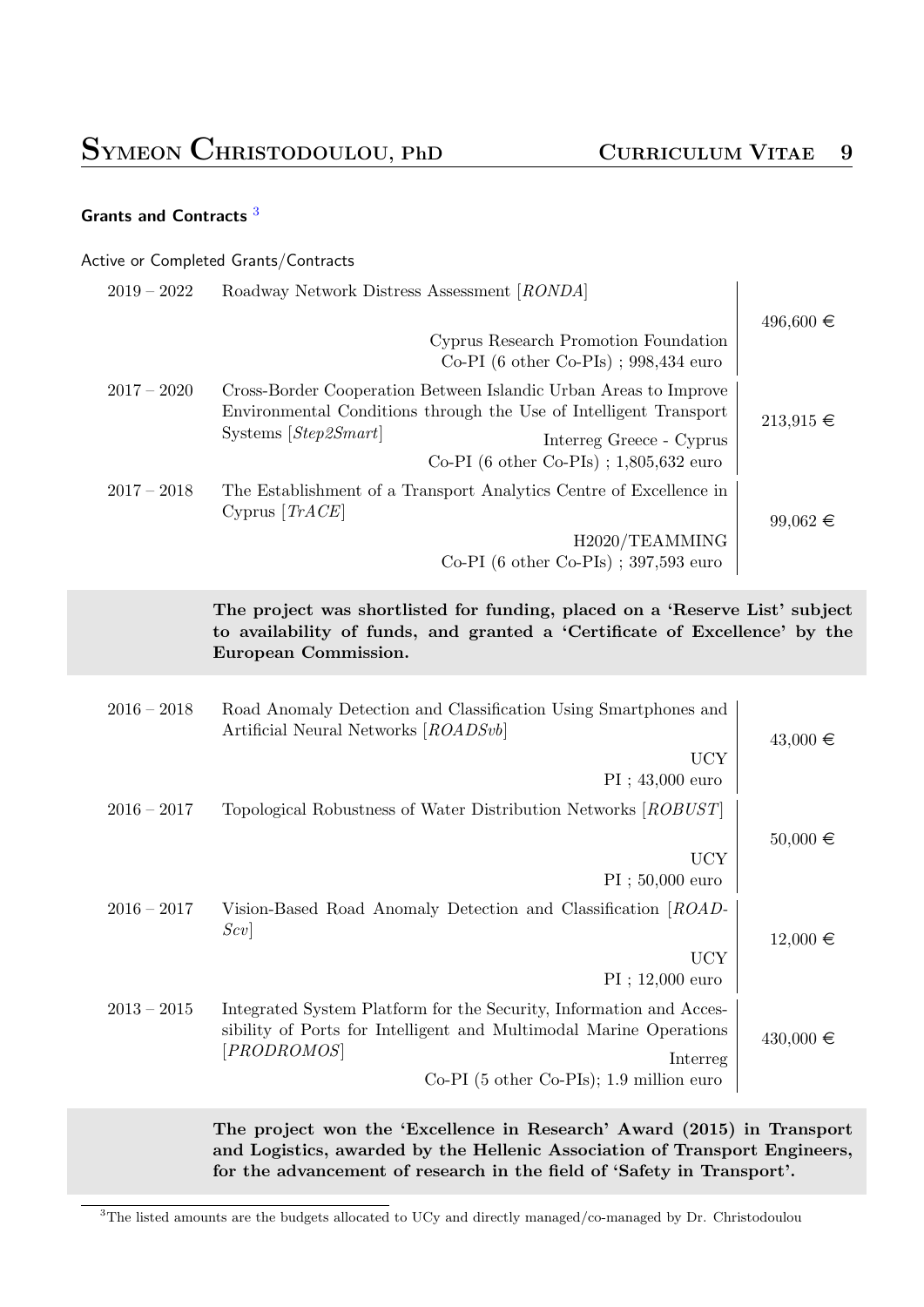# **SYMEON CHRISTODOULOU, PhD <sup>C</sup>URRICULUM <sup>V</sup>ITAE <sup>10</sup>**

| $2013 - 2014$ | Intelligent Services for Energy-Efficient Design and Life Cycle Simu-                                                                                                                |                 |
|---------------|--------------------------------------------------------------------------------------------------------------------------------------------------------------------------------------|-----------------|
|               | lation $[ISES]$<br>European Commission (FP7-ICT)<br>$Co-PI$ (8 other $Co-PIs$ ); 4.4 million euro                                                                                    | $114,560 \in$   |
| $2009 - 2013$ | NIREAS International Water Research Center [Nireas-IWRC]<br>Cyprus Research Promotion Foundation<br>Co-PI and Founding Member (7 other Co-PIs)                                       | $1,931,900 \in$ |
| $2010 - 2014$ | Automated Generation of Building Information Models [BIMAuto-<br>Gen                                                                                                                 | $286,200 \in$   |
|               | European Science Foundation (ESF/IRSES)<br>$Co-PI$ (3 other $Co-PIs$ )                                                                                                               |                 |
| $2010 - 2012$ | Ad-Hoc Wireless Sensor Networks for Automatic Meter Reading<br>(AMR) and Vulnerability Assessment of Water Piping Networks<br>[UCyAMR]<br>Cyprus Research Promotion Foundation<br>PI | $159,924 \in$   |
| $2006 - 2010$ | Sustainable Building Development and Construction Management<br>through Virtual Reality Workspaces and Simulation [Virtuality]                                                       | $145,231 \in$   |
|               | Cyprus Research Promotion Foundation<br>PI (1 other Co-PI); 85,000 £                                                                                                                 |                 |
| $2009 - 2012$ | Modeling of Urban Water Distribution Networks and Improvements<br>in Leak-Detection by use of Wireless Sensors [MSAD]                                                                | $90,000 \in$    |
|               | Cyprus Research Promotion Foundation<br>PI                                                                                                                                           |                 |
| $2006 - 2008$ | Detection and Management of Water Leaks in Urban Environments<br>Using Wireless Sensor Networks [EDRISENSE]                                                                          | $223,536 \in$   |
|               | Cyprus Research Promotion Foundation<br>PI (4 other Co-PIs); 130,830 £                                                                                                               |                 |
| 2008          | Bus Routing Optimization $[BUS]$                                                                                                                                                     |                 |
|               | University of Cyprus<br>PI (1 other Co-PI); 4,000 £                                                                                                                                  | $6,835 \in$     |
| $2005 - 2007$ | Integrated System for Risk Assessment and Management of Urban<br>Water Distribution Systems [EDRISYS]                                                                                | $218,017 \in$   |
|               | Cyprus Research Promotion Foundation<br>PI (2 other Co-PIs); 127,600 £                                                                                                               |                 |
| $2005 - 2007$ | Archimedes Research Center for Structural and Construction Tech-<br>nology (startup fund) [ARCHIMEDES]                                                                               | $73,128 \in$    |
|               | University of Cyprus<br>PI (2 other Co-PIs); 42,800 £                                                                                                                                |                 |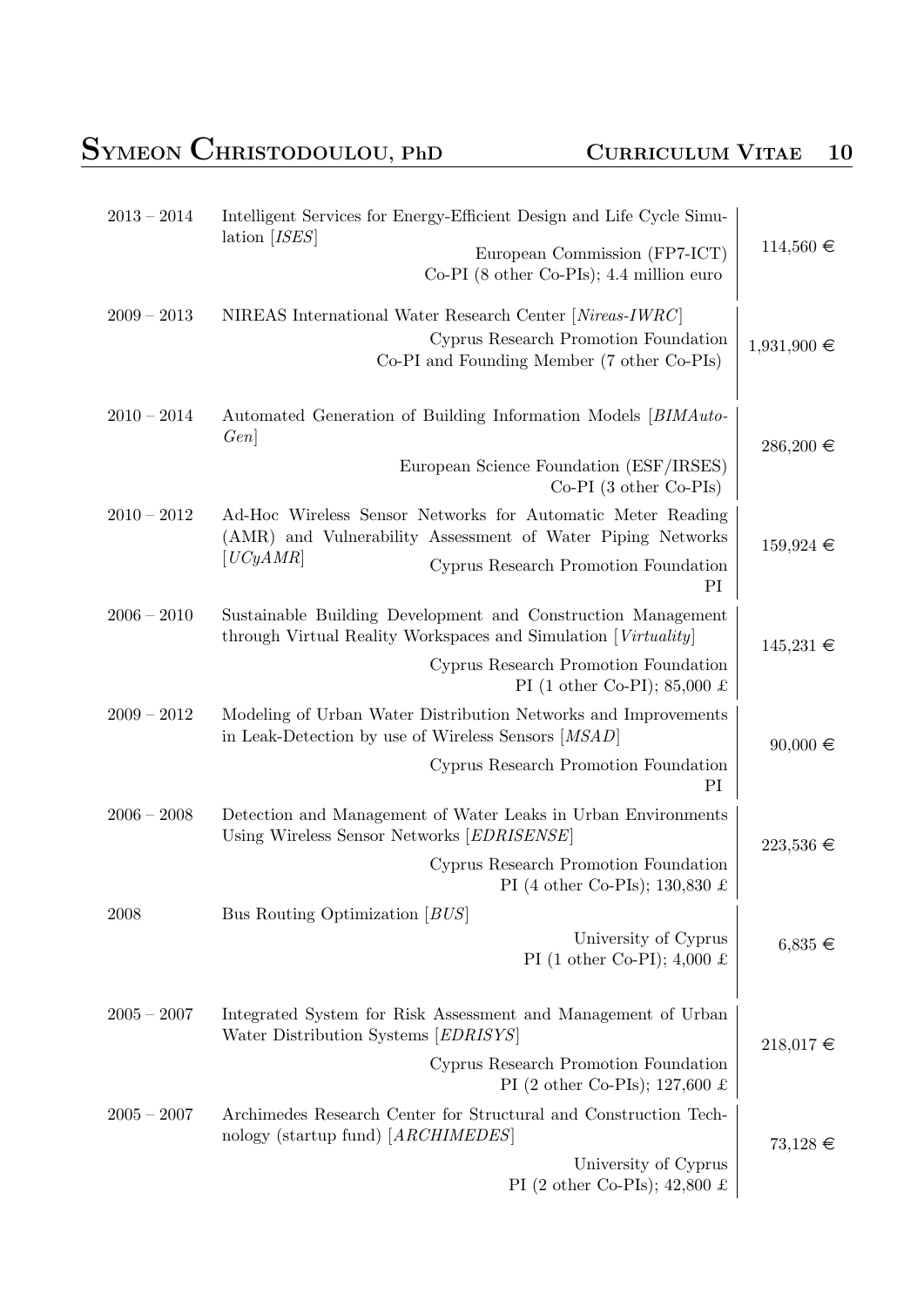### $Approximate Subtotal \quad 4,097,308 \in$

| 289,467 \$    | Water distribution infrastructure management system: An analyt-<br>ical decision-making framework for the planning of rehabilitation,<br>integrating statistical failure models | $2002 - 2004$ |
|---------------|---------------------------------------------------------------------------------------------------------------------------------------------------------------------------------|---------------|
| $43,140$ \$   | US National Science Foundation (NSF)<br>Fully Integrated and Automated Project Processes<br>New York City Transit Authority (NYCTA)<br>PI                                       | $2001 - 2003$ |
| 72,467 \$     | Professional<br>Architec-<br>Qualifications-Based<br>Selection<br>of<br>tural/Engineering Services<br>New York Assoc. of Consulting Engineers                                   | $2001 - 2002$ |
| 15,000 \$     | $PI(1 other Co-PI)$<br>Cost Control System for the Management of the Construction of<br>American Airlines Terminal at JFK International Airport<br>American Airlines<br>PI      | 2002          |
| $10,000$ \$   | Project Control System for the Management of the Construction of<br>the Dallas International Airport<br>Carter & Burgess<br>PI                                                  | $2001 - 2002$ |
| $325,000 \in$ | Approximate Subtotal                                                                                                                                                            |               |

*Approximate Total*  $4,422,308 \in$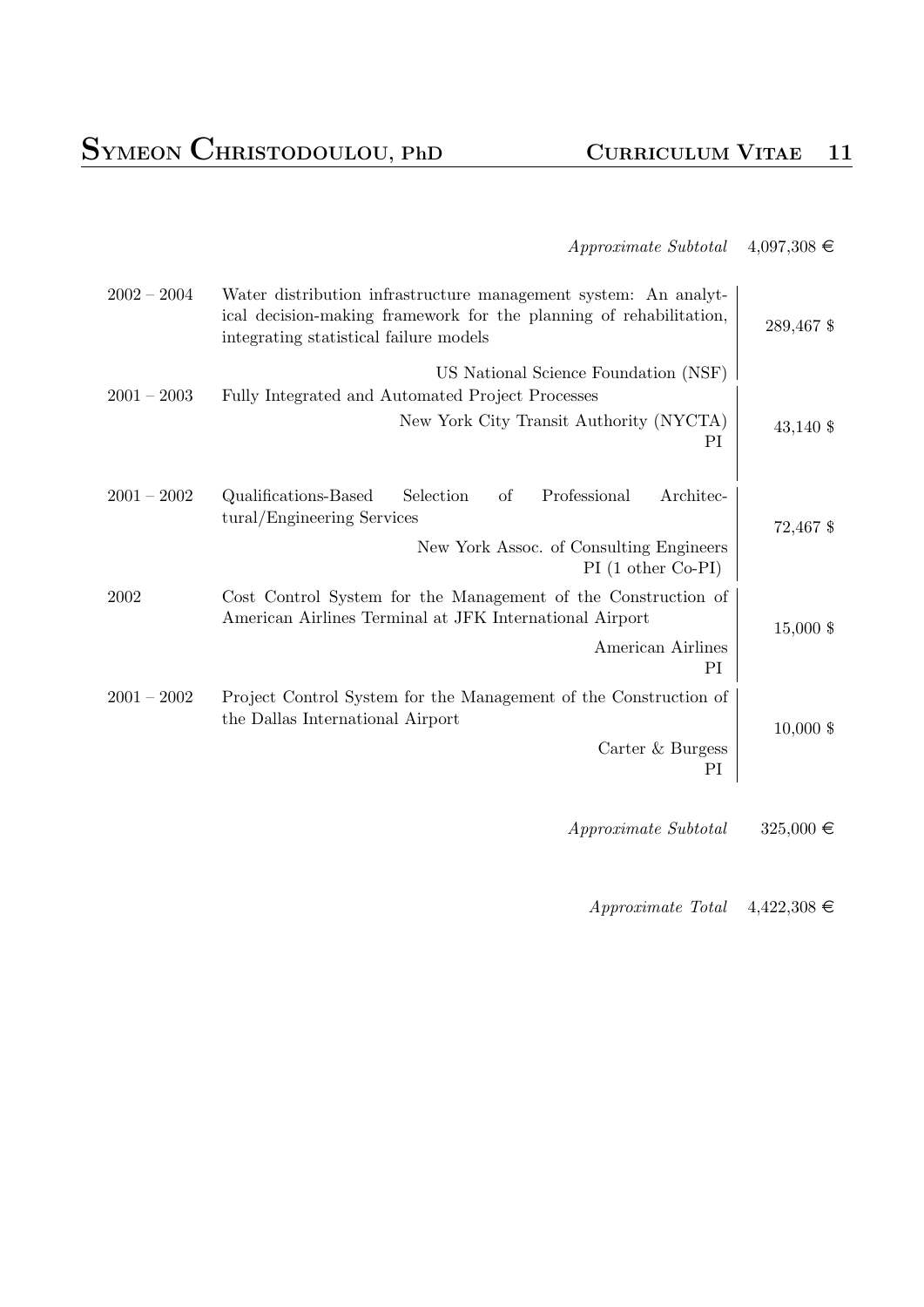|  | In Review |  |
|--|-----------|--|
|--|-----------|--|

| $1,149,595 \in$ | Holistic Vulnerability Assessment of Water Distribution Networks<br>[SAFEST]<br>Cyprus Research Promotion Foundation<br>PI                                              | $2017 - 2020$ |
|-----------------|-------------------------------------------------------------------------------------------------------------------------------------------------------------------------|---------------|
| $150,000 \in$   | Topological Robustness of Water Distribution Networks Under Nor-<br>mal and Abnormal Operating Conditions [REDIRECT]<br>Cyprus Research Promotion Foundation<br>$Co-PI$ | $2017 - 2020$ |

 $Approximate$  Total  $8,810,000 \in$ 

<sup>4</sup>The listed amounts are the proposal budgets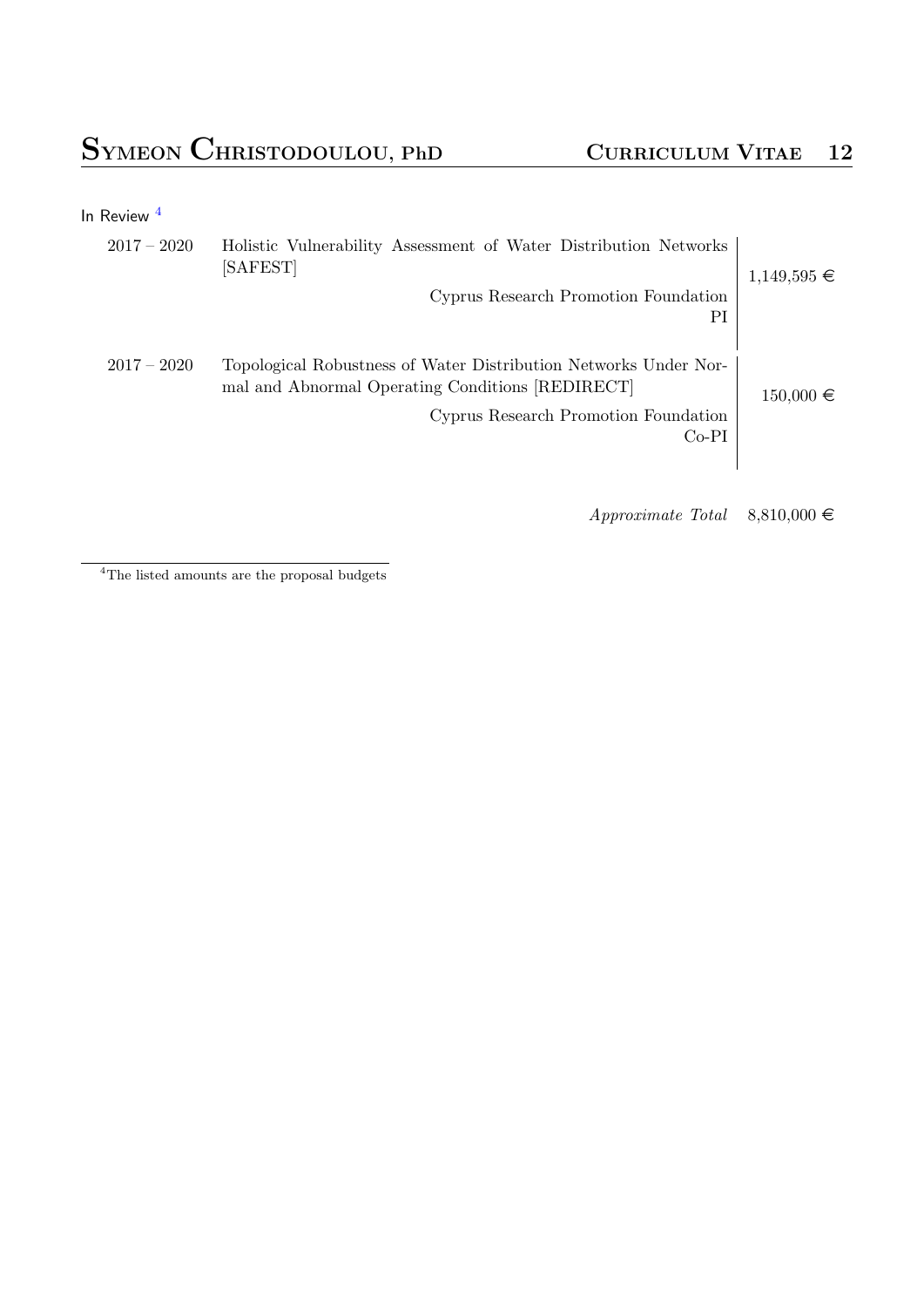|                 |                                                                                                                                                                                                               | To be Resubmitted $^5,\,^6$ |
|-----------------|---------------------------------------------------------------------------------------------------------------------------------------------------------------------------------------------------------------|-----------------------------|
| $350,200 \in$   | Start-up Project to Initiate a Research Institute for Transport<br>[SPIRIT]                                                                                                                                   | $2015-2019\,$               |
|                 | Horizon 2020 /Teaming<br>$Co-PI$                                                                                                                                                                              |                             |
| 1,258,000<br>€  | An Integrated Platform for Component and System Stress-Testing<br>Critical Infrastructures [ENViST]                                                                                                           | $2015 - 2019$               |
|                 | Horizon 2020 /MG-7.1-2017<br>PI                                                                                                                                                                               |                             |
|                 | Transport for People [T4P]                                                                                                                                                                                    | $2015 - 2019$               |
| $995,500 \in$   | Horizon 2020 /Twinning<br>PI                                                                                                                                                                                  |                             |
|                 | Delivering Cleaner Urban Mobility Together [ARCADIA]                                                                                                                                                          | $2015 - 2019$               |
| $4,000,000 \in$ | Horizon 2020 / Civitas<br>$Co-PI$                                                                                                                                                                             |                             |
| $4,200,000 \in$ | Development and Evaluation of an Advanced Decision Support Sys-<br>tem for Road Condition Monitoring and Maintenance Management<br>to Enhance Efficiency and Safety of Road Assets<br>Horizon 2020<br>$Co-PI$ | $2014 - 2018$               |
|                 | Mass Asset Recognition and Intelligent Optimization [MARIO]                                                                                                                                                   | $2014 - 2018$               |
| $4,760,000 \in$ | Horizon 2020<br>$Co-PI$                                                                                                                                                                                       |                             |
|                 |                                                                                                                                                                                                               |                             |

<sup>5</sup>The listed proposals are to be resubmitted to the current *Horizon 2020 Call for Proposals*, following positive reviews of their original submittals (2015/16).

<sup>6</sup>The listed amounts are the proposal budgets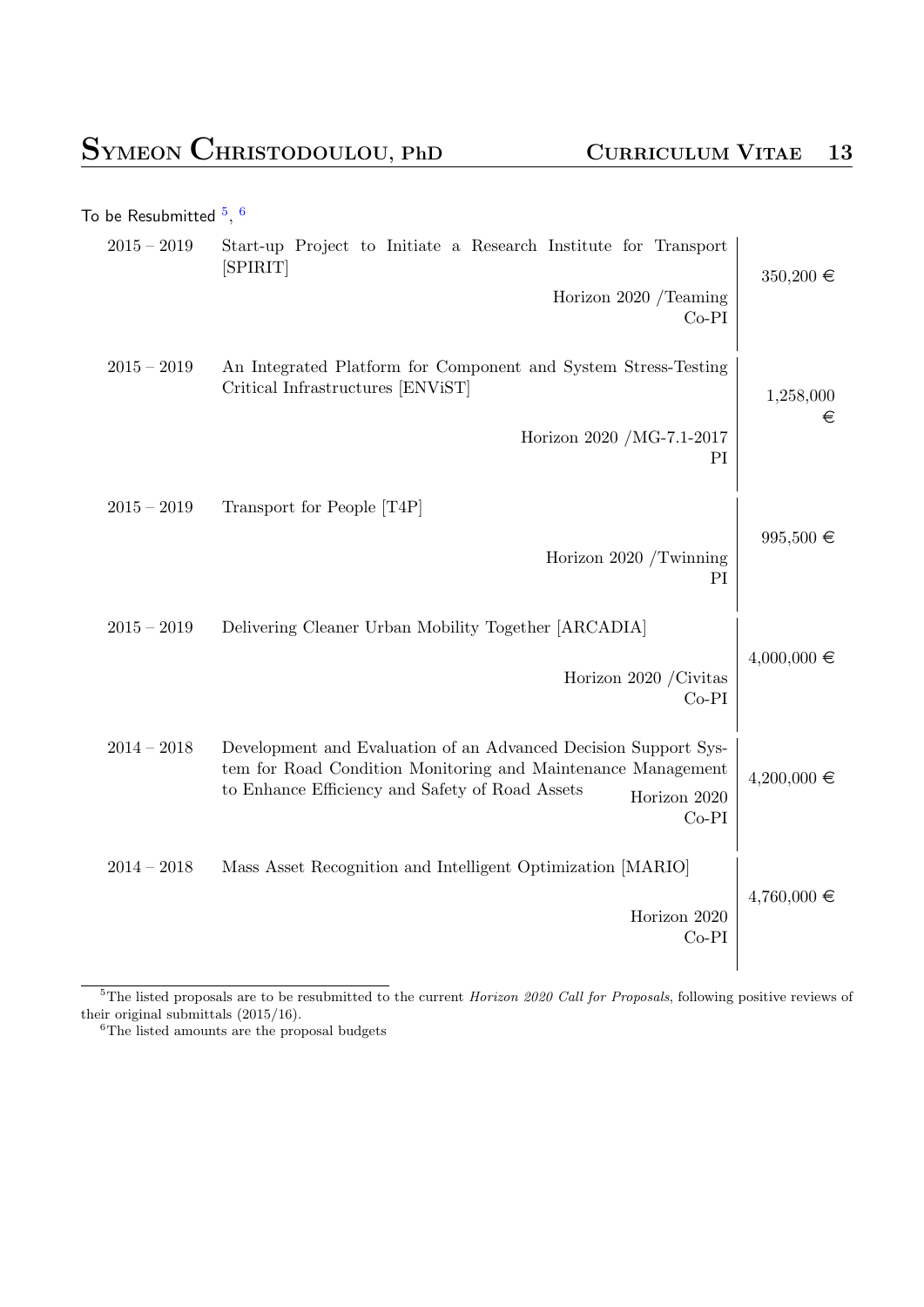#### **Refereed Journal Papers (Published, Accepted or Conditionally Accepted)**

(Review Criteria include (1) At Least Two Reviewers and (2) the Opportunity to Implement Corrections)

- J52. Hadjidemetriou, G.M. and **Christodoulou, S.E.** (2019). "Vision- and Entropy-Based Detection of Distressed Areas for Integrated Pavement Condition Assessment". *Journal of Computing in Civil Engineering*, 33(3), 04019020, ASCE.
- J51. Kyriakou, C., **Christodoulou, S.** and Dimitriou, L. (2019). "Pothole Detection Utilizing Smartphones and Artificial Neural Networks". *Infrastructure Systems*, 3(1), 04019019, ASCE.
- J50. Hadjidemetriou, G.M., Vela, P.A. and **Christodoulou, S.E.** (2017). "Automated Pavement Patch Detection and Quantification Using Support Vector Machines". *Journal of Computing in Civil Engineering*, 32(1), p.04017073, ASCE.
- J49. Agathokleous, A., Christodoulou, C. and **Christodoulou, S.E.** (2017). "Robustness and Vulnerability Assessment of Water Networks by Use of Centrality Metrics". *European Water*, EWRA. (In Press).
- J48. **Christodoulou, S.E.**, Kourti, E. and Agathokleous, A. (2017). "Waterloss Detection in Streaming Water Flow Timeseries Using Change-Point Anomaly Detection Methods". *European Water*, EWRA. (In Press).
- J47. Hadjidemetriou, G., Vela, P.A. and **Christodoulou, S.** (2017). "Automated Pavement Patch Detection and Quantification, Using Support Vector Machines". *Computing in Civil Engineering*, ASCE, 32(1):04017073.
- J46. Chari, A., Xanthos, S. and **Christodoulou, S.** (2015). "Stochastic Assessment of the Energy Performance of Buildings". *Energy Efficiency*, 10(6), 1573–1591, Springer.
- J45. Kourti, E., Christodoulou, C., Dimitriou, L., **Christodoulou, S.** and Antoniou, C. (2017). "Quantifying Demand Dynamics for Supporting Optimal Taxi Services Strategies". *Transportation Research Procedia*, 22, 675–684, Elsevier.
- J44. Agathokleous, A., Christodoulou, C. and **Christodoulou, S.** (2017). "Topological Robustness and Vulnerability Assessment of Water Distribution Networks". *Water Resources Management*, 31(12), 4007–4021, Springer.
- J43. Chari, A. and **Christodoulou, S.** (2017). "Building Energy Performance Prediction Using Neural Networks". *Energy Efficiency*, 10(5), 1315–1327,Springer.
- J42. Agathokleous, A. and **Christodoulou, S.** (2016). "Component-Holistic Condition Assessment of Water Distribution Networks Under Intermittent Water Supply Operations". *Water Supply: Research and Technology - AQUA Special Issue*, IWA.
- J41. Agathokleous, A., Christodoulou, C. and **Christodoulou, S.** (2016). "Influence of Intermittent Water Supply Operations on the Vulnerability of Water Distribution Networks". *Journal of Hydroinformatics - Special Issue*, IWA, (doi: 10.2166/hydro.2017.133).
- J40. **Christodoulou, S.**, Kourti, E. and Agathokleous, A. (2016). "Waterloss Detection in Water Distribution Networks Using Wavelet Changepoint Detection". *Water Resources Management*, Springer, 31(3), 979–994.
- J39. **Christodoulou, S.** (2016). "An Entropy-Based Heuristic for Resource-Constrained Scheduling". *Computing in Civil Engineering*, ASCE. (doi: 10.1061/(ASCE)CP.1943-5487.0000632).
- J38. Agathokleous, A. and **Christodoulou, S.** (2016). "Vulnerability of Urban Water Distribution Networks Under Intermittent Water Supply Operations". *Water Resources Management*, Springer. (doi: 10.1007/s11269-016-1450-3).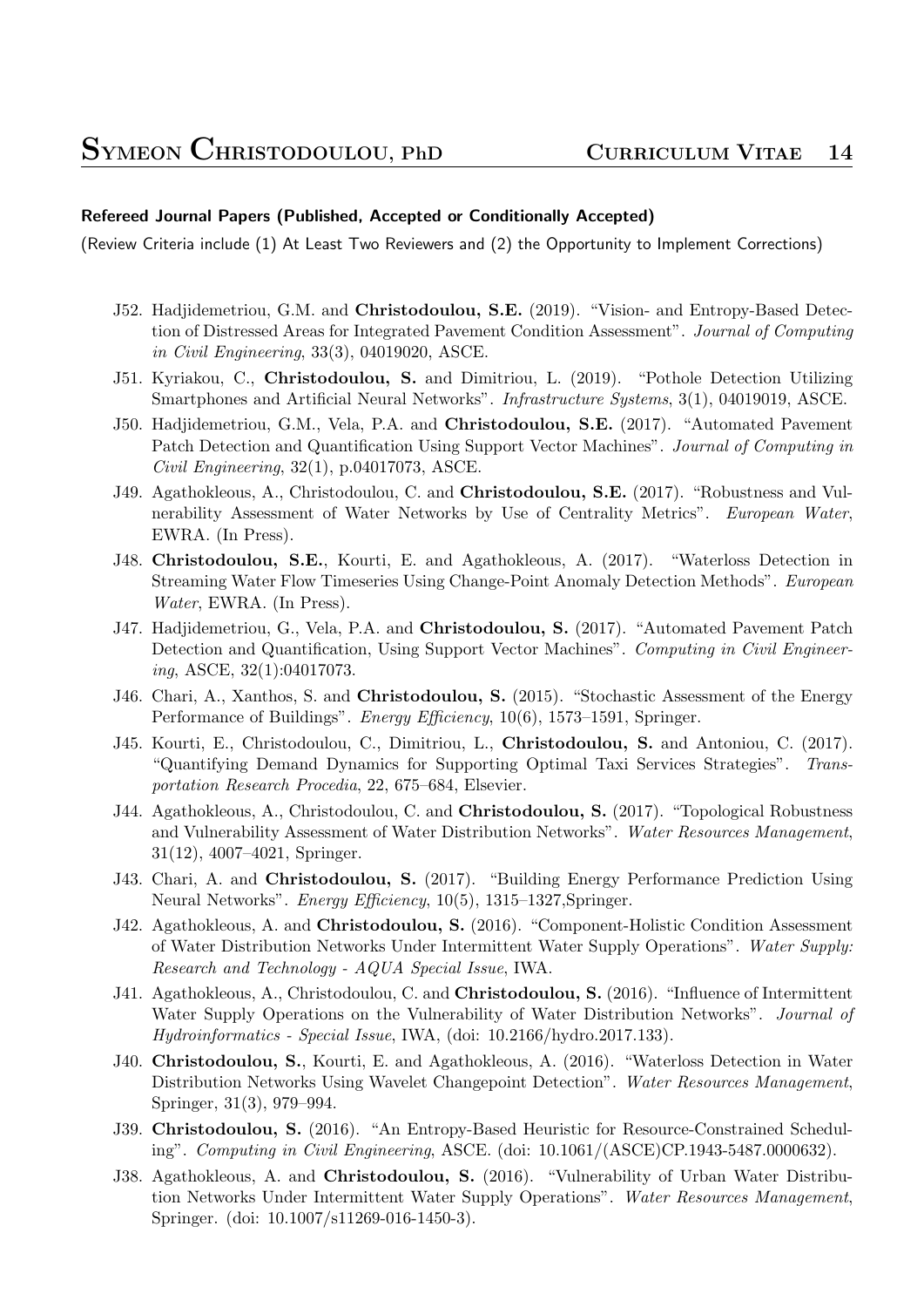- J37. Agathokleous, A. and **Christodoulou, S.** (2016). "The Impact of Intermittent Water Supply Policies on Urban Water Distribution Networks". *Procedia Engineering*, Elsevier, 162, 204–211.
- J36. Agathokleous, A. and **Christodoulou, S.** (2016). "An Expanded Methodology for Imprinting the Condition of an Urban Water Distribution Network". *Procedia Engineering*, Elsevier, 162, 196–203.
- J35. Fragiadakis, M., Xanthos, S., Eliades, D., Gagatsis, A. and **Christodoulou, S.** (2016). "Graphbased hydraulic vulnerability assessment of water distribution networks". *Lecture Notes in Computer Science*, Springer, 8985, 81–87.
- J34. **Christodoulou, S.** (2015). "Smarting Up Water Distribution Networks With An Entropy-Based Optimal Sensor Placement Strategy". *Journal of Smart Cities*, Whioce Publishing, 1(1), 47–58.
- J33. Xanthos, S., Fragiadakis, M. and **Christodoulou, S.** (2015). "Generating a Seismic Reliability Assessment for an Urban Water Distribution Network". *Water Asset Management International*, IWA Publishing, 11(2), 17–20.
- J32. Agathokleous, A., Xanthos, S. and **Christodoulou, S.** (2015). "Real-time Monitoring of Water Distribution Networks", *Water Utility*, EWRA, 10, 15–24.
- J31. **Christodoulou, S.** and Fragiadakis, M. (2014). "Vulnerability Assessment of Water Distribution Networks Considering Performance Data", *Infrastructure Systems*, ASCE, 10.1061/(ASCE) IS.1943-555X.0000224, 04014040.
- J30. **Christodoulou, S.**, Gagatsis, A., Xanthos, S., Kranioti, S., Agathokleous, A. and Fragiadakis, M. (2013)."Entropy-Based Sensor Placement Optimization for Waterloss Detection in Water Distribution Networks", *Water Resources Management*, Springer, 27(13), 4443–4468.
- J29. Fragiadakis, M., **Christodoulou, S.** and Vamvatsikos, D. (2013). "Reliability Assessment of Urban Water Distribution Networks Under Seismic Loads", *Water Resources Management*, Springer, 27(10), 3739–3764.
- J28. Fragiadakis, M. and **Christodoulou, S.** (2013)."Seismic Reliability Assessment of Urban Water Networks", *Earthquake Engineering and Structural Dynamics*, Elsevier, 43(3), 357–374.
- J27. **Christodoulou, S.** and Agathokleous, A. (2012). "A Study on the Effects of Intermittent Water Supply on the Vulnerability of Urban Water Distribution Networks", *Water Science and Technology: Water Supply*, IWA, 12(4), 523–530.
- J26. **Christodoulou, S.**, Tezias, E.S. and Galaras, K.A. (2012). "Resource-Constrained Scheduling of Construction Projects and Simulation of the Entropy Impact on a Project's Duration and Cost", *International Journal of Project Organization and Management*, Inderscience, 4(4), 322– 338.
- J25. **Christodoulou, S.** (2011). "Water Network Assessment and Reliability Improvements by use of Survival Analysis", *Water Resources Management*, Springer, 25(4), 1229–1238.
- J24. **Christodoulou, S.** and Ellinas, (2011). "Ant Colony Optimization for Level of Service Improvements in Piping Networks", *European Water*, Springer, 33, 3–10.
- J23. **Christodoulou, S.**, Agathokleous, A., Charalambous, C. and Adamou, A. (2010). "Proactive Risk-Based Integrity Management of Deteriorating Water Distribution Networks", *Water Resources Management*, Springer, 24(13), 3715–3730.
- J22. **Christodoulou, S.**, Ellinas, G. and Michaelidou-Kamenou, A. (2010). "The Minimum Moment Method for Resource Leveling using Entropy Maximization", *Construction Engineering and Management*, ASCE, 136(5), 518–527.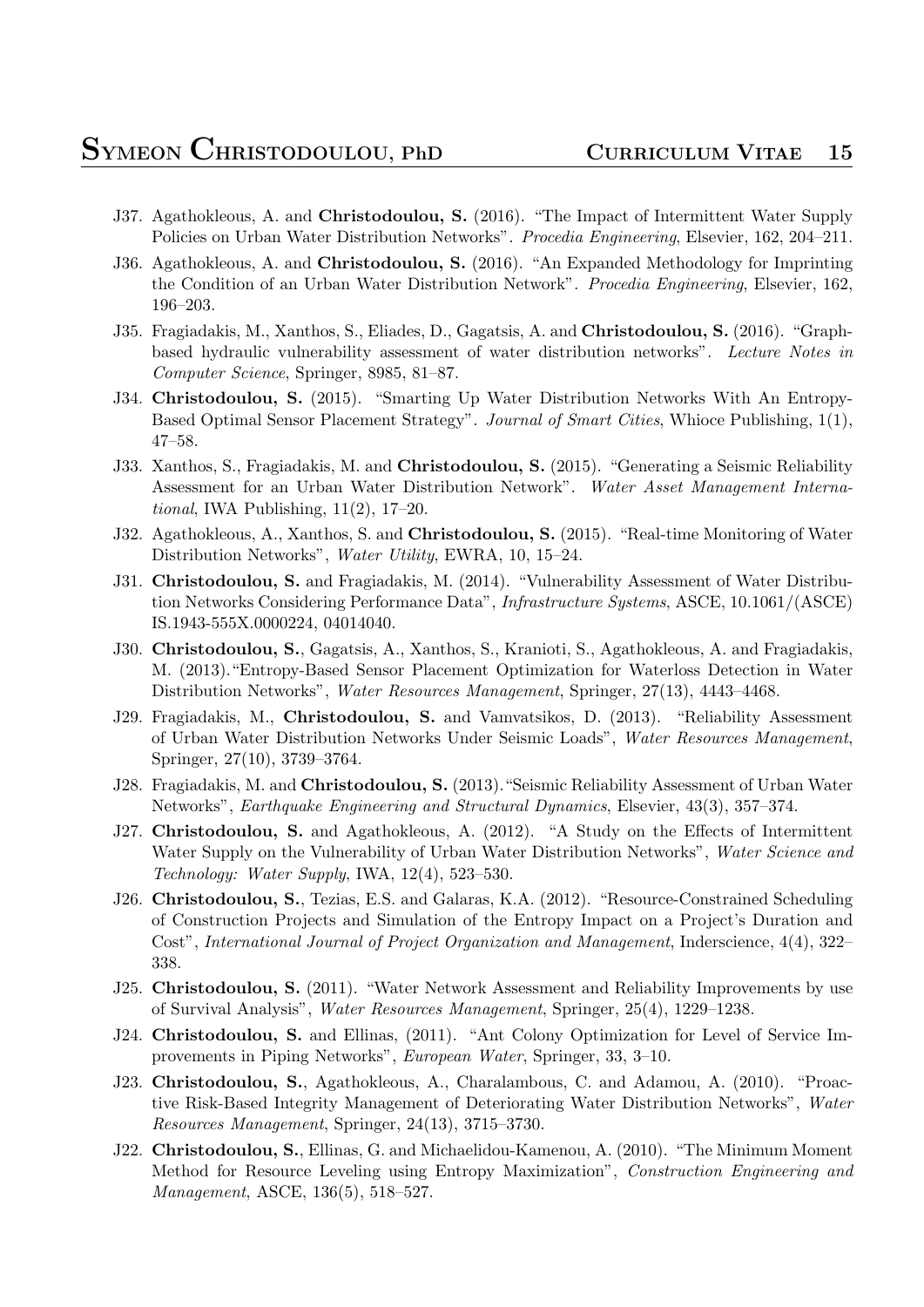- J21. **Christodoulou, S.** (2010). "Traffic Modeling and College-Bus Routing Optimization Using Entropy Maximization", *Transportation Engineering*, ASCE, 136 (2), 102–109.
- J20. Brilakis, I., Lourakis, M., Sacks, R., Savarese, S., **Christodoulou, S.**, Teizer, J., and Makhmalbaf, A. (2010). "Toward Automated Generation of Parametric BIMs based on Hybrid Video and Laser Scanning Data", *Advanced Engineering Informatics*, Elsevier, 24(4), 456–465.
- J19. **Christodoulou, S.** (2010). "Bid Mark-up Selection Using Artificial Neural Networks and an Entropy Metric", *Engineering, Construction and Architectural Management*, Emerald, 17(4), 424–439.
- J18. **Christodoulou, S.** and Ellinas, G. (2010). "Pipe Network Routing Through Ant Colony Optimization", *Infrastructure Systems*, ASCE, 16(2), 149–159.
- J17. **Christodoulou, S.** (2010). "Scheduling Resource-Constrained Projects with Ant Colony Optimization Artificial Agents", *Computing in Civil Engineering*, ASCE, 24 (1), 45–55.
- J16. **Christodoulou, S.**, Agathokleous, A., Kounoudes, A. and Milis, M. (2010). "Wireless Sensor Networks for Water Loss Detection". *European Water*, Springer, 30, 41–48.
- J15. **Christodoulou, S.**, Ellinas, G. and Aslani, P. (2009). "Entropy-Based Scheduling of Resource-Constrained Construction Projects", *Automation in Construction*, Elsevier, 18(7), 919–928.
- J14. **Christodoulou, S.** and Deligianni, A. (2009). "A Neurofuzzy Decision Framework for the Sustainable Management of Water Distribution Networks", *Water Resources Management*, Springer, 24(1), 139–156.
- J13. Aslani, P., **Christodoulou, S.**, Griffis, F.H., Ellinas, G., and Chiarelli, L. (2009). "Activity Prioritization Under Resource Constraints Using a Utility Index Method", *Open Construction and Building Technology Journal*, Bentham, 3, 33-41.
- J12. Manoliades, O., Pantouvakis, P. and **Christodoulou, S.** (2009). "Improving Qualifications-Based Selection by use of the Fuzzy Delphi Method", *Construction Management and Economics*, Taylor and Francis, 27(4), 373–384.
- J11. **Christodoulou, S.**, Deligianni, A., Aslani, P. and Agathokleous, A. (2009). "Risk-Based Asset Management of Water Piping Networks Using Neurofuzzy Systems", *Computers, Environment and Urban Systems*, Elsevier, 33(2), 138–149.
- J10. **Christodoulou, S.**, Ellinas, G. and Aslani, P. (2009). "Disorder Considerations in Resource-Constrained Scheduling", *Construction Management and Economics*, Taylor and Francis, 27(3), 229–240.
- J9. **Christodoulou, S.** (2009). "Construction Imitating Ants: Resource-Unconstrained Scheduling With Artificial Ants", *Automation in Construction*, Elsevier, 18 (3), 285-293.
- J8. **Christodoulou, S.** (2008). "A Bid-Unbalancing Method for Lowering A Contractor's Financial Risk", *Construction Management and Economics*, Taylor and Francis, 26(12), 1291–1302.
- J7. **Christodoulou, S.**, Charalambous, B., and Adamou, A. (2008). "Rehabilitation and Maintenance of Water Distribution Network Assets", *Water Science and Technology: Water Supply*, IWA, 8(2), 231–237.
- J6. **Christodoulou, S.** (2004). "Optimum Bid Markup Calculation using Neuro-fuzzy Systems and a Multidimensional Risk Analysis Algorithm", *Computing in Civil Engineering*, ASCE, 18(4), 322–330.
- J5. **Christodoulou, S.**, Griffis, F.H., Barrett, L. and Okungbowa, M. (2004). "Qualifications-Based Selection (QBS) of Professional A/E Services", *Management in Engineering*, ASCE, 20(2), 34–41.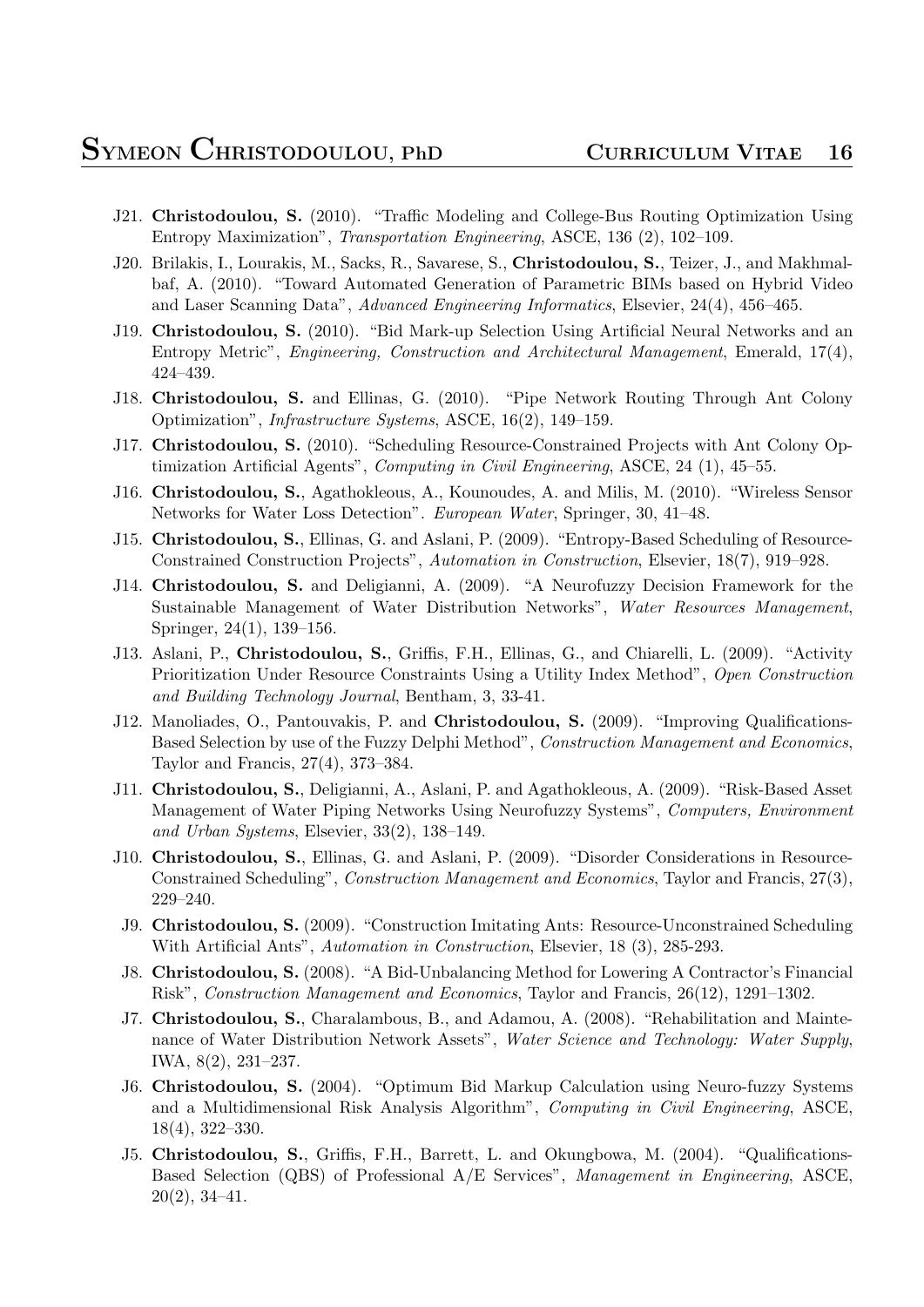- J4. **Christodoulou, S.** (2004). "Educating the Civil Engineering Professionals of Tomorrow". *Professional Issues in Engineering Education and Management*, ASCE, 130(2), 90–94.
- J3. **Christodoulou, S.** (2003). "A Study on the Procurement of Architectural and Engineering Services for Public Works - A Case for Qualifications-Based Selection (QBS)", *Transportation Research Board*, TRB, 1861, 151–160.
- J2. **Christodoulou, S.** (2002). "Discussion: Feasibility Study of 4D CAD in Commercial Construction", *Construction Engineering and Management*, ASCE, 128(3), 274.
- J1. Griffis, F.H. and Christodoulou, S. (2000). "Construction Risk Analysis Tool for Determining Liquidated Damages Insurance Premiums: A Case Study", *Construction Engineering and Management*, ASCE, 126(6), 407–413.

#### **Books or Book Chapters (in Internationally-Published Books), or Edited Proceedings**

- B9. **Christodoulou, S. E.**, Kyriakou, C., Hadjidemetriou, G. (2019). "Pavement Patch Defects Detection and Classification Using Smartphones, Vibration Signals and Video Images". In Mobility Patterns, Big Data and Transport Analytics (pp. 365-380). Elsevier (editors: Antoniou, C., Pereira, F. and Dimitriou, L.), ISBN 978-0-12-812970-8.
- B8. **Christodoulou, S.**, Fragiadakis, M., Xanthos, S. and Agathokleous, A. (2017). "Urban Water Distribution Networks: Assessing Systems Vulnerabilities, Failures, and Risks", Elsevier, USA.
- B7. European Association of Product and Process Modelling, EAPPM (2016). *eWork and eBusiness in Architecture, Engineering and Construction*, ECPPM2016, CRC Press - Balkema (editors: **Christodoulou, S.** and Scherer,R.), ISBN 978-1-138-03280-4.
- B6. **Christodoulou, S.**, Michaelidou-Kamenou, A. and Ellinas, G. (2014). "Heuristic Methods for Resource Leveling Problems", *Handbook on Project Management and Scheduling, 1&2*, Springer (editors: C. Schwindt and J. Zimmermann), ISBN 978-3-319-05442-1.
- B5. **Christodoulou, S.**, Michael, C., Kostarelos, K., Kassinos, S., Dionysiou, D., Fatta-Kassinos, D. (2014). "Nireas, International Water Research Center (Nireas-IWRC) of the University of Cyprus", in "Mediterranean Water Resources", D. Barcel (Ed.), Contributions to Science, 10(2), ISSN: 1575-6343.
- B4. **Christodoulou, S.** and Ellinas, G. (2011). "Ant Colony Optimization Agents and Path Routing: The Cases for Construction Scheduling and Urban Water Distribution Networks", *Ant Colonies: Behavior in Insects and Computer Applications*, Nova Science Publishers Ltd, Hauppauge, NY 11788, USA (editor: Richard Schortemeyer III), ISBN 978-1-61122-023-0. (https://www.novapublishers.com/catalog/product\_info.php?products\_id=14774)
- B3. **Christodoulou, S.** (2010). Guest Editor, *Water Resources Management, Special Issue on EWRA2009*. Springer, UK.
- B2. **Christodoulou, S.** [\(2010\) "Beyond Politics: Water Loss Management, Sustainabilit](https://www.novapublishers.com/catalog/product_info.php?products_id=14774)y and Commodification of Water", *The Water Crisis in the Mediterranean: Losing Paradise*, Ashgate Publishing Ltd, Gower House, U.K. (editors: Holst-Warhaft, G., Steenhuis T. and Porter K.), ISBN 9780-7546-75730.

(http://www.ashgate.com/default.aspx?page=637&calcTitle=1&title\_id=8487&edition\_ id=8742)

B1. European Water Resources Association, EWRA (2009). *Water Resources Conservation and [Risk Reduction Under Climatic Instability](http://www.ashgate.com/default.aspx?page=637&calcTitle=1&title_id=8487&edition_id=8742)*, EWRA (editor: **Christodoulou, S.**). ISBN 978- [9963-671](http://www.ashgate.com/default.aspx?page=637&calcTitle=1&title_id=8487&edition_id=8742)-94-6.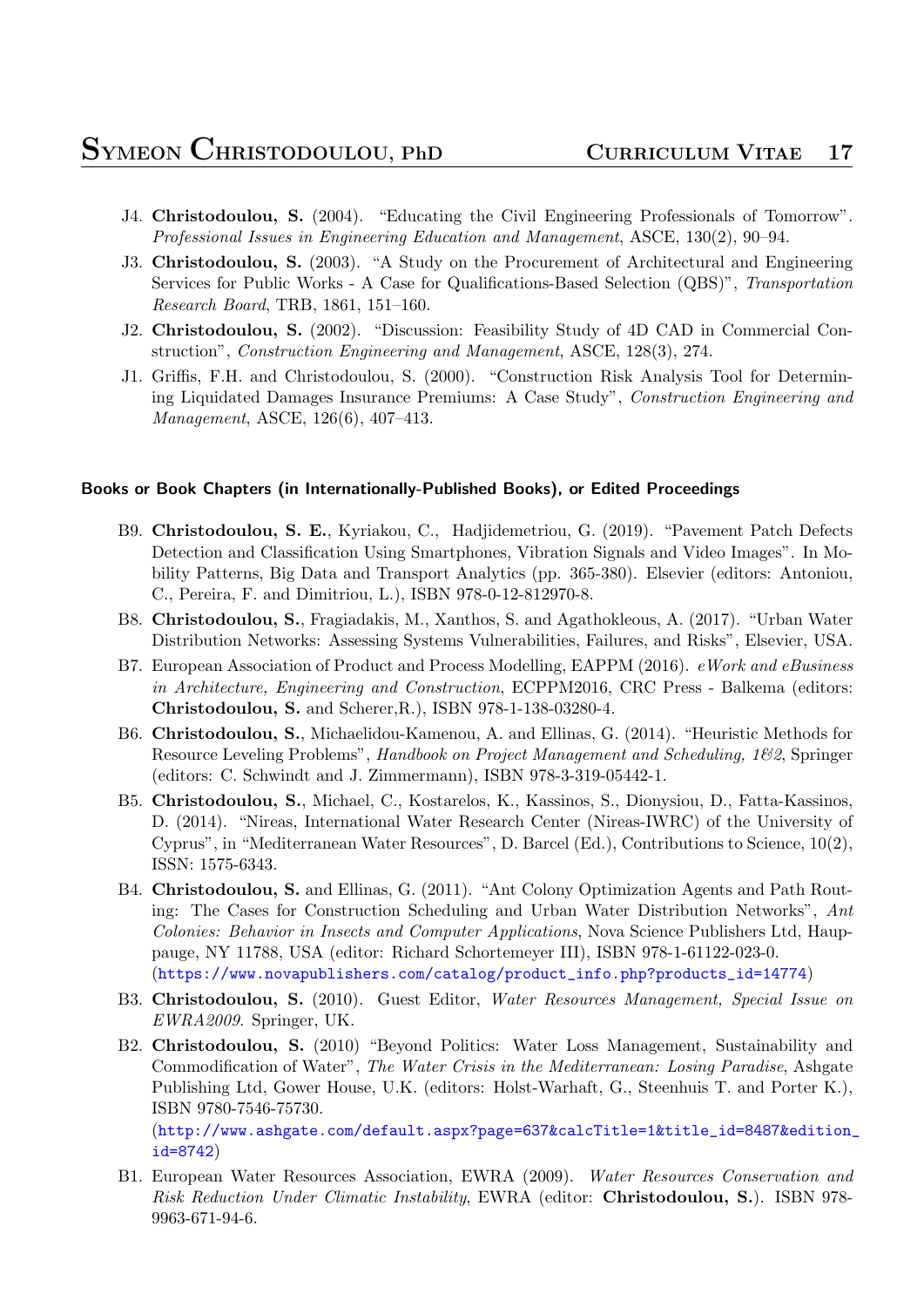### **Books or Book Chapters, or Edited Proceedings (In Preparation)**

BP1. **Christodoulou, S.** (201x) "Construction Management, for Civil Engineers and Architects", Symmetria Publishing House, Athens, Greece. (In Greek; Scheduled for publication in early 2020)

### **Refereed Journal Papers (In Review)**

(Review Criteria include (1) At Least Two Reviewers and (2) the Opportunity to Implement Corrections)

- JR3. Kyriakou, C., **Christodoulou, S.E.** and Dimitriou, L. (2018). "Classifying Pavement Surface Anomalies Utilizing Smartphones Technology, Vehicles and On-board Diagnostic Devices". *World Conference on Pavement and Asset Management*, CRCPress/Balkema Taylor and Francis.
- JR2. Hadjidemetriou, G.M. and **Christodoulou, S.E.** (2018). "Comprehensive Decision Support System for the Management of Asphalt Pavements". *Journal of Transportation Engineering, Part B: Pavements*, ASCE.
- JR1. **Christodoulou, S.** and Kyriakou, C. (2016). "Roadway Pothole Detection by Use of Smartphone Sensor Time-Series Data and Change-Point Detection". *Advanced Engineering Informatics*, Elsevier. (Conditionally Accepted).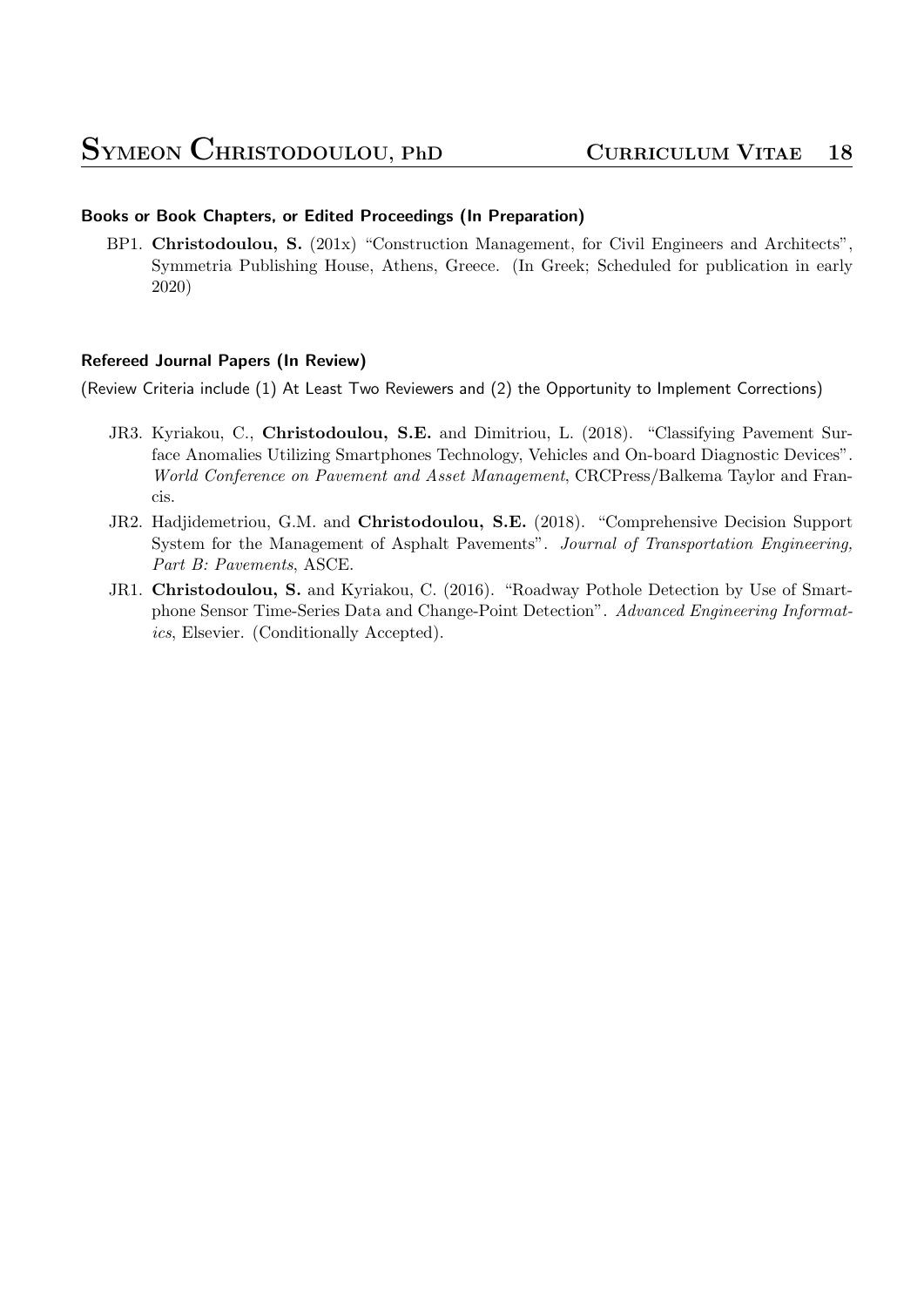### **Referred Conference Proceedings (Published or Accepted)**

(Review Criteria include (1) At Least Two Reviewers and (2) the Opportunity to Implement Corrections)

### 2018

- C111. Kyriakou C., **Christodoulou, S.E.**, Dimitriou, L. (2019) "Do vehicles sense pavement surface anomalies?". Proceedings, *European Conference on Computing in Construction [EC3 2019]* (Chania, Crete, Jul. 10-12, 2019), pp. 59-64, DOI: 10.35490/EC3.2019.159.
- C110. Hadjidemetriou, G., Tsangaris, M. and **Christodoulou, S.E.** (2019) "Pavement condition and traffic indices for prioritizing road maintenance". Proceedings, *European Conference on Computing in Construction [EC3 2019]* (Chania, Crete, Jul. 10-12, 2019), pp. 213-221, DOI: 10.35490/EC3.2019.239.
- C109. Hadjidemetriou, G. and **Christodoulou, S.E.** (2018). "Vision-Based Detection of Multiple Pavement Distress Types". Proceedings, *17th International Conference on Computing in Civil and Building Engineering [ICCCBE 2018]* (Tampere, Finland, Jun. 5-7, 2018).
- C108. Hadjidemetriou, G., Kepola, C. and **Christodoulou, S.E.** (2018). "Vision-Based Vehicle Detection and Classification". Proceedings, *17th International Conference on Computing in Civil and Building Engineering [ICCCBE 2018]* (Tampere, Finland, Jun. 5-7, 2018).
- C107. **Christodoulou, S.E.**, Hadjidemetriou, G. and Kyriakou, C. (2018). "Pavement Patch Defects Detection and Classification Using Smartphone-Based Vibration and Video Signals". Proceedings, *25th International Workshop on Intelligent Computing in Engineering [EG-ICE 2018]* (Lausanne, Switzerland, Jun. 10-13, 2018).
- C106. Kyriakou, C. and **Christodoulou, S.E.** (2018). "Vibration-Based Detection, Classification and Rating of Roadway Pavement Anomalies". Proceedings, *97th Transportation Research Board [TRB 2018]* (Washington DC, USA, Jan. 7-11, 2018).
- C105. Hadjidemetriou, G. and **Christodoulou, S.E.** (2018). "Entropy-Based Detection of Multiple Pavement Anomalies". Proceedings, *97th Transportation Research Board [TRB 2018]* (Washington DC, USA, Jan. 7-11, 2018).

- C104. Kyriakou, C. and **Christodoulou, S.E.** (2017) "Detecting and Classifying Roadway Pavement Cracks, Raveling and Potholes Utilizing Pattern Recognition Techniques and Smartphones Technology." Proceedings, *20th Euro Working Group on Transportation [EWGT2017]* (Budapest, Hungary, Sep. 4-6, 2017).
- C103. Hadjidemetriou, G, Kepola, C. and **Christodoulou, S.E.** (2017) "Vision-based Vehicle Counting and Classification for Pavement Management". Proceedings, *20th Euro Working Group on Transportation [EWGT2017]* (Budapest, Hungary, Sep. 4-6, 2017).
- C102. Hadjidemetriou, G. and **Christodoulou, S.E.** (2017) "Pavement Patch Detection and Tracking, Utilizing Video Data." Proceedings, *20th Euro Working Group on Transportation [EWGT2017]* (Budapest, Hungary, Sep. 4-6, 2017).
- C101. Kyriakou, C. and **Christodoulou, S.E.** (2017). "Detecting Pavement Patches Utilizing Smartphones Technology and Vehicles". Proceedings, *2017 Lean & Computing in Construction Congress [LC3]* (Heraklion, Greece, Jul. 4-12, 2017).
- C100. Hadjidemedriou, G. and **Christodoulou, S.E.** (2017). "Pavement Patch Defects Detection Using Entropic Texture Segmentation and Support Vector Machines". Proceedings, *2017 Lean & Computing in Construction Congress [LC3]* (Heraklion, Greece, Jul. 4-12, 2017).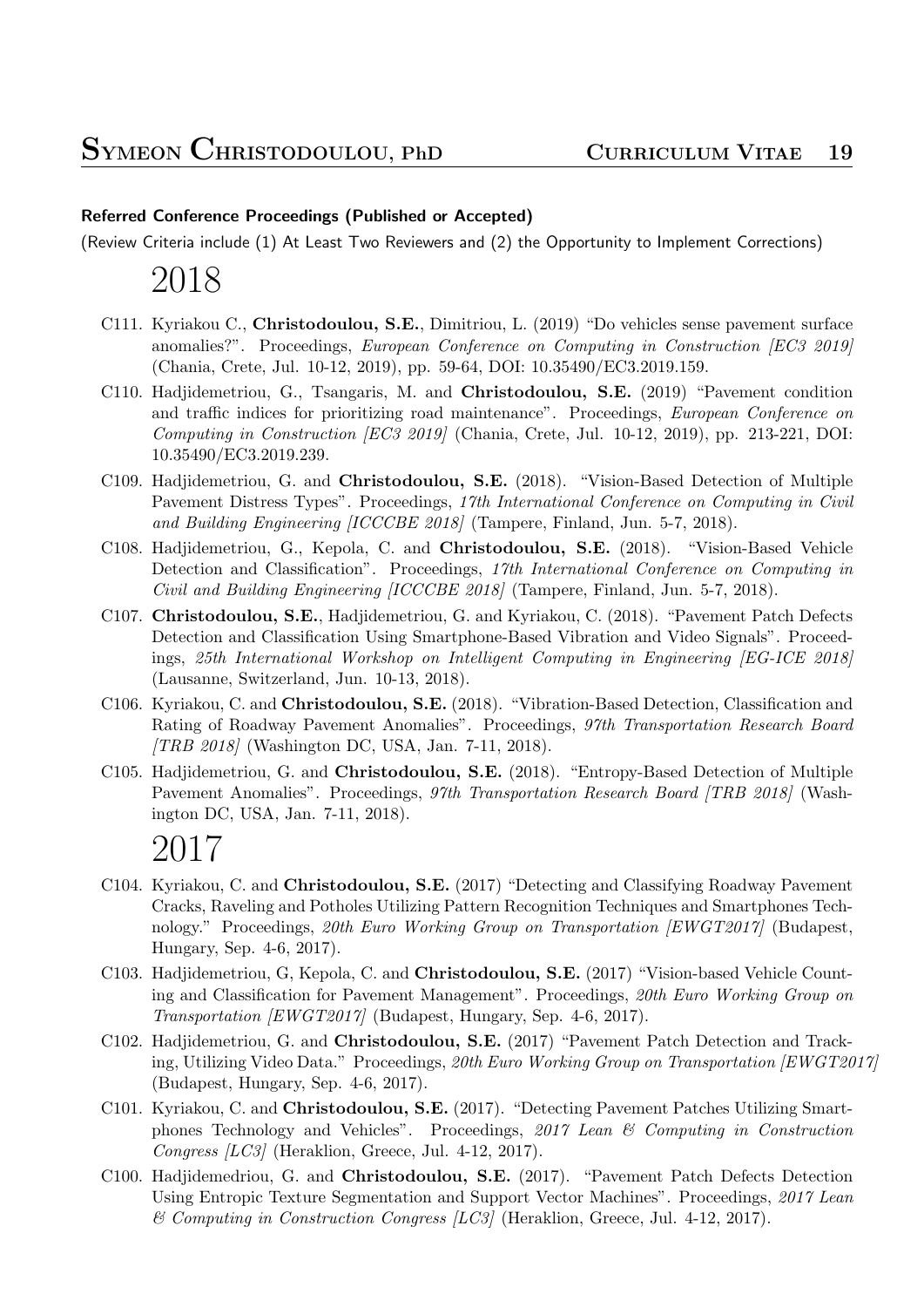- C99. Agathokleous, A., Christodoulou, C. and **Christodoulou, S.E.** (2017). "Robustness and Vulnerability Assessment of Water Networks by Use of Centrality Metrics". Proceedings, *10th World Congress on Water Resources and Environment ('Panta Rhei') [EWRA 2017]* (Athens, Greece, 5-7 Jul. 2017).
- C98. **Christodoulou, S.E.**, Kourti, E. and Agathokleous, A. (2017). "Waterloss Detection in Streaming Water Flow Timeseries Using Change-Point Anomaly Detection Methods". Proceedings, *10th World Congress on Water Resources and Environment ('Panta Rhei') [EWRA 2017]* (Athens, Greece, 5-7 Jul. 2017).
- C97. Hadjidemetriou, G. and **Christodoulou, S.E.**. "Automated Patch Detection and Quantification for Pavement Evaluation". Proceedings, *Tenth International Conference on the Bearing Capacity of Roads, Railways and Airfields [BCRRA 2017]* (Athens, Greece, Jun. 28-30, 2017).
- C96. Kyriakou, C., **Christodoulou, S.E.** and Demetriou, L. "Detecting, Classifying and Rating Roadway Pavement Anomalies Utilizing Smartphones, On-Board Diagnostic Devices, Artificial Intelligence and Classification Models". Proceedings, *Tenth International Conference on the Bearing Capacity of Roads, Railways and Airfields [BCRRA 2017]* (Athens, Greece, Jun. 28- 30, 2017).
- C95. Kyriakou, C., **Christodoulou, S.E.** and Dimitriou, L. (2017). "Roadway Pavement Anomaly Detection and Classification by use of Smartphones and Artificial Intelligence". Proceedings, *World Conference on Pavement and Asset Management [WCPAM2017]* (Milan, Italy, Jun. 12-16, 2017).

**The paper received the Conference's "Best Student Paper Award".**

C94. Kyriakou, C., **Christodoulou, S.E.** and Dimitriou, L. (2017). "Detecting, Classifying and Rating Roadway Pavement Anomalies Utilizing Smartphones, On-Board Diagnostic Devices, Artificial Intelligence and Classification Models". Proceedings, *96th Transportation Research Board [TRB 2017]* (Washington DC, USA, Jan. 8-12, 2017).

- C93. Hadjidemetriou, G. and **Christodoulou, S.E.** (2016). "Patch Defects Detection for Pavement Assessment, using Smartphones and Support Vector Machines". Proceedings, *Eleventh European Conference on Product and Process Modeling [ECPPM 2016]* (Limassol, Cyprus, Sep. 6-9, 2016).
- C92. Agathokleous, A., Christodoulou, C. and **Christodoulou, S.E.** (2016). "Topological Robustness and Vulnerability Assessment of Water Distribution Networks". Proceedings, *Eleventh European Conference on Product and Process Modeling [ECPPM 2016]* (Limassol, Cyprus, Sep. 6-9, 2016).
- C91. Kyriakou, C. and **Christodoulou, S.E.** (2016). "Detecting, Classifying and Rating Roadway Pavement Anomalies Using Smartphones". Proceedings, *Eleventh European Conference on Product and Process Modeling [ECPPM 2016]* (Limassol, Cyprus, Sep. 6-9, 2016).
- C90. **Christodoulou, S.E.**, Kourti, E., Agathokleous, A. and Christodoulou, C. (2016). "Waterloss Detection in Streaming Water Meter Data Using Wavelet Change-Point Anomaly Detection". Proceedings, *Eleventh European Conference on Product and Process Modeling [ECPPM 2016]* (Limassol, Cyprus, Sep. 6-9, 2016).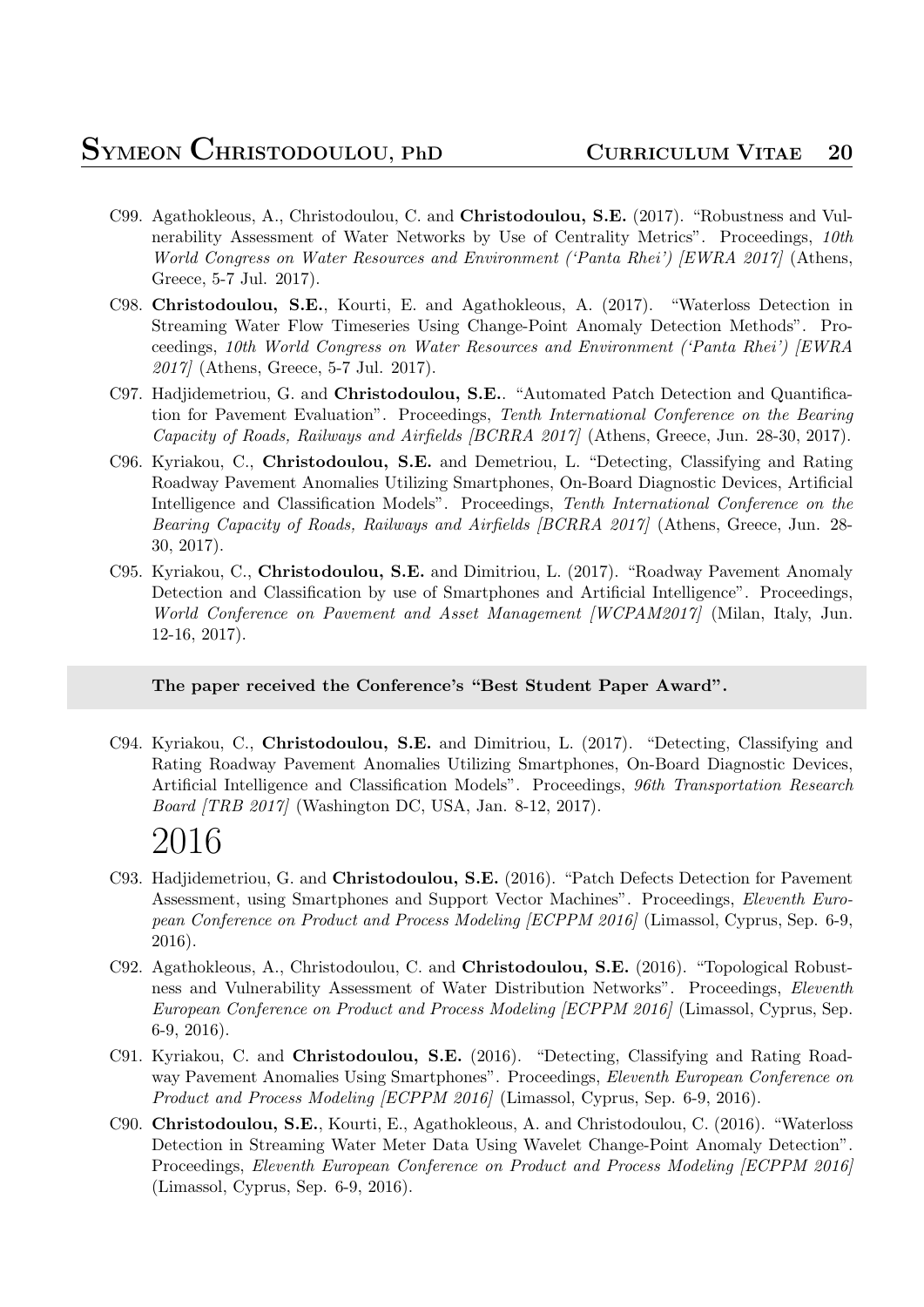- C89. Kourti, E., Christodoulou, C., Dimitriou, L., **Christodoulou, S.E.** and Antoniou, C. (2016). "Quantifying Demand Dynamics for Supporting Dynamic Fleet Management in Taxi Services". Proceedings, *19th EURO Working Group on Transportation Meeting [EWGT2016]* (Istanbul, Turkey, Sep. 5-7, 2016).
- C88. Kyriakou, C., **Christodoulou, S.E.**, and Dimitriou, L. (2016). "Roadway Pavement Anomaly Classification Utilizing Smartphones and Artificial Intelligence". Proceedings, *IEEE's 18th Mediterranean Electrotechnical Conference [MELECON 2016]* (Limassol, Cyprus, Apr. 18-20, 2016).
- C87. Hadjidemetriou, G., Vela, P. and **Christodoulou, S.E.** (2016). "Automated Detection of Pavement Patches Using Support Vector Machine Classification". Proceedings, *IEEE's 18th Mediterranean Electrotechnical Conference [MELECON 2016]* (Limassol, Cyprus, Apr. 18-20, 2016).
- C86. Agathokleous, A. and **Christodoulou, S.E.** (2016). "Modeling and Analysis of Urban Water Distribution Networks Using Intermittent Water Supply Periods". Proceedings, *IEEE's 18th Mediterranean Electrotechnical Conference [MELECON 2016]* (Limassol, Cyprus, Apr. 18-20, 2016).
- C85. Dimitriou, L., Christodoulou, C., Kourti, E. and **Christodoulou, S.E.** (2016). "Dynamic Monitoring of Taxi Demand Profiles Using Location Specific Information in Large Metropolitan Areas". Proceedings, *IEEE's 18th Mediterranean Electrotechnical Conference [MELECON 2016]* (Limassol, Cyprus, Apr. 18-20, 2016).
- C84. Agathokleous, A. and **Christodoulou, S.** (2016). "The Impact of Intermittent Water Supply Policies on Urban Water Distribution Networks". Proceedings, *2nd EWaS International Conference: "Efficient & Sustainable Water Systems Management toward Worth Living Development" [EWaS 2016]* (Chania, Crete, Jun. 1-4, 2016).
- C83. Agathokleous, A. and **Christodoulou, S.** (2016). "An Expanded Methodology for Imprinting the Condition of an Urban Water Distribution Network". Proceedings, *2nd EWaS International Conference: "Efficient & Sustainable Water Systems Management toward Worth Living Development" [EWaS 2016]* (Chania, Crete, Jun. 1-4, 2016).
- C82. Kyriakou, C., **Christodoulou, S.E.**, and Dimitriou, L. (2016). "Road Anomaly Detection and Classification Using Smartphones and Artificial Neural Networks". Proceedings, *95th Transportation Research Board [TRB 2016]* (Washington D.C., U.S.A., Jan. 10-14, 2016).

- C81. Dimitriou, L., Antoniou, C., and **Christodoulou, S.** (2015). "Monitoring social networks formation and information velocity for cases of airliners' crashes". Proceedings, *2015 IEEE 18th International Conference on Intelligent Transportation Systems [ITSC 2015]* (Canary Islands, Spain, Sep. 15-18, 2015).
- C80. **Christodoulou, S.** (2015). "Project PRODROMOS Information and safety in the multimodal transfer of hazardous cargo". Proceedings, *1st ETCP Capitalization Workshop - Innovation in harmonized & Sustainable solutions for increased competitiveness in smart ports and regions* (Athens, Greece, Dec. 17, 2015).
- C79. **Christodoulou, S.** and Dimitriou, L. (2015). "Vulnerability analysis of road networks using nodal entropy metrics and simulation of threats". Proceedings, *The Fifteenth International Conference on Civil, Structural and Environmental Engineering Computing [CIVIL-COMP 2015]* (Prague, Czech Republic, Sep. 1-4, 2015).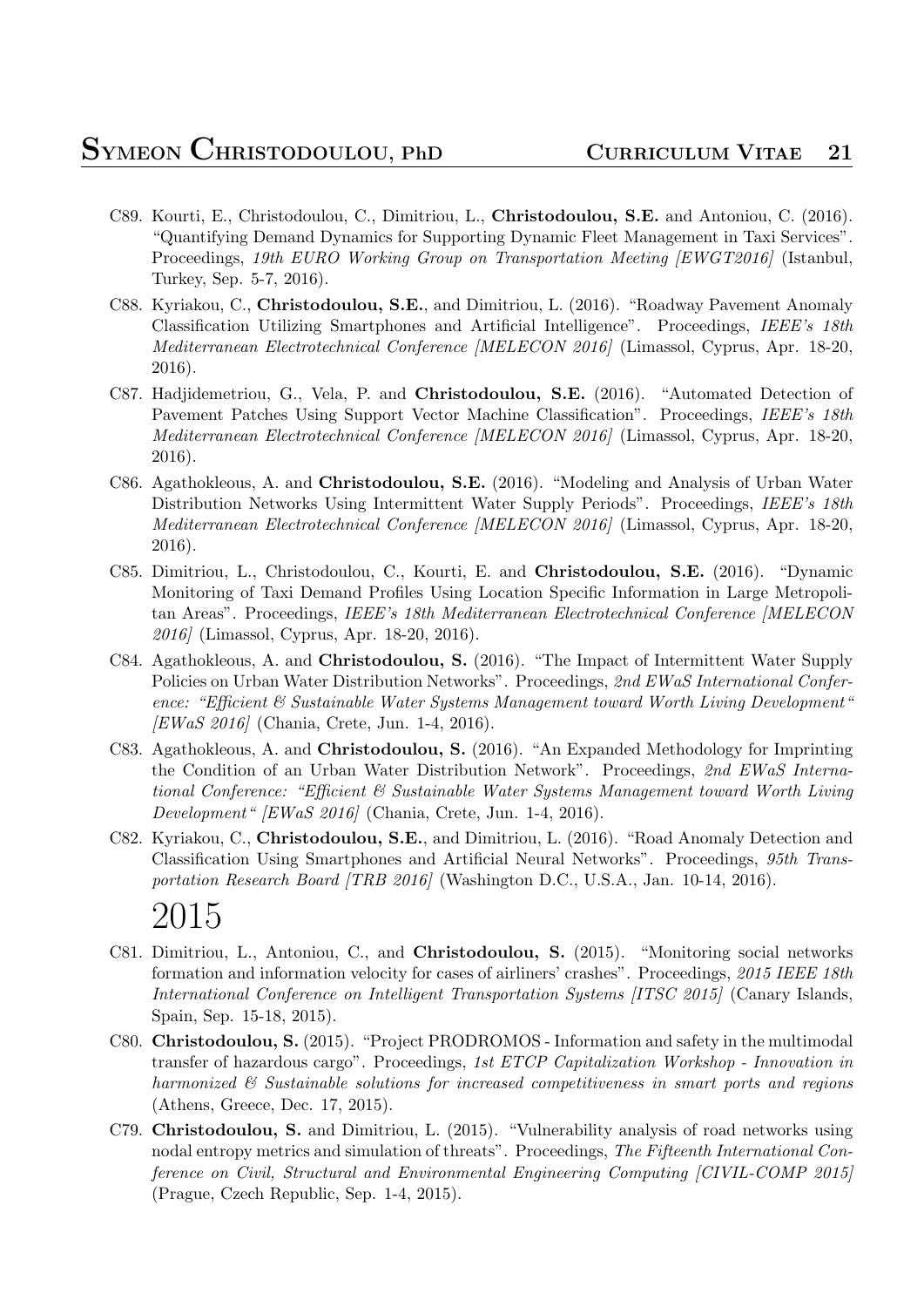- C78. **Christodoulou, S.**, Gagatsis, A., Kranioti, S., Kyriakou, C., Toxqui, E., Agathokleous, A. and Gania, V. (2015). "A GIS-based integrated platform for the safe transport of dangerous cargo through seaports and roadways". Proceedings, *The Fifteenth International Conference on Civil, Structural and Environmental Engineering Computing [CIVIL-COMP 2015]* (Prague, Czech Republic, Sep. 1-4, 2015).
- C77. Hadjidemetriou, G., Serrano, M.M., Vela, P.A. and **Christodoulou, S.** (2015). "Patch Defects in Images, Using Support Vector Machines". Proceedings, *The Fifteenth International Conference on Civil, Structural and Environmental Engineering Computing [CIVIL-COMP 2015]* (Prague, Czech Republic, Sep. 1-4, 2015).
- C76. Mavrovounioti, P., Hadjidemetriou, G., Vela, P.A. and **Christodoulou, S.** (2015). "Computervision-aided automatic generation of building information models". Proceedings, *The Fifteenth International Conference on Civil, Structural and Environmental Engineering Computing [CIVIL-COMP 2015]* (Prague, Czech Republic, Sep. 1-4, 2015).
- C75. Gagatsis, A., Kranioti, S. and **Christodoulou, S.** (2015). "Development of a platform for monitoring hazardous cargo to and from ports". Proceedings, *Third Cyprus Sustainable Mobility and Intelligent Transport Conference [Sustainable Mobility Cyprus 2015]* (Nicosia, Cyprus, May 11-12, 2015).
- C74. **Christodoulou, S.**, Gartzonikas, C. and Dimitriou, L. (2015). "Vulnerability analysis of road networks using nodal entropy metrics and simulation of threats." Proceedings, 94th TRB Annual Meeting (Washington DC, USA, Jan. 11-15, 2015).

- C73. Gagatsis, A., Kranioti, S. and **Christodoulou, S.** (2014). "Development of a platform for monitoring hazardous cargo to and from ports." Proceedings, ITS and Smart Cities 2014 (Patra, Greece, Nov. 19-22, 2014).
- C72. Chari, A., Xanthos, S. and **Christodoulou, S.** (2014). "Energy performance of buildings: A stochastic and artificial neural network (ANN) modeling approach". Proceedings, *Young Researchers' Conference: Energy Efficiency & Biomass* (Vienna, Austria, Feb. 25-26, 2015).
- C71. Fragiadakis, M., Xanthos, S., Gagatsis, A. and **Christodoulou, S.** (2014). "Assessing the overall reliability of water distribution networks under seismic conditions". Proceedings, *2014 Intelligent Distribution for Efficient and Affordable Supplies [Water IDEAS 2014]* (Bologna, Italy, Oct. 22-24, 2014).
- C70. Xanthos, S., Agathokleous, A., Gagatsis, A., Kranioti, S. and **Christodoulou, S.** (2014). "Experimental and numerical investigation of water-loss in water distribution networks". Proceedings, *2014 Intelligent Distribution for Efficient and Affordable Supplies [Water IDEAS 2014]* (Bologna, Italy, Oct. 22-24, 2014).
- C69. Fragiadakis, M., Xanthos, S., Eliades, D., Gagatsis, A. and **Christodoulou, S.** (2014). "Graphbased hydraulic vulnerability assessment of water distribution networks". Proceedings, *9th International Conference on Critical Information Infrastructures Security [CRITIS 2014]* (Limassol, Cyprus, Oct. 13-15, 2014).
- C68. **Christodoulou, S.** and Fragiadakis, M. (2014). "Seismic reliability assessment of water distribution networks Extending the ALA guidelines". Proceedings, *2014 IWA World Water Congress* (Lisbon, Portugal, Sep. 21-26, 2014).
- C67. Fragiadakis, M. and **Christodoulou, S.** (2014). "Vulnerability Assessment of Water Distribution Networks Using Survival Analysis". Proceedings, *2nd European Conference on Earthquake Engineering and Seismology* (Istanbul, Turkey, Aug. 25-29, 2014).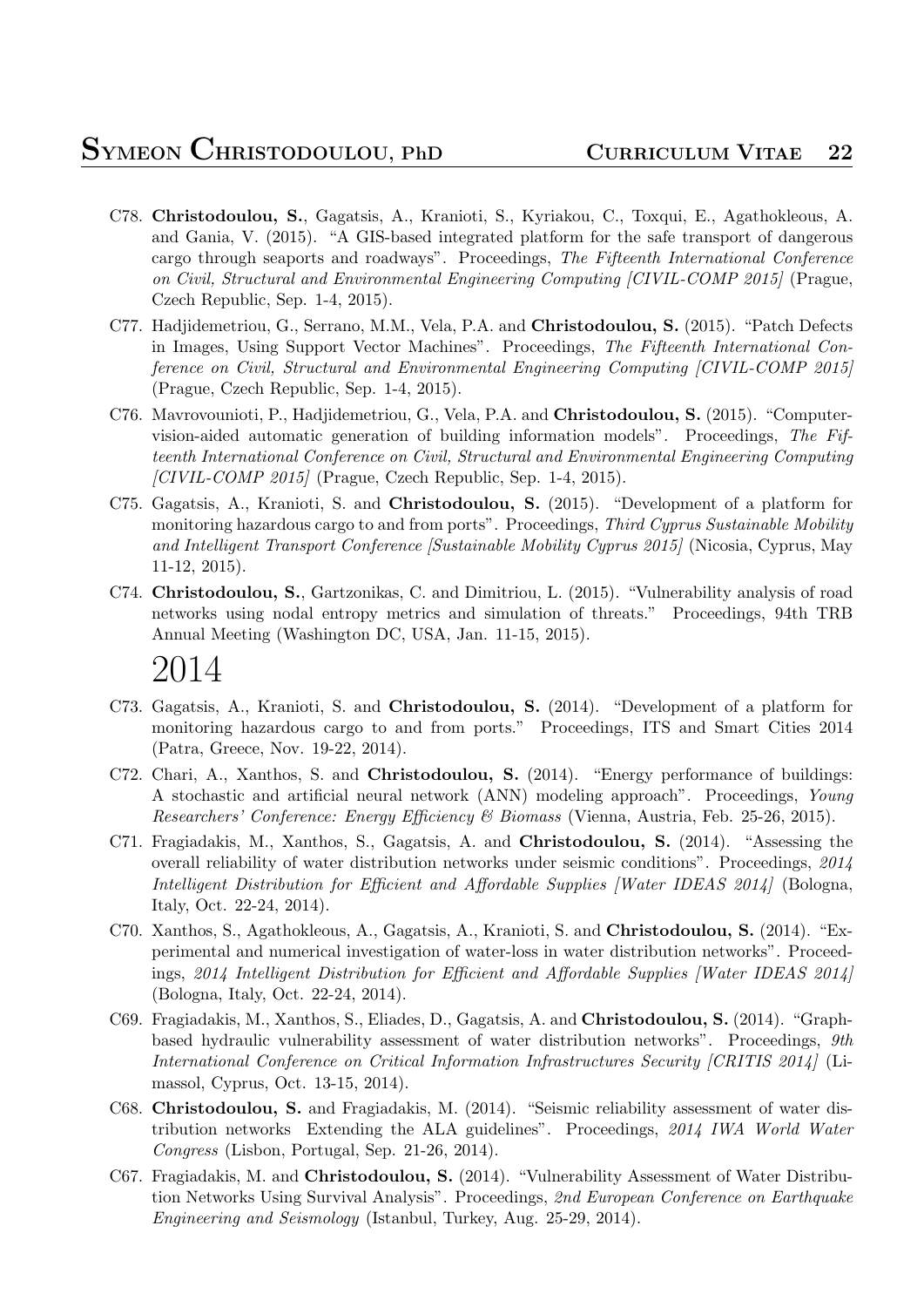- C66. Georgiou, C., Vamvatsikos, D. and **Christodoulou, S.** (2014). "BIM-based Damage Assessment and Scheduling for Post-Earthquake Building Rehabilitation". Proceedings, *10th European Conference on Product & Process Modelling*, ECPPM2014. (Vienna, Austria, Sep. 17-19, 2014).
- C65. **Christodoulou, S.**, Xanthos, S., Chari, A., Kranioti, S. and Toxqui, E. (2014). "Reliability Assessment of BIM-Based Energy Efficiency Modeling". Proceedings, *10th European Conference on Product & Process Modelling*, ECPPM2014. (Vienna, Austria, Sep. 17-19, 2014).
- C64. **Christodoulou, S.** and Fragiadakis, M. (2014). "Seismic Reliability Assessment of Lifeline Systems". Proceedings, *The Fourteenth International Conference on Computing in Civil and Building Engineering [ICCCBE2014]* (Orlando, Florida, Jun. 23-25, 2014).
- C63. Georgiou, C., Vamvatsikos, D. and **Christodoulou, S.** (2014). "Damage Assessment, Cost Estimating, and Scheduling for Post-Earthquake Building Rehabilitation Using BIM". Proceedings, *The Fourteenth International Conference on Computing in Civil and Building Engineering [ICCCBE2014]* (Orlando, Florida, Jun. 23-25, 2014).

- C62. Gagatsis, A., Kranioti, S. and **Christodoulou, S.** (2013). "Towards and integrated platform for security, information and accessibility in intelligent marine transport". Proceedings, *Second Cyprus Sustainable Mobility and Intelligent Transport Conference [Sustainable Mobility Cyprus 2014]* (Nicosia, Cyprus, Dec. 3-4, 2013).
- C61. Fragiadakis, M. and **Christodoulou, S.** (2013). "Reliability assessment of pipe networks under seismic loads". Proceedings, *COMPDYN 2013 Forth ECCOMAS Thematic Conference on Computational Methods in Structural Dynamics and Earthquake Engineering* (Kos Island, Greece, 12-14 June 2013).
- C60. **Christodoulou, S.** and Fragiadakis, M. (2013). "Reliability assessment of urban water distribution networks under seismic load". Proceedings, *EWRA's Eighth International Conference* (Porto, Portugal, Jun. 26-29, 2013).

- C59. Gagatsis, A., Kranioti, S., **Christodoulou, S.**, Agathokleous, A. and Xanthos, S. (2012). "An integrated software solution for identifying, monitoring and visualizing water leak incidents in Water Distribution Networks". Proceedings, *IWA's International Conference on New Developments in IT & Water* (Amsterdam, Netherlands, Nov. 4-6, 2012).
- C58. Agathokleous, A., **Christodoulou, S.**, Xanthos, S., Gagatsis, A. and Kranioti, S. (2012). "Understanding Water Distribution Network Behavior: A case study for the island of Cyprus". Proceedings, *IWA's International Conference on New Developments in IT & Water* (Amsterdam, Netherlands, Nov. 4-6, 2012).
- C57. **Christodoulou, S.**, Gagatsis, A., Agathokleous, A., Xanthos, S. and Kranioti, S. (2012). "Urban Water Distribution Network Asset Management Using Spatio-Temporal Analysis of Pipe-Failure Data". Proceedings, *The Fourteenth International Conference on Computing in Civil and Building Engineering* (Moscow, Russia, Jun. 27-29, 2012).
- C56. **Christodoulou, S.**, Lucas, K. and Borrmann, A. (2012). "Entropy-Based Traffic Impact Analysis and Optimization of Roadway Maintenance". Proceedings, *The Fourteenth International Conference on Computing in Civil and Building Engineering* (Moscow, Russia, Jun. 27-29, 2012).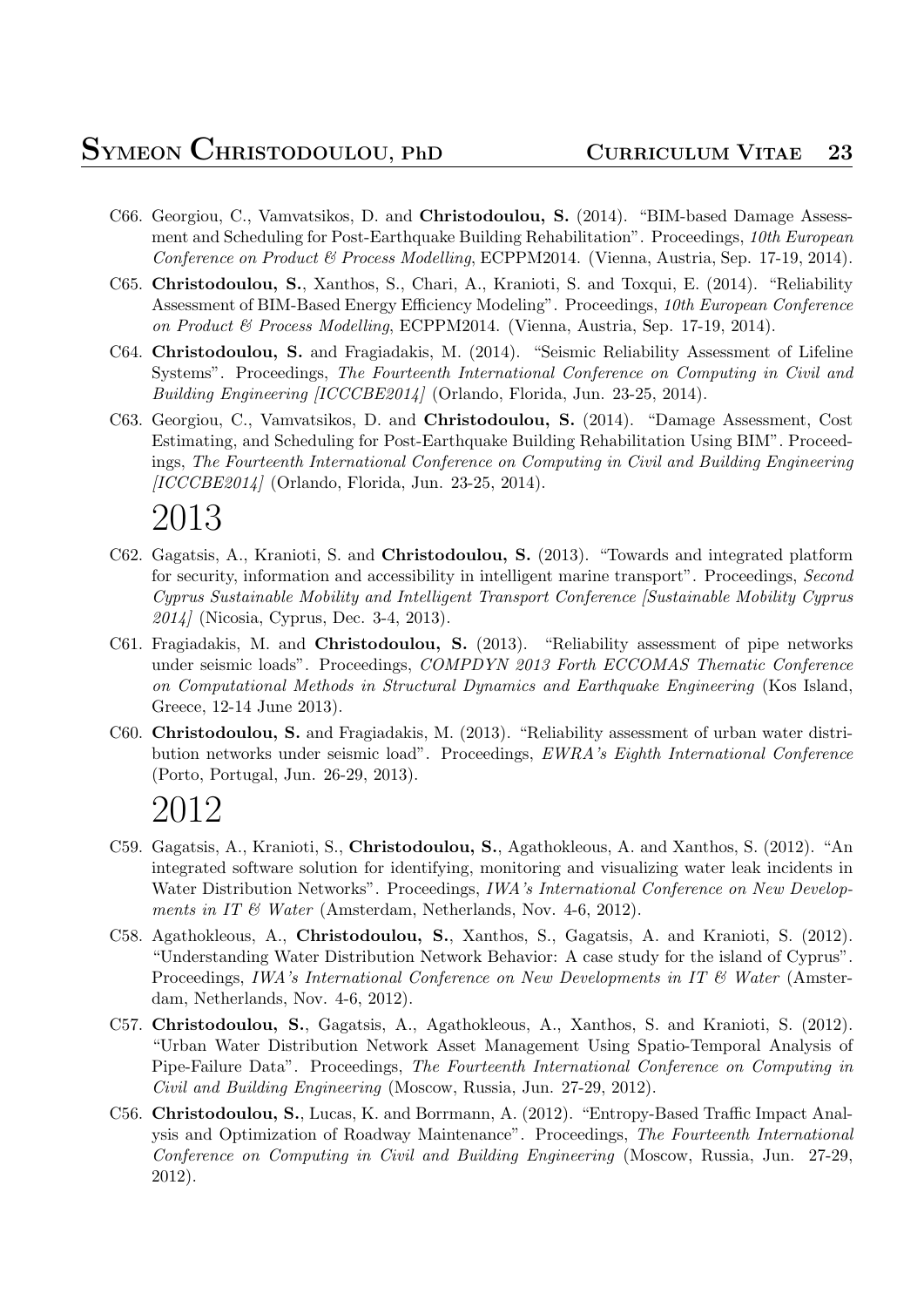- C55. Fragiadakis, M., Vamvatsikos, D., and **Christodoulou, S.** (2012)."Reliability Assessment of Urban Water Networks". Proceedings, *The Fifteenth World Conference on Earthquake Engineering* (Lisbon, Portugal, Sep. 24-28, 2012).
- C54. **Christodoulou, S.** (2012). "The Effects of Intermittent Water Supply on Urban Water Distribution Networks in Cyprus". Proceedings, IWA's *Water Utility Management and Pricing Policy Workshop* (Limassol, Cyprus, Apr. 03, 2012).

- C53. **Christodoulou, S.** (2011). "An Entropy-Based Primer for Traffic Management and Bus Routing Optimization". Proceedings, *The Thirteenth International Conference on Civil, Structural and Environmental Engineering Computing* (Chania, Crete, Greece, Sep. 6-9, 2011).
- C52. Agathokleous, A. and **Christodoulou, S.** (2011). "Waterloss Modelling for Urban Water Distribution Networks". Proceedings, *European Water Resources Association's Sixth International Symposium* (Catania, Italy, Jun. 29-Jul. 2, 2011).
- C51. **Christodoulou, S.**, Agathokleous, A. and Charalambous, B. (2011). "Urban Water Distribution Network Performance Under Intermittent Water Supply Conditions". Proceedings, *European Water Resources Association's Sixth International Symposium* (Catania, Italy, Jun. 29-Jul. 2, 2011).
- C50. **Christodoulou, S.** and Agathokleous, A. (2011). "Urban Water Distribution Network Performance Under Intermittent Water Supply Conditions". Proceedings, *International Water Association's Eighth Symposium on Systems Analysis and Integrated Assessment*, (San Sebastian, Spain, Jun. 22-22, 2011).
- C49. Agathokleous, A., Papadopoulou, C. and **Christodoulou, S.** (2011). "Real-Time Monitoring of Water Distribution Networks". Proceedings, *International Water Association's Eighth Symposium on Systems Analysis and Integrated Assessment*, (San Sebastian, Spain, Jun. 22-22, 2011).
- C48. **Christodoulou, S.** and Agathokleous, A. (2011). "A Study on the Effects of Intermittent Water Supply on the Vulnerability of Urban Water Distribution Networks". Proceedings, *The 6th IWA Specialist Conference on Efficient Use & Management of Water*, Dead Sea, Jordan, Mar.29- Apr.2, 2011).
- C47. Agathokleous, A. and **Christodoulou, S.** (2011). "In-Situ Water Loss Modeling and Detection". Proceedings, *The 6th IWA Specialist Conference on Efficient Use & Management of Water*, Dead Sea, Jordan, Mar.29- Apr.2, 2011).
- C46. **Christodoulou, S.** (2011). "Sustainable Strategies for Managing Water Distribution Networks". **Keynote Speech**, *2011 MEDIWAT Stakeholders Workshop*, Limassol, Cyprus, Mar.18, 2011).

- C45. Christodoulou, S., Vamvatsikos, D. and Georgiou, C. (2010). "A BIM-Based Framework for Forecasting and Visualizing Seismic Damage, Cost and Time to Repair". eWork and eBusiness in Architecture, Engineering and Construction, Proceedings, Eighth European Conference on Product and Process Modeling, ECPPM2010 (Cork, Ireland, Sep. 14-16, 2010).
- C44. Galaras, K., **Christodoulou, S.** and Tezias, E. (2010)."Implementation of the Entropy Concept on Construction Projects Under Financial Constraints". Proceedings, *International Project Management Association's 5th Conference on Project Management*. (Heraklion, Greece, May 29-31, 2010).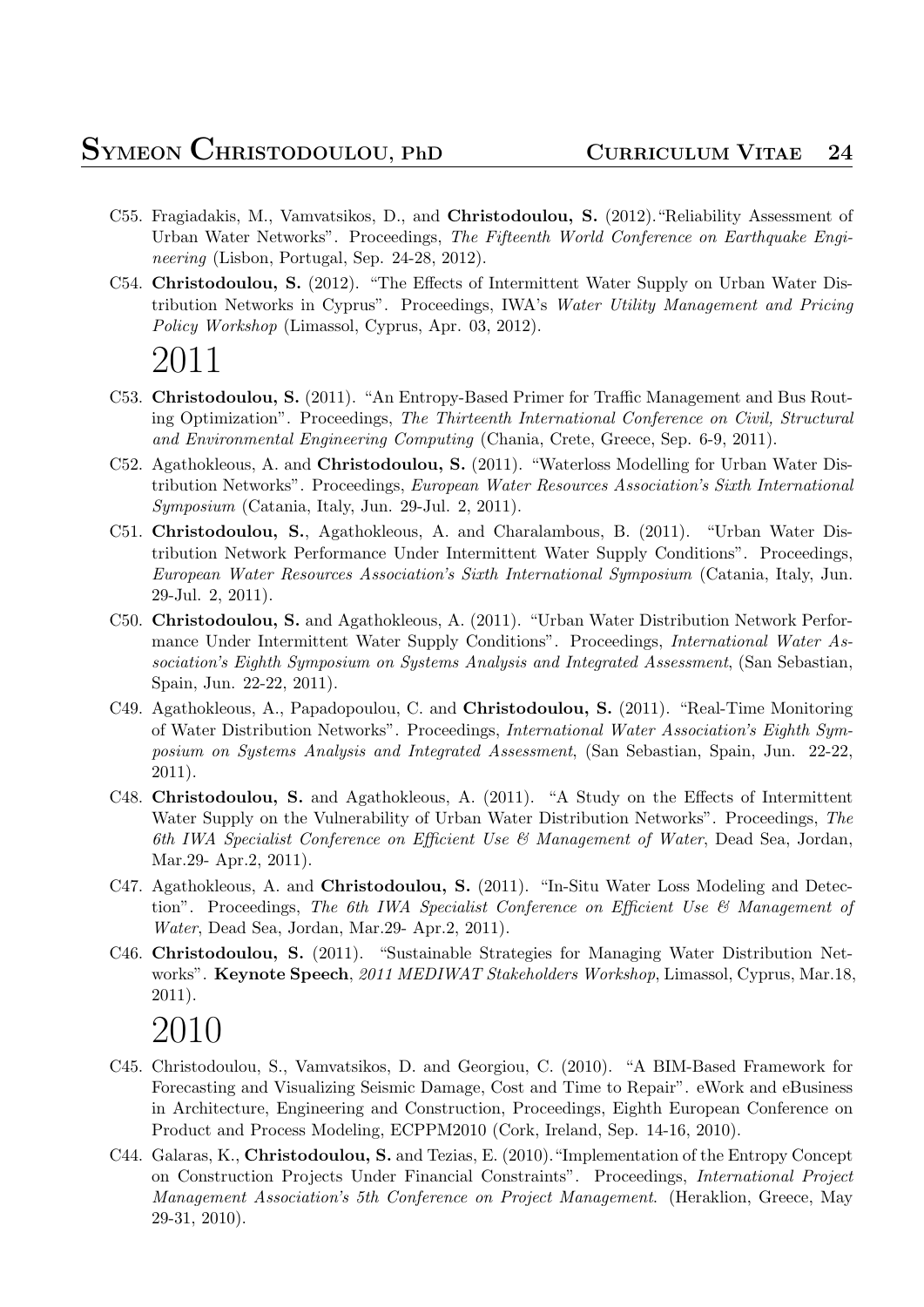- C43. Tezias, E., **Christodoulou, S.** and Galaras, K. (2010). "Resource-Constrained Scheduling of Construction Projects and Simulation of the Entropy Impact on the Duration and the Cost of a Project". Proceedings, *International Project Management Association's 5th Conference on Project Management*. (Heraklion, Greece, May 29-31, 2010).
- C42. **Christodoulou, S.**, Ellinas, G. and Michaelidou-Kamenou, A. (2010). "An Entropy-Based Method for Resource Leveling". Proceedings, *International Conference on Computing in Civil and Building Engineering (ICCCBE-2010)*. (Nottingham, UK, Jun. 30-Jul.2, 2010).

- C41. Brilakis, I., Lourakis, M., Sacks, R., Savarese, S., **Christodoulou, S.**, Teizer, J., and Makhmalbaf, A. (2009). "Automated Generation of Parametric BIMs based on Hybrid Video and Laser Scanning Data". Proceedings, *European Group for Intelligent Computing in Engineering (EG-ICE)*. (Berlin, Germany, Jul. 15-17, 2009), pp. 59-66.
- C40. Makhmalbaf, A., Brilakis, I., Teizer, J, Lourakis, M., Sacks, R., **Christodoulou, S.**, and Savarese, S. "Reality Capturing and Modeling with Visual and Spatial Sensing", Proceedings, *CII 2009* Conference. (Reno, Nevada, Jul. 28-30, 2009).
- C39. **Christodoulou, S.**, Agathokleous, A., Kounoudes, A. and Milis, M. (2009). "Wireless Sensor Networks for Water Loss Detection". Proceedings, *European Water Resources Association, Seventh International Conference*. (Limassol, Cyprus, Jun. 25-27, 2009).
- C38. **Christodoulou, S.** (2009). "Water Network Assessment and Reliability Improvements by use of Survival Analysis". Proceedings, *European Water Resources Association, Seventh International Conference*. (Limassol, Cyprus, Jun. 25-27, 2009).
- C37. Aslani, P. and **Christodoulou, S.** (2009)."A Risk Analysis Framework for Evaluating Failure of Water Main Breaks". Proceedings, *European Water Resources Association, Seventh International Conference*. (Limassol, Cyprus, Jun. 25-27, 2009).

- C36. **Christodoulou, S.** (2008). "Pipeline Asset Management". Proceedings, *2008 International Conference on Global Water Efficiency*. (Limassol, Cyprus, Nov. 27-28, 2008).
- C35. Vamvatsikos, D., **Christodoulou, S.** and Georgiou, C. (2008). "Visualizing Damage, Cost and Repair Scheduling for Post-Earthquake Building Rehabilitation". Proceedings, *Third Pan-Hellenic Conference on Earthquake Engineering and Engineering Seismology*. (Athens, Greece, Nov. 5-7, 2008).
- C34. **Christodoulou, S.**, Charalambous, B., and Adamou, A. (2008). "Rehabilitation and Maintenance of Water Distribution Network Assets". Proceedings, *International Water Association's (IWA) World Water Congress*. (Vienna, Austria, Sep. 7-12, 2008).
- C33. **Christodoulou, S.** and Ellinas, G. (2008). "Minimizing Disorder in Resource-Constrained Scheduling". Proceedings, *International Project Management Association's 4th Conference on Project Management*. (Chios, Greece, May 29-31, 2008).
- C32. **Christodoulou, S.**, Charalambous, B., and Adamou, A. (2008). "Managing the 'Repair or Replace' Dilemma on Water Leakages". Proceedings, *International Water Association's (IWA) Leakage Technology Conference*. (Ferrara, Italy, May 21-22, 2008).
- C31. **Christodoulou, S.**, Kounoudes, A., Agathokleous, A., Milis, M. and Charalambous, C. (2008). "Ad-Hoc Wireless Sensor Networks for Integrated Management of Water Distribution Infrastructure". Proceedings, *IEEE's WoSPA 2008 Conference on Signal Processing and its Applications*. (Sharjah, U.A.E, Mar. 18-20, 2008).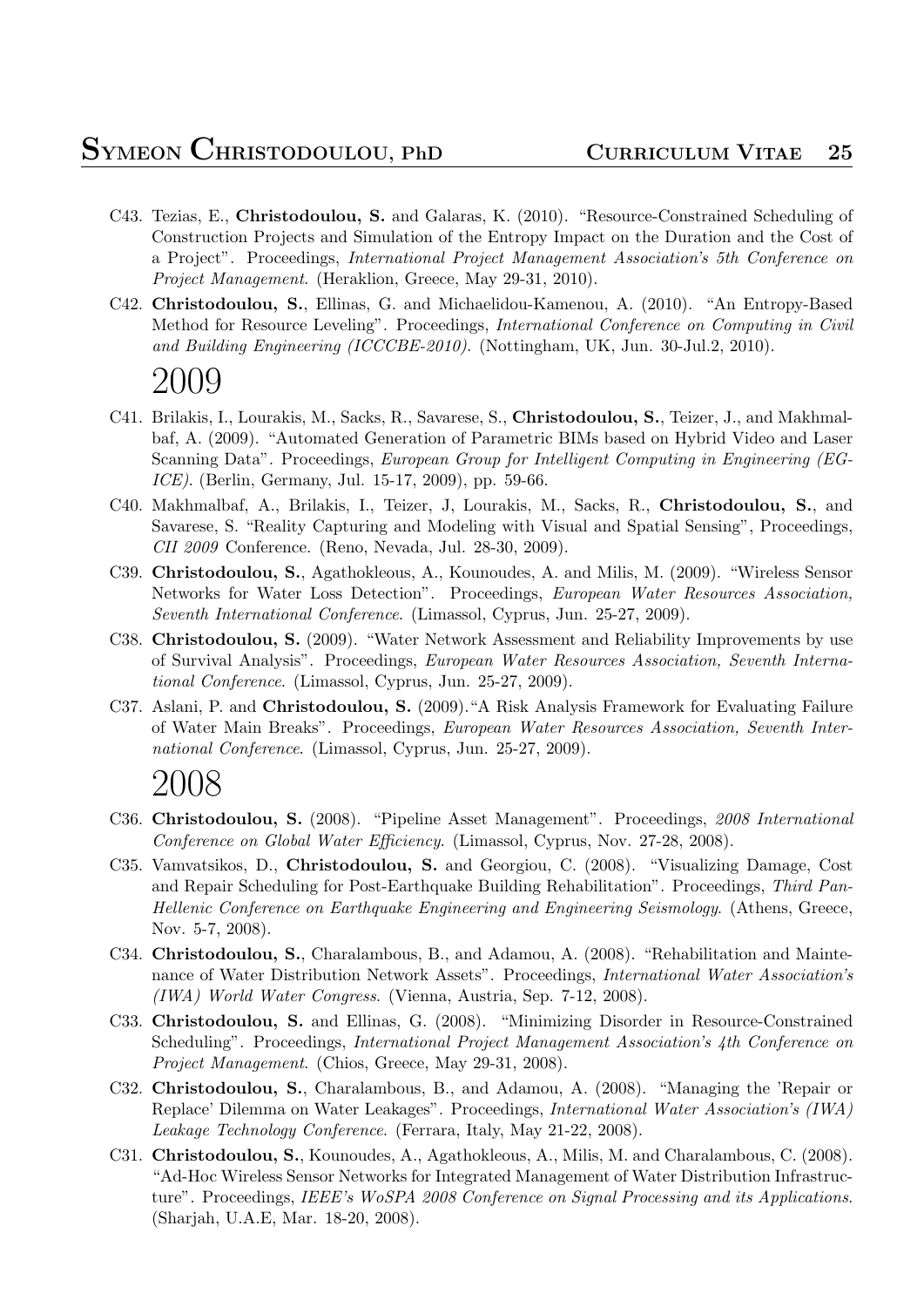- C30. **Christodoulou, S.**, Charalambous, B., and Adamou, A. (2007). "Managing the 'Repair or Replace' Dilemma on Water Leakages". Proceedings, *International Water Association's (IWA) Third Specialty Conference on Water Loss Reduction (Water Loss 2007)*. (Bucharest, Romania, Sep. 23-26, 2007).
- C29. **Christodoulou, S.** (2007). "Resource-constrained scheduling using Ant Colony Optimization". Proceedings, *Ninth International Conference on the Application of Artificial Intelligence to Civil, Structural and Environmental Engineering*. (St. Julians, Malta, Sep.18-21, 2007).
- C28. Deligianni, A. and **Christodoulou, S.** (2007). "A Risk Analysis Framework for Urban Water Distribution Networks Using Neurofuzzy Systems". Proceedings, *Fifth International Conference on the Management of Technological Changes*. (Alexandroupolis, Greece, Aug. 25-26, 2007).
- C27. **Christodoulou, S.**, Charalambous, B., and Adamou, A. (2007). "Sustainable Development and Management Of Water Distribution Networks Through the Integration Of Technological Change and Strategic Planning". Proceedings, *Fifth International Conference on the Management of Technological Changes*. (Alexandroupolis, Greece, Aug. 25-26, 2007).
- C26. **Christodoulou, S.**, Charalambous, B., and Adamou, A. (2007). "Managing the 'Replace or Repair' Dilemma on Water Leakages in Urban Water Distribution Networks." Proceedings, *International Water Resources Association Conference on Water Resources Management - New Approaches and Technologies (EWRA)*. (Chania, Crete, Jun. 14-16, 2007).

# 2006

- C25. **Christodoulou, S.**, Aslani, P. and Deligianni, A. (2006). "Integrated Water Distribution Network Risk Assessment and Management". Proceedings, *ASCE's Tenth East Asia-Pacific Conference on Structural Engineering and Construction*, EASEC-10, (Bangkok, Thailand, Aug.3-5, 2006).
- C24. **Christodoulou, S.**, Aslani, P. and Deligianni, A. (2006). "Integrated GIS-Based Management of Water Distribution Networks." Proceedings, *2006 ASCE joint International Conference on Computing and Decision-Making in Civil and Building Engineering*. (Montreal, Canada, June 14-16, 2006).
- C23. Aslani, P. and **Christodoulou, S.** (2006). "Integrated Dynamic Resource Modeling and Graph Theory". Proceedings, *2006 ASCE Joint International Conference on Computing and Decision-Making in Civil and Building Engineering* (Montreal, Canada, Jun.14-16, 2006).

- C22. **Christodoulou, S.** (2005). "Scheduling with Artificial Agents and the Ant Colony Optimization". Proceedings, *21st Conference of the Association of Researchers in Construction, ARCOM* (London, UK, Sep.7-9, 2005).
- C21. **Christodoulou, S.** (2005). "Scheduling Construction Activities Using Ant Colony Optimization". Proceedings, *Eighth International Conference on the Application of Artificial Intelligence to Civil, Structural and Environmental Engineering*. (Rome, Italy, Aug.30-Sep. 2, 2005).
- C20. **Christodoulou, S.** (2005). "Ant Colony Optimization in Construction Scheduling". Proceedings, *2005 ASCE International Conference on Computing in Civil Engineering*. (Cancun, Mexico, Jul.11-17, 2005).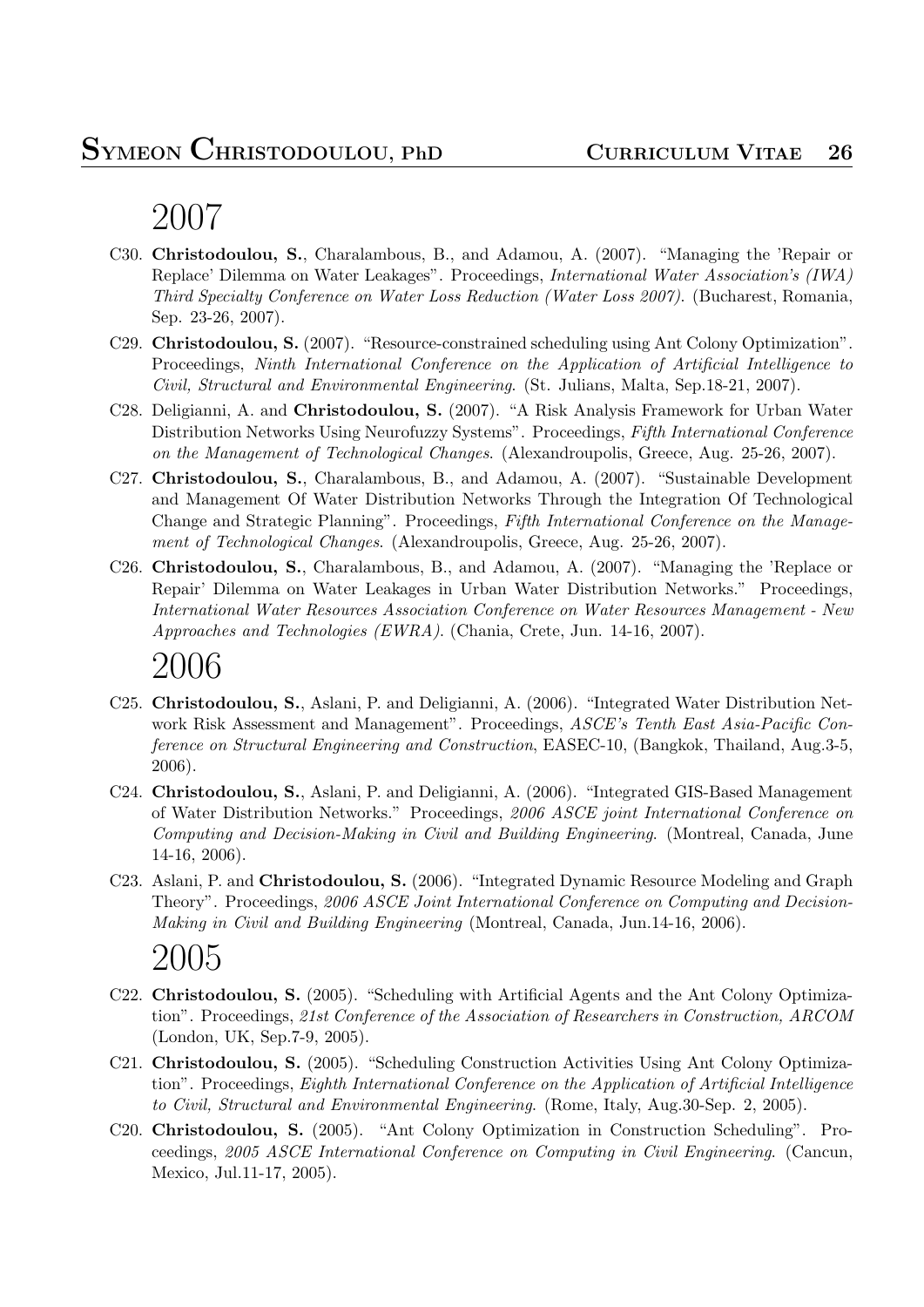C19. **Christodoulou, S.** (2005). "Optimal Truss Design Using Ant Colony Optimization". Proceedings, *Fifth GRACM International Congress on Computational Mechanics* (Limassol, Cyprus, Jun.29-Jul. 1, 2005).

### 2004

- C18. **Christodoulou, S.** (2004). "Fully Integrated and Automated Project Processes in the Management of Construction". Proceedings, *Third Scientific Conference on Project Management - Clustering in Construction Project Management*. (Thessaloniki, Greece, Sep.24-25, 2004).
- C17. **Christodoulou, S.** and Protopapas, A. (2004). "Defining Research Agendas for the Construction Industry". Proceedings, *Third Scientific Conference on Project Management - Clustering in Construction Project Management*. (Thessaloniki, Greece, Sep.24-25, 2004).

# 2003

- C16. **Christodoulou, S.**, and Aslani, P. (2003). "A Risk Analysis Framework for Evaluating Structural Degradation of Water Mains in Urban Settings, Using Neurofuzzy Systems and Statistical Modeling Techniques". Proceedings, *2003 ASCE EWRI 2003 World Water & Environmental Resources Congress*. (Pennsylvania, USA, Jun.23-26, 2003).
- C15. Vanrenterghem-Raven, A., Eisenbeis, P., Juran, I. and **Christodoulou, S.**, (2003). "Statistical Modeling of the Structural Degradation of An Urban Water Distribution System: Case study of New York City". Proceedings, *2003 ASCE EWRI 2003 World Water & Environmental Resources Congress*. (Pennsylvania, USA, Jun.23-26, 2003).
- C14. Vanrenterghem-Raven, A., Eisenbeis, P., Juran, I., and **Christodoulou, S.**, (2003). "Statistical Modeling of Space-Time Data". Proceedings, *2003 ASCE EWRI 2003 World Water & Environmental Resources Congress*. (Pennsylvania, USA, Jun.23-26, 2003).
- C13. **Christodoulou, S.**, Griffis, F.H., Barett, L., and Okungbowa, M. (2003). "In Pursuit of Catalysts For New Technology - A Case for Qualifications-Based Selection (QBS) of Professional A/E Services". Proceedings, *2003 ASCE's Architectural Engineering Institute International Conference on Building Integration Solutions* (Texas, USA, Sep.27-20, 2003).
- C12. Barett, L., and **Christodoulou, S.** (2003). "FIAPP-based System for Architectural Project Planning". Proceedings, *2003 ASCE's Architectural Engineering Institute International Conference on Building Integration Solutions* (Texas, USA, Sep.27-20, 2003).

# 2002

C11. Subsomboon, K., **Christodoulou, S.**, and Griffis,F.H. (2002). "Procurement of Services and Materials Using a FIAPP-Based System - New York City Case Studies". Proceedings, *2003 ASCE Construction Research Council* (Honolulu, Hawaii, March 18-20, 2002).

- C10. **Christodoulou, S.** (2001). "FIAPP in the Building Construction Industry". Proceedings, *2001 ASCE Conference on Computing in Civil Engineering, Specialty Conference on Fully Integrated and Automated Project Processes (FIAPP)* (Virginia, USA, Sep. 26-29, 2001).
	- C9. **Christodoulou, S.** (2001). "FIAPP in the Classroom Educating the A/E/C Professionals of Tomorrow". Proceedings, *2001 ASCE Conference on Computing in Civil Engineering, Specialty Conference on Fully Integrated and Automated Project Processes (FIAPP)* (Virginia, USA, Sep. 26-29, 2001).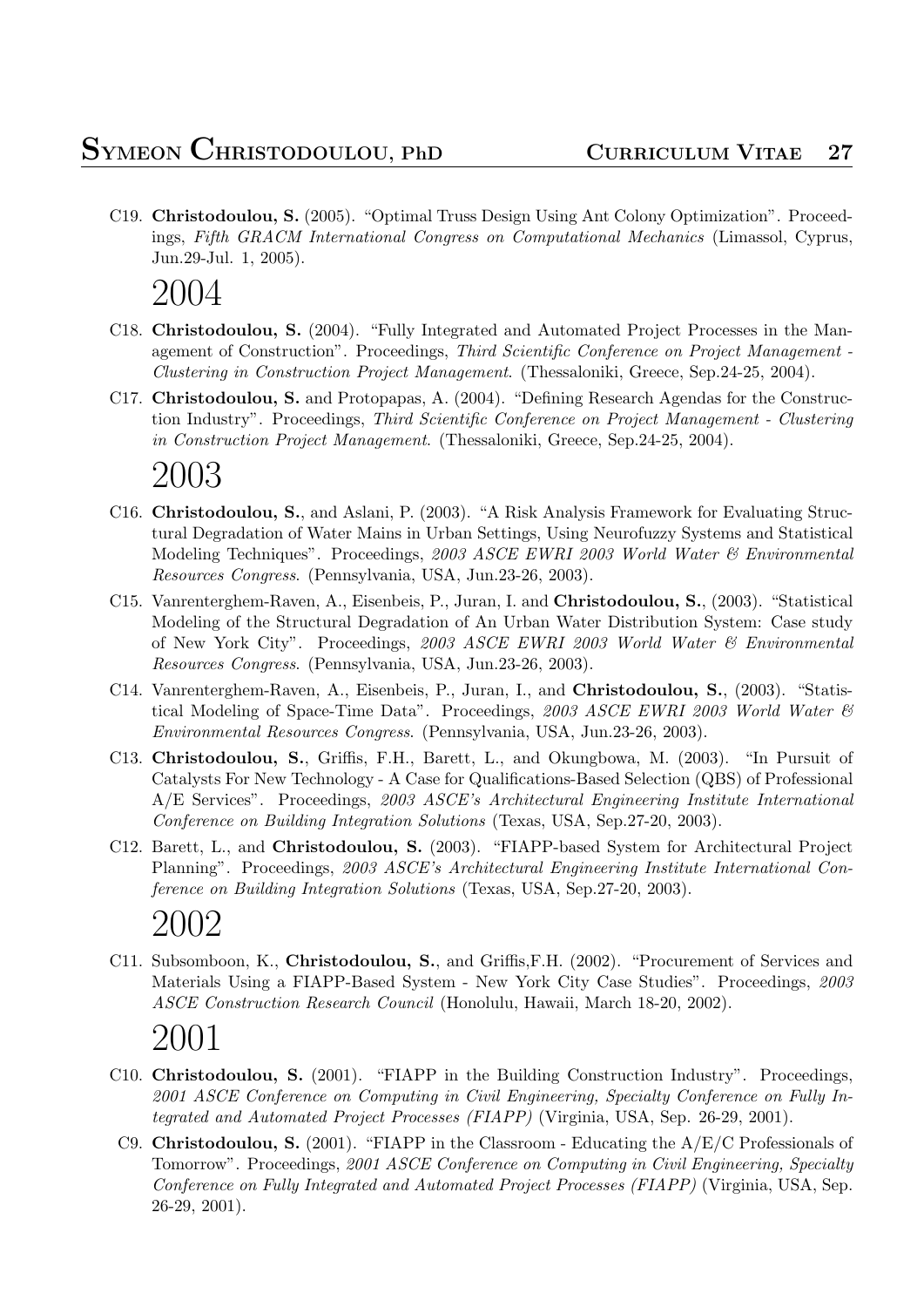- C8. **Christodoulou, S.**, Christodoulou, E. and Demetriades, O. (2001). "Thin-Client Technology for Fully Integrated and Automated Collaborative Multinodal Environments in Construction". Proceedings, *2001 ASCE Conference on Computing in Civil Engineering, Specialty Conference on Fully Integrated and Automated Project Processes (FIAPP)* (Virginia, USA, Sep. 26-29, 2001).
- C7. Subsomboon, K., **Christodoulou, S.** and Griffis, F.H. (2001). "The Fully Integrated and Automated Project Process (FIAPP) in Procurement and Materials Management". Proceedings, *2001 ASCE Conference on Computing in Civil Engineering, Specialty Conference on Fully Integrated and Automated Project Processes (FIAPP)* (Virginia, USA, Sep. 26-29, 2001).
- C6. Chang, H. E., **Christodoulou, S.** and Griffis, F.H. (2001). "Improving the Construction Project Process by a Collaborative Construction Information System (CCIS) - An Approach to Integrating Construction Systems in FIAPP". Proceedings, *2001 ASCE Conference on Computing in Civil Engineering, Specialty Conference on Fully Integrated and Automated Project Processes (FIAPP)* (Virginia, USA, Sep. 26-29, 2001). -
- C5. Chen, S. M., **Christodoulou, S.** and Griffis, F.H. (2001). "Four-Dimensional Computer Models and Simulation for the Support of the Fully Integrated and Automated Project Process". Proceedings, *2001 ASCE Conference on Computing in Civil Engineering, Specialty Conference on Fully Integrated and Automated Project Processes (FIAPP)* (Virginia, USA, Sep. 26-29, 2001).
- C4. Griffis, F.H., Chang, H., **Christodoulou, S.**, and Fei, M. (2001). "N-Dimensional CONstruction Management Information System (nDCON) - An Approach to Integrating Construction Systems in FIAPP", Proceedings, *Second Civil Engineering Conference in the Asian Region (CECAR)*, organized by the Asian Civil Engineering Coordinating Council and co-sponsored by ASCE (Tokyo, Japan, April 2001).

- C3. **Christodoulou, S.** (2000). "Integrated Computer-Aided Monitoring, Management and Maintenance of Civil Infrastructure". Proceedings, *2000 ASCE Eighth International Conference on Computing in Civil & Building Engineering* (California, USA, Aug. 14-17, 2000), pp.580-587.
- C2. **Christodoulou, S.** (2000). "The Science in Human Intuition: Optimum Bid Markup Calculation in Competitive Bidding Environments Using Probabilistic Neural Networks". Proceedings, *2000 ASCE Eighth International Conference on Computing in Civil & Building Engineering* (California, USA, Aug. 14-17, 2000), pp. 574-579.

# 1999

C1. **Christodoulou, S.** (1999). "Integrated Computer-Aided Track Monitoring and Maintenance of Automated People Movers: A Case Study". Proceedings, *Second International Conference, Railway Engineering '99* (London, UK, May 1999).

**The paper received the Engineering Technics Press "1999 Research Award".**

### **Referred Conference Proceedings (In Review)**

(Review Criteria include (1) At Least Two Reviewers and (2) the Opportunity to Implement Corrections)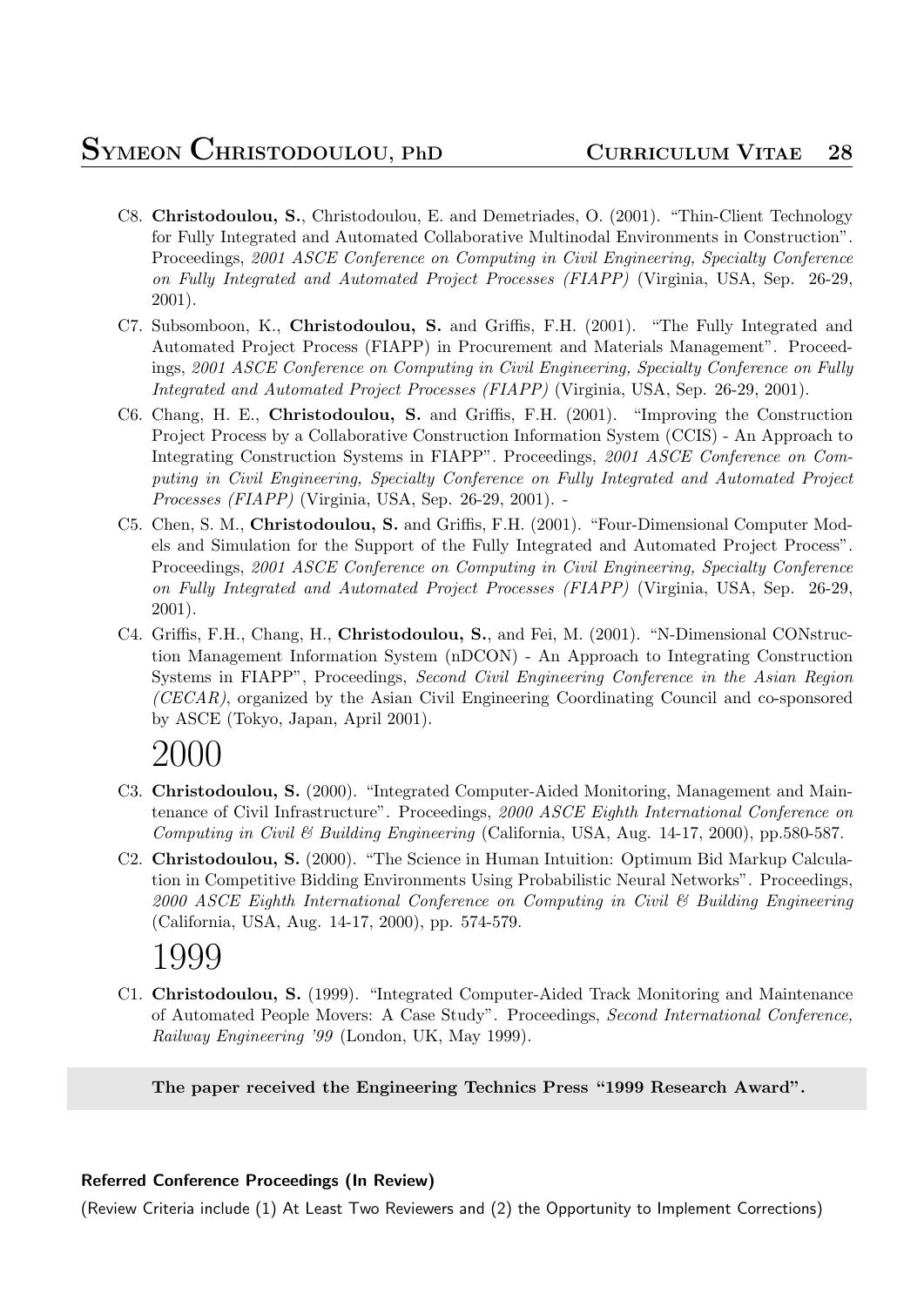#### **Significant Technical Reports and Other Publications**

- O8. **Christodoulou, S.**, Xanthos S., Chari A., Georgiou C., Toxqui E. (2014). "ISES Deliverable D12.2: Stochastic modelling approaches for holistic analysis of the energy performance of buildings". *Technical Report*, ISES/D12.2, published by the ISES Consortium, Brussels.
- O7. **Christodoulou, S.**, Xanthos S., Kranioti S., Toxqui E., Chari A. (2014). "ISES Deliverable D12.1: BIM extension for stochastic modelling". *Technical Report*, ISES/D12.1, published by the ISES Consortium, Brussels.
- O6. **Christodoulou, S.**, Agathokleous, A., Kranioti, S., Xanthos, S. and Gagatsis, A. (2012). "Wireless Sensors for Leak Detection and Automatic Meter Reading (AMR)". *Technical Report*, NIREAS-IWRC/D5.15.1, published by the Nireas International Water Research Center.
- O5. **Christodoulou, S.**, Agathokleous, A., Kranioti, S., Xanthos, S. and Gagatsis, A. (2012). "Analytical and Numerical Models for the Risk-of-Failure Analysis of Urban Water Distribution Network Components". *Technical Report*, NIREAS-IWRC/D5.14.2, published by the Nireas International Water Research Center.
- O4. **Christodoulou, S.** (2008). "Sustainable Management of Urban Water Distribution Systems". *Technical Report*, published by the University of Cyprus under the "Academia and Society initiative".

**The report received a written praise by the President of the Republic of Cyprus (31/07/08).**

O3. **Christodoulou, S.**, Griffis, F.H., Barrett, L. and Okungbowa, M. (2004). "Qualifications-Based Selection (QBS)". *Technical Report*, published by the New York Association of Consulting Engineers Inc. (NYACE), and the New York Building Congress.

**The report and an accompanying expert-witness testimony at New York City's City Hall (2002) constituted the pillars on which New York City's legislation on QBS was passed (2007).**

- O2. **Christodoulou, S.**, Ellinas, G. and Agathokleous, A. (2008). "Improvements in Traffic-Load Management for the University of Cyprus and the Greater Nicosia Area". *Technical Report*, published by the University of Cyprus.
- O1. **Christodoulou, S.** (1998). "Optimum Bid Markup Calculation in Competitive Bidding Environments Using Fuzzy Artificial Neural Networks". *Ph.D. Thesis*, Columbia University in the City of New York.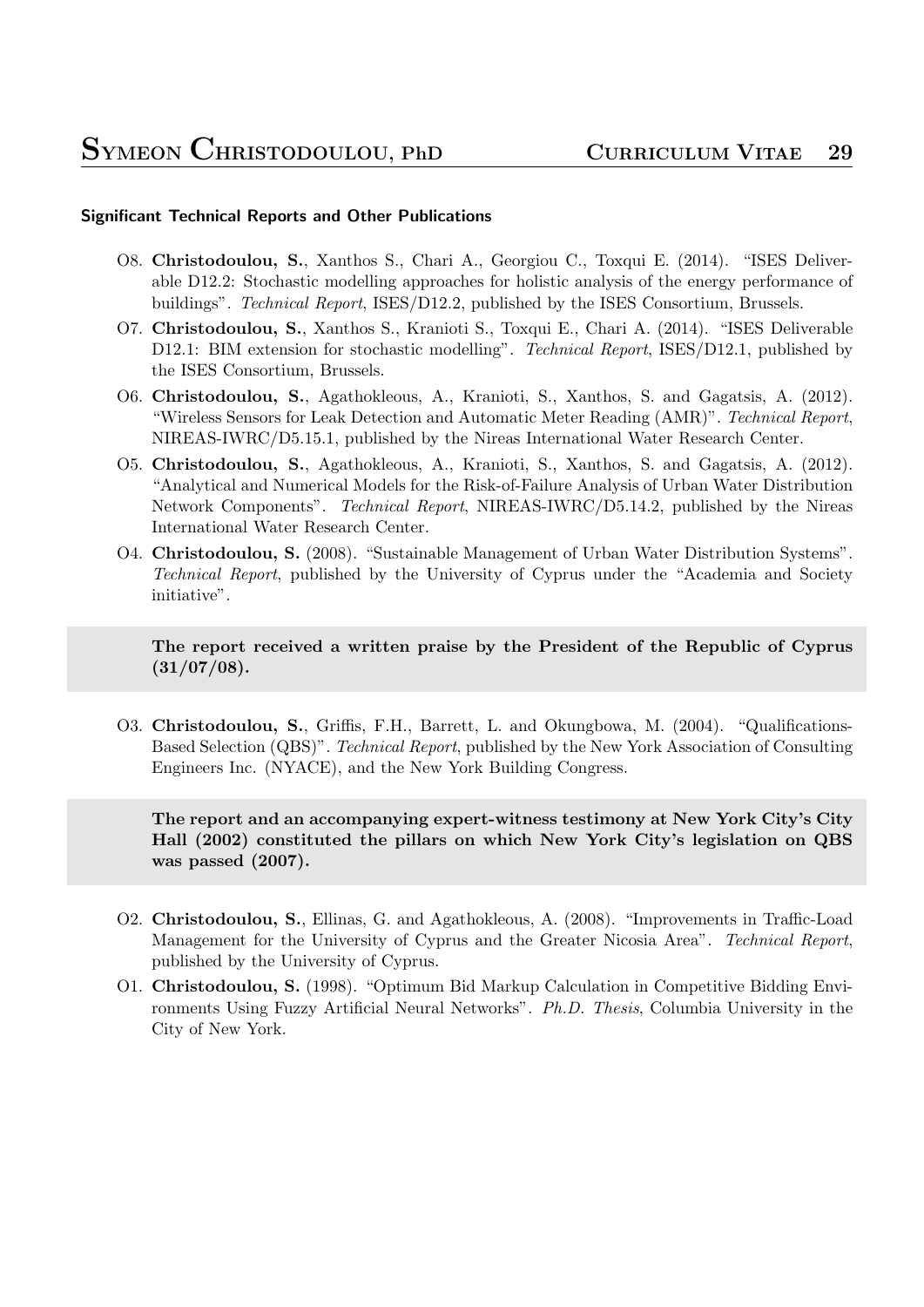### **Academic Advising (Principal Adviser or Co-Adviser)**

Ph.D. Level - Graduated

- P7. Hadjidimitriou, G. (2018). Roadway Pavement Condition Assessment Utilizing Computer Vision, Machine Learning and Entropy (Major Adviser: S. Christodoulou; Construction Management; Expected May 2018).<sup>7</sup>
- P6. Kyriakou, C. (2018). Pavement Monitoring Utilizing Smartphones, Vibration Sensors and Pattern Recognition for the Detection and Classification of Roadway Pavement Anomalies (Major Adviser: S. [C](#page-29-0)hristodoulou; Construction Management; Expected May 2018).<sup>8</sup>
- P5. Agathokleous, A. (2015). Sensor-Based Sustainable Management of Urban Water Distribution Networks Utilizing Survival Analysis Modeling (Major Adviser: S. Christodoulou; Construction Management).<sup>9</sup>
- P4. Georgiou, C. (2013). Damage assessment, repair scheduling and visualization for post-earthquake building rehabilitation, University of Cyprus (Co-Adviser with Dr. D. Vamvatsikos).
- P3. Michaelidou-[Ka](#page-29-1)menou, A. (2010). A Unified Entropy Theory for the Management of Construction, University of Cyprus (Major Adviser: S. Christodoulou; Construction Management).
- P2. Aslani, P. (2007). Dynamic Resource-Constrained Scheduling, NYU Polytechnic, New York City (Major Adviser: S. Christodoulou; Construction Management). Currently a BIM Engineer with Turner Construction New York, and a Research Associate at Polytechnic Institute of New York.
- P1. Vanrenterghem-Raven, A. (2003). Water Distribution Infrastructure Management System, NYU Polytechnic, New York City (Major Advisers: I. Juran/F. H. Griffis/S. Christodoulou; Construction Management). Currently a Research Assistant Professor at Polytechnic Institute of New York.

Ph.D. Level - In Progress

#### M.Sc. Level - Graduated

- S41. Christodoulou, N. (2018). A decision support system for the efficient allocation of water resources in the Paphos District, University of Cyprus.
- S40. Kourti, E. (2018). Waterloss detection in streaming water meter data using change-point anomaly detection, University of Cyprus.
- S39. Kounoushi, V. (2018). GIS-based traffic analysis of UCy's student body, University of Cyprus.
- S38. Christodoulou, C. (2017). Traffic anomaly detection in time series data by Relative Density-Ratio Estimation, University of Cyprus.
- S37. Chari, A. (2015). Stochastic assessment and energy predictive tools, University of Cyprus.

**Mr. Chari, with the aforementioned research thesis, was subsequently the winner of Cyprus's national competition of the Institution of Engineering and Technology (EIT) Young Professionals Global Challenge (March 2015), representing Cyprus at the Regional Finals.**

 $7$ Past recipient of a UCY-funded competitive doctoral scholarship (2015-2016).

<sup>8</sup>Currently on a UCY-funded competitive PhD scholarship (2016-2017).

<span id="page-29-1"></span><span id="page-29-0"></span><sup>9</sup>Currently on a UCY-funded competitive post-doctoral scholarship (2016-2017).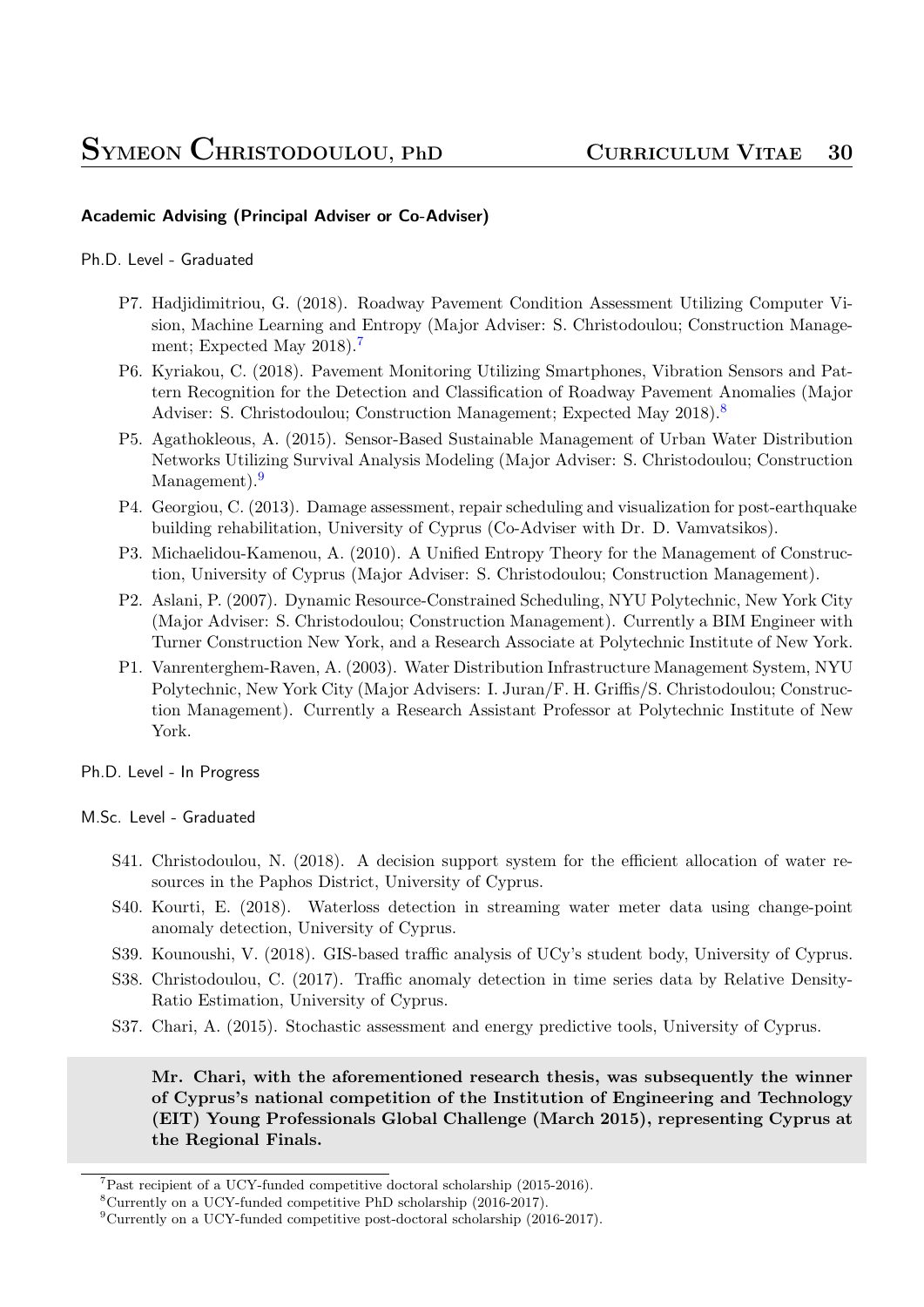- S36. Christoforou, C. (2014). A GIS-based decision support system for roadway condition assessment and prioritization of works in roadway networks, University of Cyprus.
- S35. Gartzonikas, C. (2014). Entropy-based impact assessment of roadway closures for optimizing the operations and maintenance of roadway networks, University of Cyprus.
- S34. Menoikiotou, M. (2012). Analysis and productivity improvements in roadway operations using Stroboscope Simulator, University of Cyprus.
- S33. Koukoutsaki, A. (2012). Spatial modeling and social interaction simulation for energy efficiency studies, University of Cyprus.
- S32. Georgiou, C. (2009). Damage assessment, repair scheduling and visualization for post-earthquake building rehabilitation, University of Cyprus (Co-Adviser).
- S31. Hadjikleanthous, K. (2009). FIAPP for public works: the case of Larnaca's International Airport, University of Cyprus.
- S30. Apostolides, S. (2008). DBMS for automated generation of health and safety plans, Democritus University of Thrace, Greece.
- S29. Galaras, C. (2008). A bid-unbalancing method using entropy-minimization, Democritus University of Thrace, Greece.
- S28. Tezias, E. (2008). Resource-constrained scheduling and simulation of entropy effects on project duration and cost, Democritus University of Thrace, Greece.
- S27. Seroglou, D. (2007). Simulation of construction works, Democritus University of Thrace, Greece.
- S26. Deligianni, A. (2006). A risk analysis framework for urban water distribution networks and a "repair and/or replacement" decision support system using neurofuzzy networks, Democritus University of Thrace, Greece.
- S25. Tairis, I. (2005). FIAPP-based ERP software application development for usage by construction enterprises, Democritus University of Thrace, Greece.
- S24. Fisenne, R. (2004). GIS-based risk analysis of water mains, NYU Polytechnic, New York City.
- S23. Palmo, R. (2004). Application of 4D technology in building construction a case study, NYU Polytechnic, New York City.
- S22. Fairweather, G. (2004). Resource maximization by means of global positioning systems and intranet/SQL server integration, NYU Polytechnic, New York City.
- S21. Aslani, P. (2003). Hazard rate modeling risk analysis of water mains, NYU Polytechnic, New York City.
- S20. Cleary, J. (2003). A comparison of fixed numbers, probability distributions and neural networks for estimating construction productivity, NYU Polytechnic, New York City.
- S19. Balda, C. (2003). The downtown path restoration: a design-built net-cost project, NYU Polytechnic, New York City.
- S18. Lvobskiy, Y. (2003). Software defects in construction: legal issues and possible alternatives, NYU Polytechnic, New York City.
- S17. Sehic, A. (2003). Implementation of a 4D-CAD technology: the Myrtle/Wyckoff Station Complex (NY), NYU Polytechnic, New York City.
- S16. De Los Rios, J. C. (2003). Application of 3D modeling in underground construction a case study, NYU Polytechnic, New York City.
- S15. Gorgoglione. G. (2002). A prediction model for water-main breaks in urban environments, NYU Polytechnic, New York City.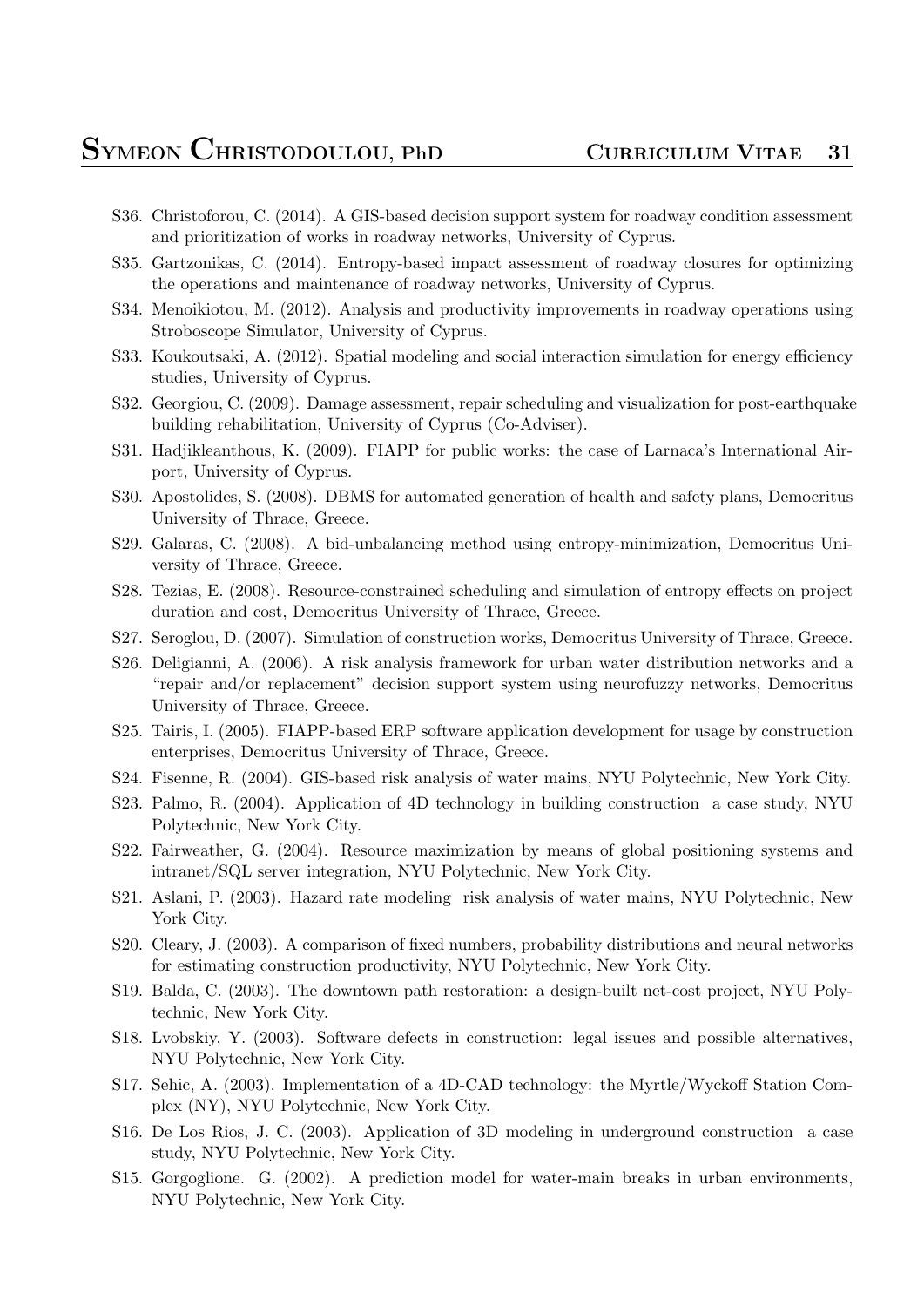- S14. Mow, M. (2003). Analysis of pedestrian and vehicular traffic requirements for the reconstruction of the Myrtle-Wyckoff Avenue Subway Stations, NYU Polytechnic, New York City.
- S13. Nawlo, O. (2002). 4D simulation tools, NYU Polytechnic, New York City.
- S12. Huthofer, P. (2002). Modeling and simulation of construction systems using petri nets, NYU Polytechnic, New York City.
- S11. Leo, R. (2001). Non-destructive testing of concrete, NYU Polytechnic, New York City.
- S10. Kim, S. (2001). Simulation tools in the management of construction, NYU Polytechnic, New York City.
- S9. Aideyan, A. (2001). Application of Stroboscope and Simphony simulation in the management of construction, NYU Polytechnic, New York City.
- S8. Christodoulou, E. (2001). Thin-client technology in construction management, NYU Polytechnic, New York City.
- S7. Tanzi, D. (2000). Cost-loaded critical path analysis and associated analysis of risk on the concurrent construction of two firehouses, NYU Polytechnic, New York City.
- S6. Dely, L. (2000). Total Quality Management; British Airways redevelopment project at the JFK International Airport, NYU Polytechnic, New York City.

#### M.Sc. Level - In Progress

- S5. Charalambous, E. (201x). Evaluation of competitive bidding models in construction contracts, University of Cyprus.
- S4. Kepola, C. (201x). Vision-based traffic flow detection, classification and quantification, University of Cyprus.
- S3. Charakta, M. (201x). A traffic analysis study for the Nicosia Tram, University of Cyprus.
- S2. Georgiou, A. (201x). Operations and maintenance of transport networks, University of Cyprus.
- S1. Georgiou, S. (201x). Construction project scheduling, University of Cyprus.

M.Eng. Level - Graduated

- E23. Kyriakou, A. (2018). Construction Law A Review of Cypriot Nomology, University of Cyprus.
- E22. Hadjicharalambous, D. (2018). A guide for the project scheduling of buildings, University of Cyprus.
- E21. Evagorou, E. (2017). BIM-based structural detailing Case study: UCY's School of Engineering, University of Cyprus.
- E20. Polycarpou, A. (2015). Algorithm and software implementation of entropy-based resource constrained scheduling, University of Cyprus.
- E19. Ellinas, N. (2015). Energy efficiency of buildings Economic evaluation of construction alternatives, University of Cyprus.
- E18. Christou, D. (2014). Construction contracts and appraisal of construction claims, University of Cyprus.
- E17. Rossou, A. (2013). The effects of Cyprus's financial crisis on the construction sector, University of Cyprus.
- E16. Kourtellou, D. (2013). GIS-based traffic load analysis of UCy's student body, University of Cyprus.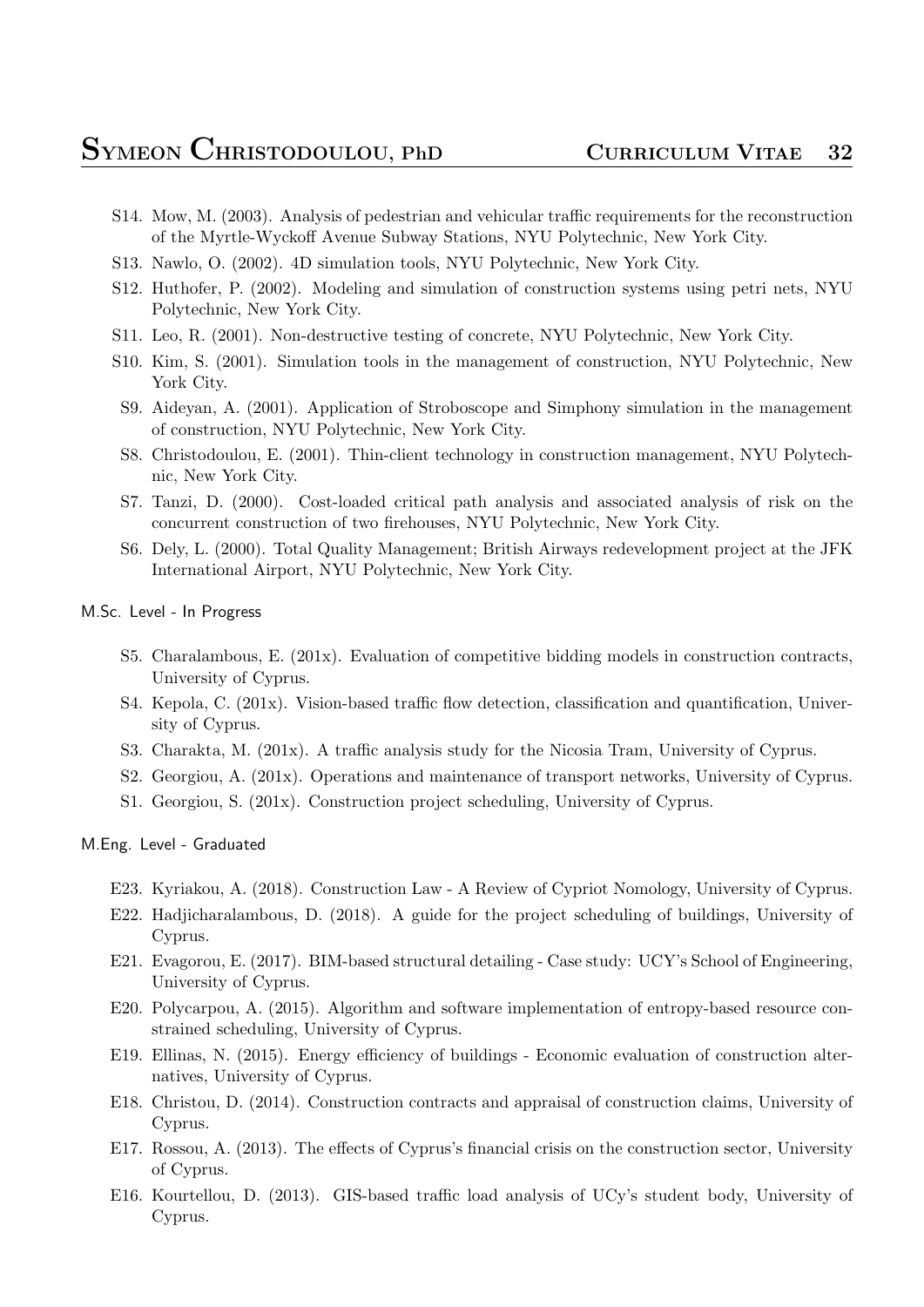- E15. Thrasyvoulou, A. (2013). Roadway operations and maintenance optimization, University of Cyprus.
- E14. Kanellides, L. (2013). BIM-based quantity takeoff Case study: UCy's School of Engineering, University of Cyprus.
- E13. Giorkas, G. (2013). BIM-based cost estimation Case study: UCy's School of Engineering, University of Cyprus.
- E12. Konatzi, A. (2013). BIM-based scheduling Case study: UCy's School of Engineering, University of Cyprus.
- E11. Neophytou, N. (2012). UCY's School Of Engineering Project planning and risk analysis, University of Cyprus.
- E10. Liasidis, P. (2012). Santa Barbara Hills Park Project planning and risk analysis, University of Cyprus.
- E9. Aniftos, M. (2012). GIS-based risk assessment for forestry fires, University of Cyprus.
- E8. Alexoglou, V. (2012). Construction claims and Cyprus's legal system, University of Cyprus.
- E7. Christodoulou, S. (2011). Cyprus's legal framework for construction contracts, University of Cyprus.
- E6. Karamanis, M. (2010). FIAPP-based system for competitive bidding, University of Cyprus.
- E5. Papadopoulou, C. (2009). GIS-based optimization of leak-detection sensor placement, University of Cyprus.
- E4. Georgiou, A. (2009). Review of Cyprus's legal framework on construction claims, University of Cyprus.
- E3. Michael, E. (2009). Mitigation measures for construction claims in public works, University of Cyprus.
- E2. Michael, M. (2008). Design and management of urban wastewater distribution networks, University of Cyprus.
- E1. Hadjichristou, E. (2008). GIS-based vulnerability assessment of Larnaca's wastewater distribution network, University of Cyprus.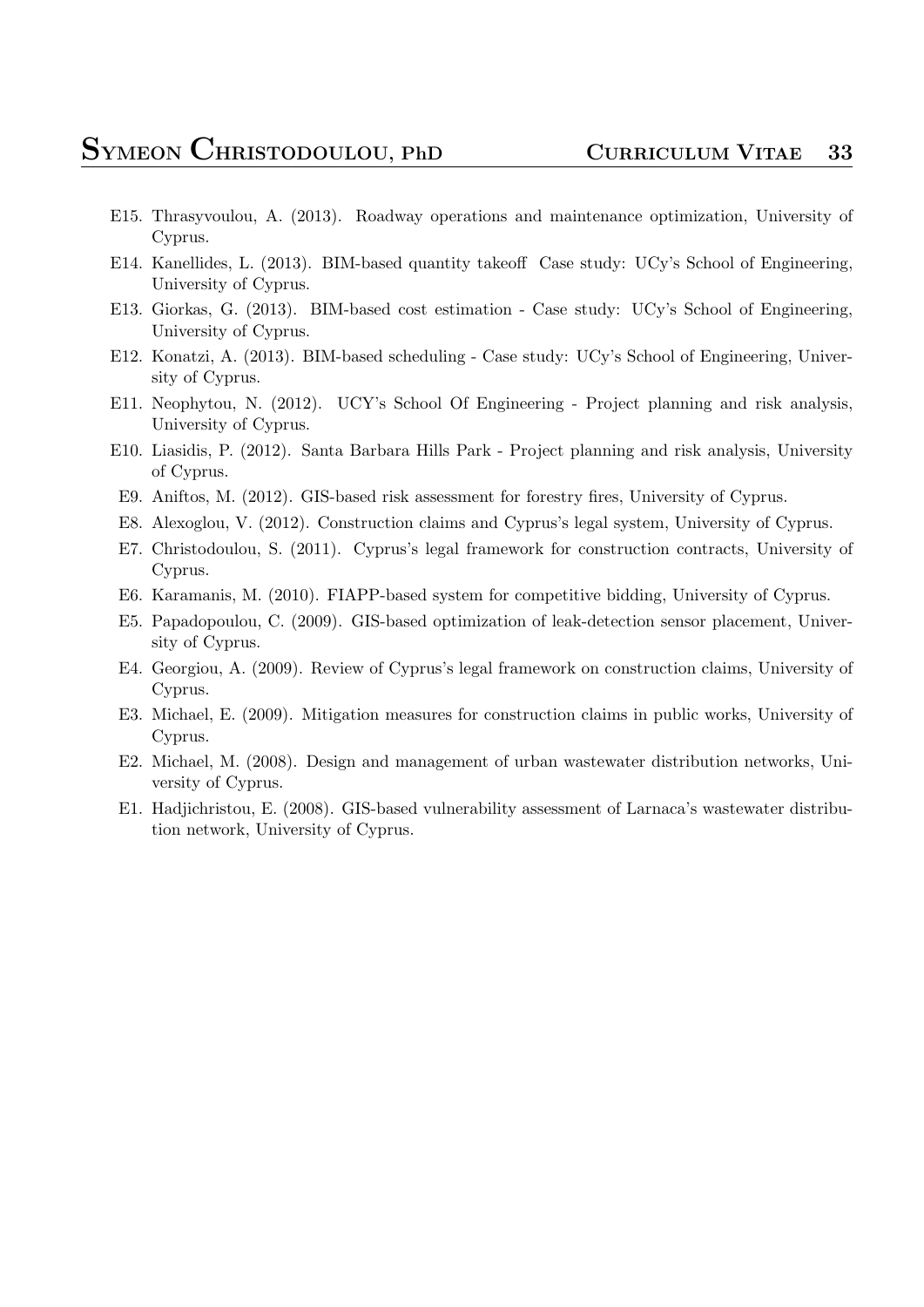### **Referee and Review Activities**

### Scientific journals refereed <sup>10</sup>

| American Society of Civil Engineers (ASCE)                                                                          |                |
|---------------------------------------------------------------------------------------------------------------------|----------------|
| • Construction Engineering and Management                                                                           | (IF: 0.876)    |
| Computing in Civil Engineering<br>$\bullet$                                                                         | (IF: 1.268)    |
| Infrastructure Systems<br>٠                                                                                         | (IF: 0.983)    |
| Management in Engineering<br>$\bullet$                                                                              | (IF: 0.720)    |
| Professional Issues in Engineering Education and Practice<br>$\bullet$<br>Pipeline Systems Engineering and Practice | (IF: 0.439)    |
| Aerospace Engineering                                                                                               | (IF: 0.778)    |
| Elsevier                                                                                                            |                |
| Energy and Buildings<br>$\bullet$                                                                                   | (E: 4.067)     |
| Automation in Construction<br>$\bullet$                                                                             | (E: 1.820)     |
| Computers and Structures<br>٠                                                                                       | (E: 1.509)     |
| European Journal of Operational Research<br>٠                                                                       | (E: 2.038)     |
| Reliability Engineering & System Safety<br>٠                                                                        | (E: 2.038)     |
| Advances in Engineering Software<br>٠                                                                               | (E: 1.220)     |
| Applied Mathematical Modeling<br>$\bullet$                                                                          | (IF: 1.706)    |
| Applied Mathematics and Computation<br>۰                                                                            | (IF: 1.600)    |
| International Journal of Approximate Reasoning                                                                      | (E: 2.451)     |
| Taylor and Francis                                                                                                  |                |
| Construction Management and Economics                                                                               |                |
| Civil Engineering and Management                                                                                    |                |
| Civil Engineering and Environmental Systems<br>٠                                                                    | (IF: 0.447)    |
| Urban Water Journal<br>$\bullet$                                                                                    | (E: 1.190)     |
|                                                                                                                     |                |
| Springer                                                                                                            |                |
| Environmental Science and Pollution Research<br>۰                                                                   | (E: 2.828)     |
| Water Resources Management<br>$\bullet$                                                                             | (E: 2.259)     |
| Structural and Multidisciplinary Optimization<br>٠<br>European Water<br>$\bullet$                                   | (E: 1.728)     |
| Environment, Development and Sustainability<br>$\bullet$                                                            |                |
| Grid Computing<br>$\bullet$                                                                                         | (IF: 1.603)    |
| KSCE Journal of Civil Engineering                                                                                   | (IF: $0.812$ ) |
| Arabian Journal for Science and Engineering                                                                         | (IF: 0.385)    |
| Emerald                                                                                                             |                |
| Civil Engineering and Environmental Systems<br>$\bullet$                                                            | (IF: 0.477)    |
| International Water Association (IWA)                                                                               |                |
| Journal of Hydroinformatics                                                                                         | (E: 1.388)     |
| Water Science and Technology                                                                                        | (E: 1.102)     |
| Water Supply: Research and Technology - AQUA                                                                        | (IF: 0.573)    |
|                                                                                                                     |                |

<span id="page-33-0"></span><sup>&</sup>lt;sup>10</sup>Listed also, where available, are the Journal Citation Reports' Impact Factors (IF) for 2012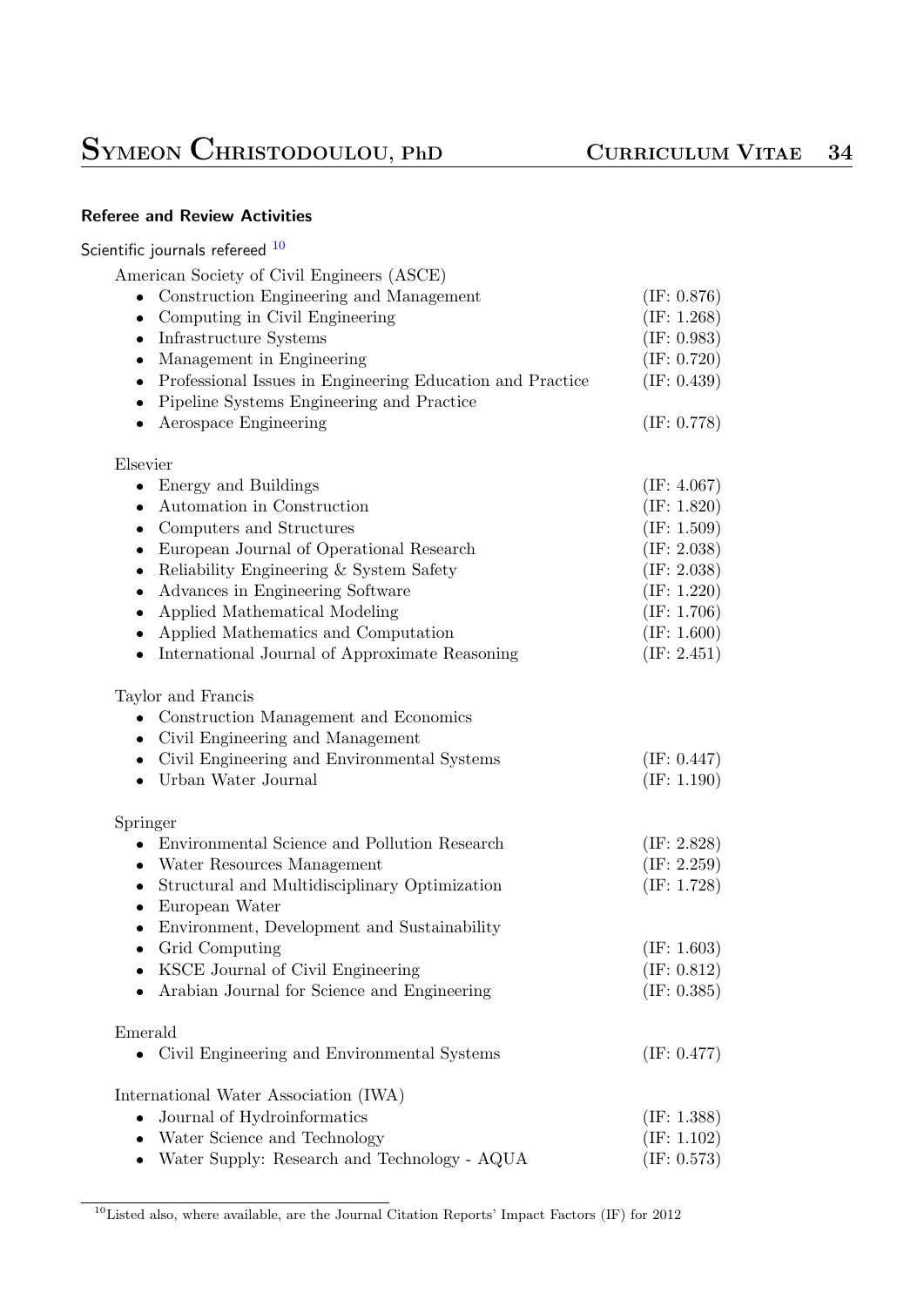### **SYMEON CHRISTODOULOU, PhD <sup>C</sup>URRICULUM <sup>V</sup>ITAE <sup>35</sup>**

| Institute of Electrical and Electronics Engineers (IEEE)<br>Transactions on Intelligent Transportation Systems<br>Transactions on Computers | (E: 3.724)<br>(E: 1.379) |
|---------------------------------------------------------------------------------------------------------------------------------------------|--------------------------|
| Desalination Publications<br>Desalination and Water Treatment                                                                               | (E: 0.852)               |
| Inderscience<br>• International Journal of Project Organization and Management                                                              |                          |
| <b>ITCon</b><br>• Information Technology in Construction                                                                                    |                          |
| Association for Computing Machinery (ACM)<br>ACM Transactions on Sensor Networks                                                            | (E: 1.440)               |
| Wiley<br>• Project Management Journal                                                                                                       | (IF: 0.767)              |
| Academic Journals<br>- African Journal of Agricultural Research                                                                             | (IF: 0.263)              |
| South African Water Research Commission<br>$\bullet$ Water SA                                                                               | (IF: 0.876)              |
| Korean Society of Environmental Engineers<br>Environmental Engineering Research<br>$\bullet$                                                | (IF: 0.197)              |
| The Chinese Research Institute of Construction Management<br>International Journal of Construction Management (IJCM)<br>۰                   |                          |
| Hindawi Publishing Corporation<br>Scientific World Journal<br>Mathematical Problems in Engineering                                          | (E: 1.730)<br>(E: 0.762) |
| Maejo International<br>Science and Technology                                                                                               | (IF: 0.460)              |
| Whioce Publishing<br>Journal of Smart Cities                                                                                                | $(IF: -)$                |

### Conferences Refereed

- *•* European Council on Computing in Construction [EC3] (2019)
- *•* EG-ICE International Workshop [EG-ICE] (2018, 2020)
- *•* Lean Computing in Construction Congress [LC3] (2017)
- *•* Meditteranean Electrotechnical Conference [IEEE MELECON] (2016)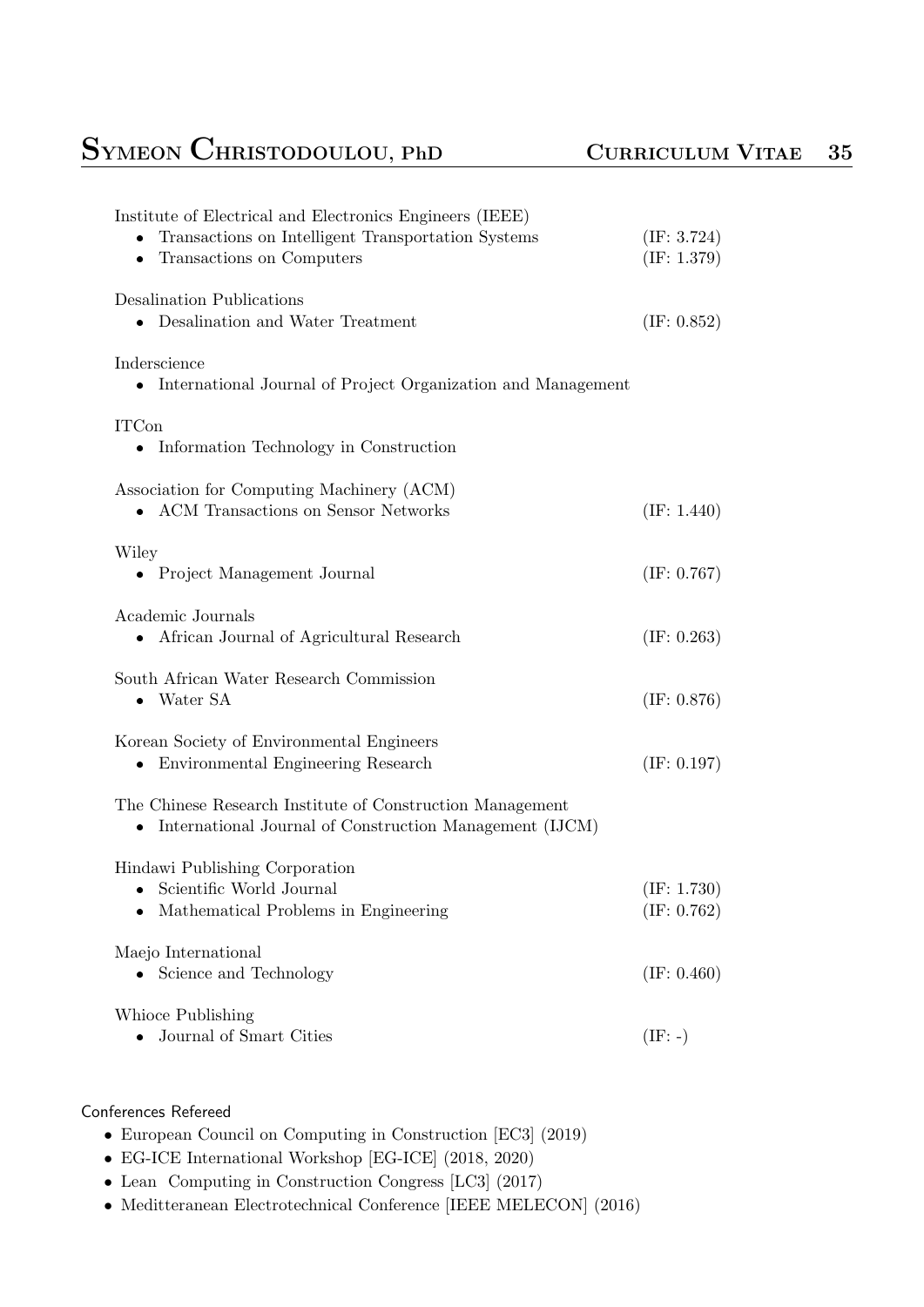- International Conference on Efficient & Sustainable Water Systems Management toward Worth Living Development [EWaS] (2016)
- *•* European Conference on Product & Process Modelling [ECPPM] (2012, 2014, 2016, 2018, 2020)
- *•* European Water Resources Association's International Conference [EWRA] (2009, 2011)
- International Conference on the Application of Artificial Intelligence to Civil, Structural and Environmental Engineering (2005, 2007)
- International Conference on Civil, Structural and Environmental Engineering Computing [CC] (2009, 2013)
- International Conference on Computing in Civil and Building Engineering [ICCCBE] (2012)
- International Conference on Construction Applications of Virtual Reality [CONVR] (2011)
- International Conference on Improving Efficiency of Water Systems in a Changing Natural and Financial Environment [EWaS-MED] (2013)
- *•* International Conference in Project Management [IPMA-PM] (2008, 2010)
- International Conference on Soft Computing Technology in Civil, Structural and Environmental Engineering (2009, 2011, 2013)
- *•* International Conference on Sustainable Buildings (2013)
- *•* International Conference on Sustainable Design and Construction (2011)
- International Conference on Sustainable Design, Engineering, and Construction [ICSDC] (2012)
- International Conference on Sustainability and the Future (2010)

### Granting Agencies Refereed

- *•* PRESTIGE Post-Doc Fellowships [France] (2016)
- *•* European Science Foundation [ESF] (2014)
- *•* Portugal's Fundao para a Cincia e a Tecnologia [FCT] (2014)
- KY Science and Engineering Foundation (2014)
- *•* Qatar National Research Fund (2013, 2014)
- *•* Hellenic Quality Assurance and Accreditation Agency [HQAA] (2013, 2014)
- *•* European Cooperation in Science and Technology (COST) Transport and Urban Development Domain [COST/TUD] (2008-2013)
- *•* Cyprus Research Promotion Foundation [CyRPF] (2009, 2011)
- *•* USA's National Science Foundation [NSF] (2000, 2001)

### Academic Evaluator - Institutional Evaluation

- Hellenic Quality Assurance and Accreditation Agency
- *•* Aristotle University of Thessaloniki, Greece
- *•* Technical University of Piraeus, Greece

### Academic Evaluator - Academic Staff Evaluation

- Democritus University of Thrace, Greece
- *•* University of the Aegean, Greece
- *•* Aristotle University of Thessaloniki, Greece

### Scientific Committees - Editorial Boards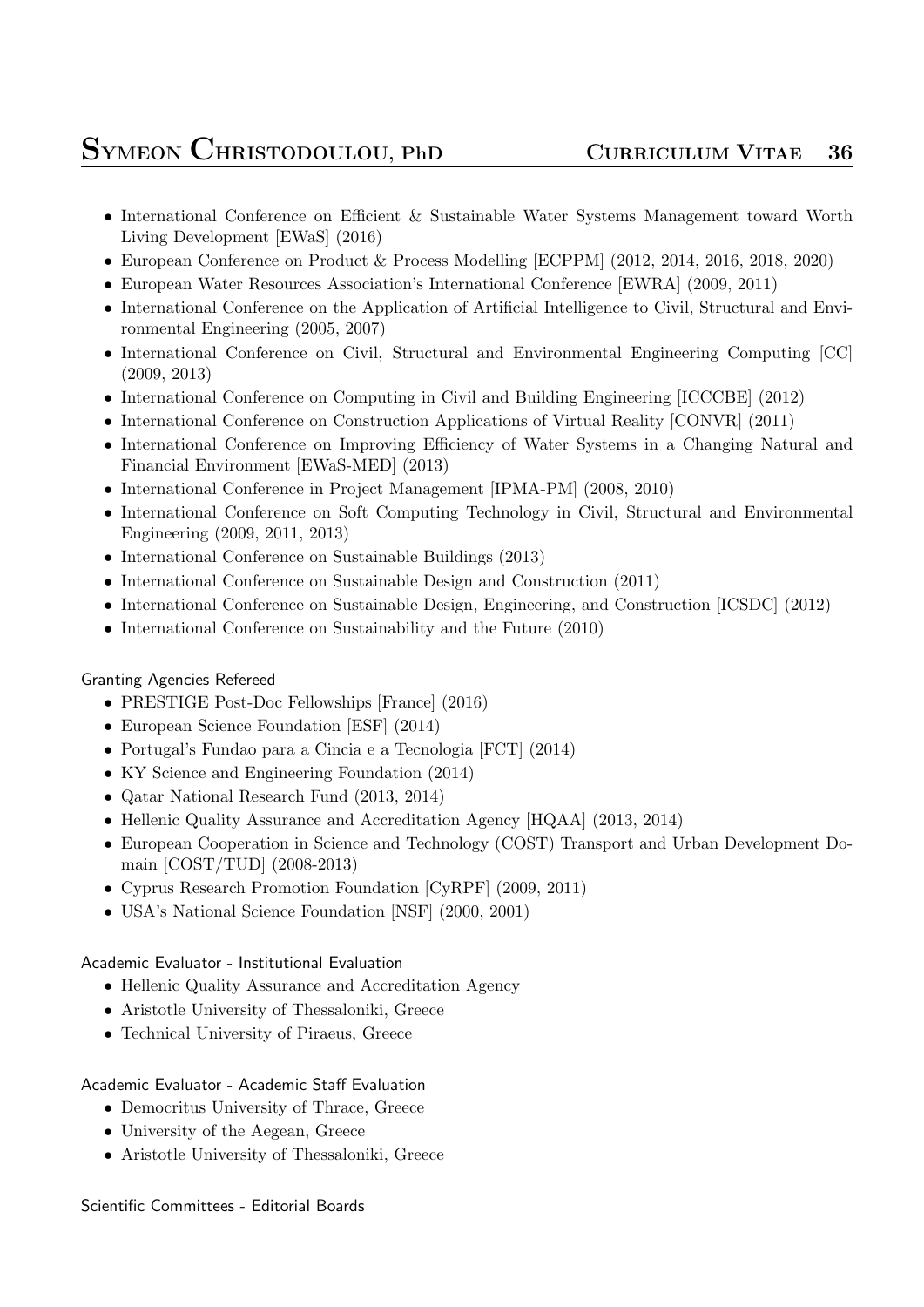- Member, Scientific Committee, European Conference on Product and Process Modeling (ECPPM), Moscow, Russia, September 2-4, 2020.
- Member, Scientific Committee, European Council on Computing in Construction (EC3), Chania, Greece, July 10-12, 2019.
- Member, Scientific Committee, 26th International Workshop on Intelligent Computing in Engineering (EG-ICE), Leuven, Belgium, June 30-July 3, 2019.
- Member and Area Track Chair, Scientific Committee, 25th International Workshop on Intelligent Computing in Engineering (EG-ICE), Lausanne, Switzerland, June 11-13, 2018.
- Member, Scientific Committee, 3rd EWaS-MED International Conference on Insights on the Water-Energy-Food Nexus, Lefkada, Greece, June 27-30, 2018.
- *•* Area Track Chair, Lean & Computing in Construction Congress (LC3), Heraklion, Crete, Greece, July 4-12, 2017.
- Member, Scientific Committee, 2nd EWaS-MED International Conference on Efficient & Sustainable Water Systems Management toward Worth Living Development, Chania, Greece, June 1-6, 2016.
- *•* Member, Scientific Committee, 11th European Conference on Product & Process Modelling [ECPPM-2016], Limassol, Cyprus, Sep. 7-9, 2016.
- Member, Scientific Committee, 16th International Conference on Computing in Civil and Building Engineering [ICCCBE-2016], Osaka, Japan, Jul. 6-8, 2016.
- Member, Scientific Committee, 10th European Conference on Product & Process Modelling [ECPPM-2014], Vienna, Austria, Sep. 17-19, 2014.
- Member, Scientific Committee, 1st EWaS-MED International Conference on Improving Efficiency of Water Systems in a Changing Natural and Financial Environment, Thessaloniki, Greece, April 11-13, 2013.
- Member, Scientific Committee, International Conference on Sustainable Buildings [SB-13], Cairo, Egypt, November 5-7, 2013.
- Member, Scientific Committee, Third International Conference on Soft Computing Technology in Civil, Structural and Environmental Engineering [CC2013], Cagliari, Sardinia, Italy, Sep. 3-6, 2013.
- Member, Scientific Committee, Fourteenth International Conference on Civil, Structural and Environmental Engineering Computing [CC2013], Cagliari, Sardinia, Italy, Sep. 3-6, 2013.
- Member, Scientific Committee, 2012 International Conference on Sustainable Design, Engineering, and Construction [ICSDC 2012], Fort Worth TX, USA, Nov. 7-9, 2012.
- Member, Scientific Committee, Fourteenth ICCCBE, Moscow, Russia, Jun. 27-29, 2012.
- Member, Scientific Committee, Ninth International Conference on Product and Process Modelling [ECPPM-2012], Reykjavik, Island, Jul. 25-27, 2012.
- Member, Scientific Committee, Eleventh International Conference on Construction Applications of Virtual Reality 2011 [convr2011], Weimar, Germany, Nov. 3-4, 2011.
- *•* Member, Scientific Committee, European Water Resources Association's Sixth International Symposium on Water Engineering and Management in a Changing Environment, Catania, Sicily, Jun. 29-Jul. 02, 2011.
- Member, Scientific Committee, International Conference on Sustainable Design and Construction, Kansas City, Missouri, USA, March 23-25, 2011.
- Member, Scientific Committee, The Second International Conference on Soft Computing Technology in Civil, Structural and Environmental Engineering, Chania, Crete, September 6-9, 2011.
- Member, Scientific Committee, First International Conference on Sustainability and the Future, Cairo, Egypt, November 23-25, 2010.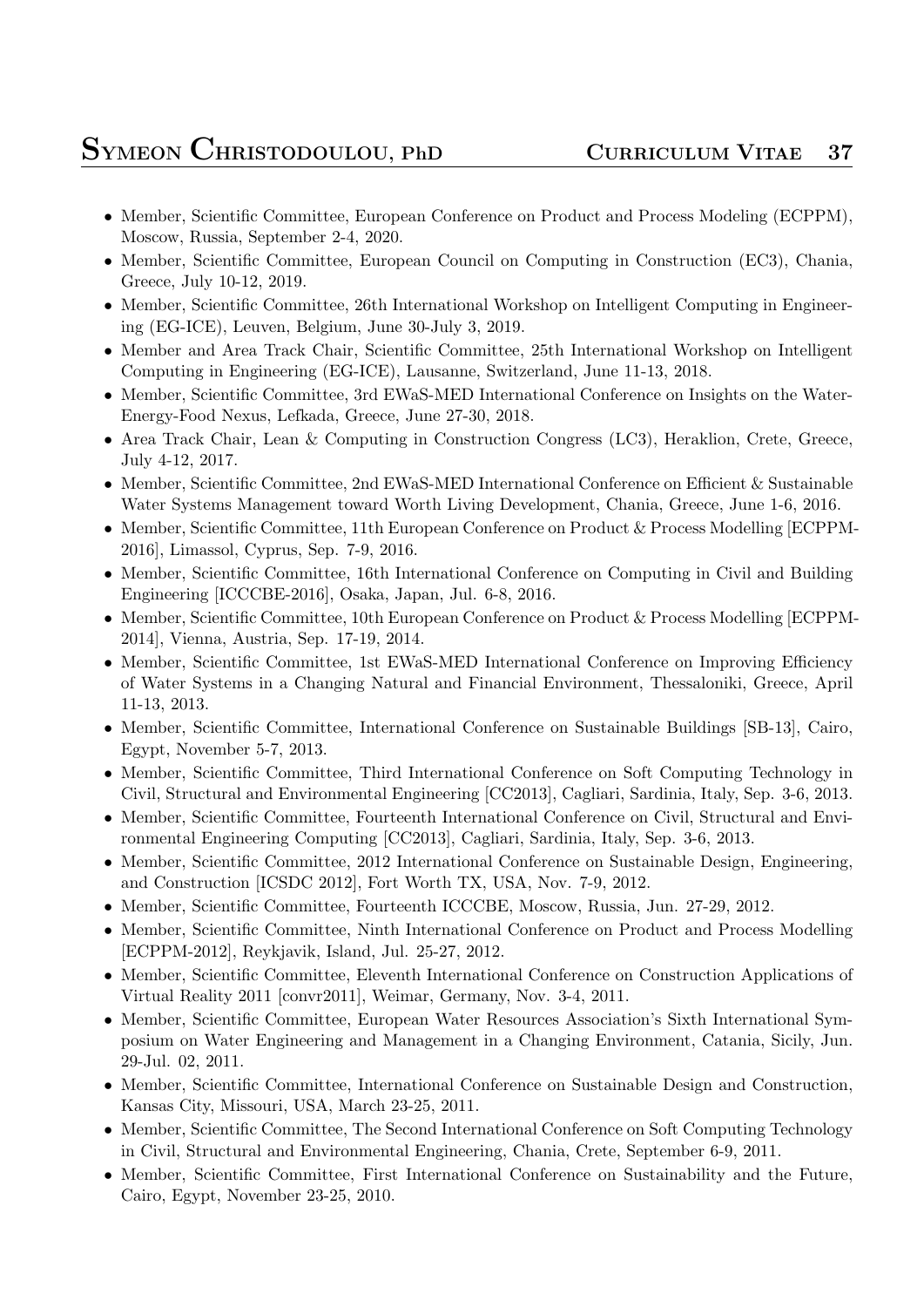- Member, Scientific Committee, International Project Management Association's PM-05 International Conference in Project Management, Greece, May 29-31, 2010.
- *•* **Chair and Host**, Scientific Committee, European Water Resources Associations Seventh International Conference on Water Resources Conservation and Risk reduction Under Climatic Instability, Cyprus, Jun. 25-27, 2009.
- *•* **Guest Editor**, Journal of Water Resources Management, Special Issue on EWRA2009. Springer, UK.
- *•* **Host**, ESF/COST Domain Committee on Transport and Urban Development, Pissouri, Cyprus, Sep. 7-8, 2009.
- Member, Scientific Committee, The Twelfth International Conference on Civil, Structural and Environmental Engineering Computing [CC09], Funchal, Madeira Island, Sep. 1-4, 2009.
- *•* Member, Scientific Committee, The First International Conference on Soft Computing in Civil, Structural and Environmental Engineering Computing [CC09], Funchal, Madeira Island, Sep. 1-4, 2009.
- Member, Scientific Committee, International Project Management Associations First Mediterranean Conference on Project Management [IPMA], Greece, May 29-31, 2008.
- Member, Scientific Committee, The Ninth International Conference On the Application of Artificial Intelligence to Civil, Structural and Environmental Engineering, St. Julians, Malta, Sep. 18-21, 2007.
- Member, Scientific Committee, The Eighth International Conference On the Application of Artificial Intelligence to Civil, Structural and Environmental Engineering, Rome, Italy, Aug. 30 - Sep. 02, 2005.

Conference Session Chair

- Civil-Comp, The Fifteenth International Conference on Civil, Structural and Environmental Engineering Computing (CC2015), Prague, Chezch Republic, Sep. 1-4, 2015.
- ITSCyprus, The Third Cyprus Sustainable Mobility and Intelligent Transport Conference (Sustainable Mobility Cyprus 2015), Nicosia, Cyprus, May 11-12, 2015.
- ITSCyprus, The Second Cyprus Sustainable Mobility and Intelligent Transport Conference (Sustainable Mobility Cyprus 2013) (Nicosia, Cyprus, Dec. 3-4, 2013).
- Civil-Comp, The Second International Conference on Soft Computing Technology in Civil, Structural and Environmental Engineering (CSC2011), Chania, Crete, Sep. 18-21, 2011.
- European Water Resources Association, Eighth International Symposium on Water Engineering and Management in a Changing Environment, Catania, Italy, Jun. 29- Jul. 2, 2011.
- *•* European Water Resources Association, Seventh International Conference on Water Resources Conservation and Risk reduction Under Climatic Instability, Cyprus, Jun. 25-27, 2009.
- *•* Civil-Comp, Ninth International Conference On the Application of Artificial Intelligence to Civil, Structural and Environmental Engineering (AICC07), St. Julians, Malta, 18-21 Sep. 18-21, 2007.
- Civil-Comp, Eighth International Conference on the Application of Artificial Intelligence to Civil, Structural and Environmental Engineering (AICC05), Rome, Italy Aug. 30 - Sep. 02, 2005.
- The Fifth International Conference on Management of Technological Changes (MTC 2007), Alexandroupolis, Greece, Aug. 25-26, 2007.
- *•* European Water Resources Association, International Conference on Water Resources Management New Approaches and Technologies, Chania, Crete, Jun. 14-16, 2007.
- Scientific and Technical Chamber of Cyprus (ETEK), Workshop on Forensic Engineering, Nicosia, Cyprus, Feb. 3-4, 2006.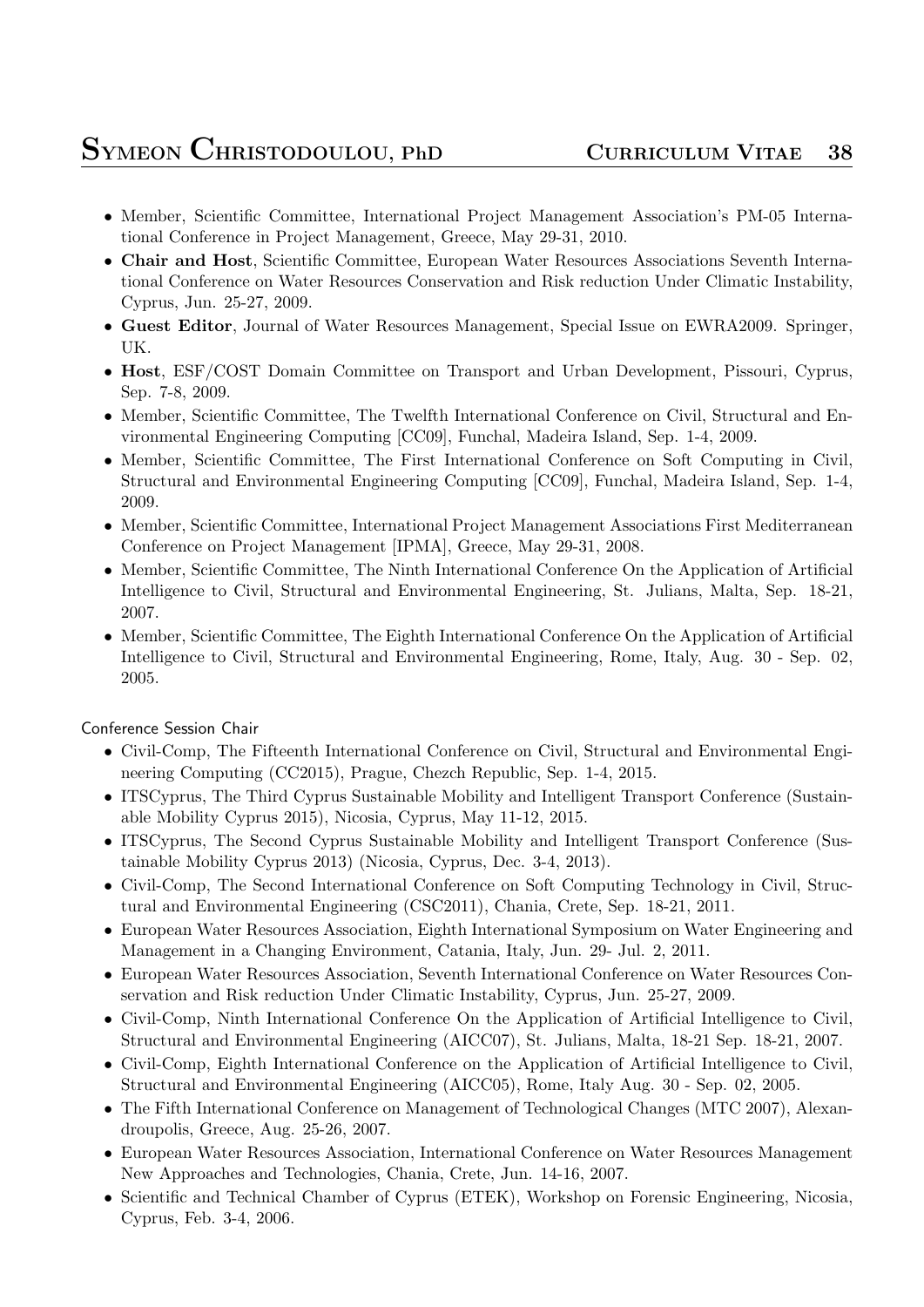• ASCE, International Conference on Computing in Civil Engineering, Cancun, Mexico, Jul.12- 15, 2005.

### **Invited Lectures and Seminars**

- 2009 May 18 *University of Cyprus "Cyprus's water scarcity problem"*, Logos & Antilogos public seminar series (Nicosia, Cyprus).
- 2009 Jan. 14 *The Open University of Cyprus "Sustainable management of water distribution networks"*, Invited lecture at the Open University of Cyprus (Nicosia, Cyprus).
- 2008 Dec. 15 *Strategic Workshop for Addressing the Water Shortage Problem in Cyprus "Sustainable management of urban piping networks"*, Keynote presentation at Cyprus's Water Development Department's strategic workshop on water management, efficiency and sustainability (Nicosia, Cyprus).
- 2008 Nov. 27 *Global Water Efficiency 2008 "Striving for efficiency in managing urban water distribution networks"*, Keynote presentation at IWA's Global Water Efficiency workshop (Limassol, Cyprus).
- 2006 Oct. 18 *Bentley Microsystems, Inc. "New methods in effective project management - Fully integrated and automated project processes"*, Keynote presentation at Bentleys workshop on building information models (BIM) (Nicosia, Cyprus).
- 2006 Aug. 01 *Naresuan University, Thailand "Integrated water distribution network risk assessment and management"*, Invited lecture, Naresuan University, Phitsanulok, Thailand.
- 2005 Nov. 05 *Cyprus Association of Civil Engineers (SPOLMIK) "Health and safety in the construction industry An academic's perspective"*, Keynote presentation at SPOLMIK's workshop on health and safety at construction sites (Nicosia, Cyprus).
- 2002 Oct. *Metropolitan Transit Authority, New York City "Fully integrated and automated project processes"*, Invited lecture at the Second Ave. Subway Project on 3D/4D technologies (New York City, U.S.A.).
- 2001 Fall *Columbia University, New York City* Guest lecturer at Columbia University on topics related to Construction Engineering and Management (New York City, U.S.A.).
- 2001 May *Columbia University, New York City* Presenter at the New York City Science/Technology Forum for High School Students (New York City, U.S.A.).

### **Outreach Activities**

Television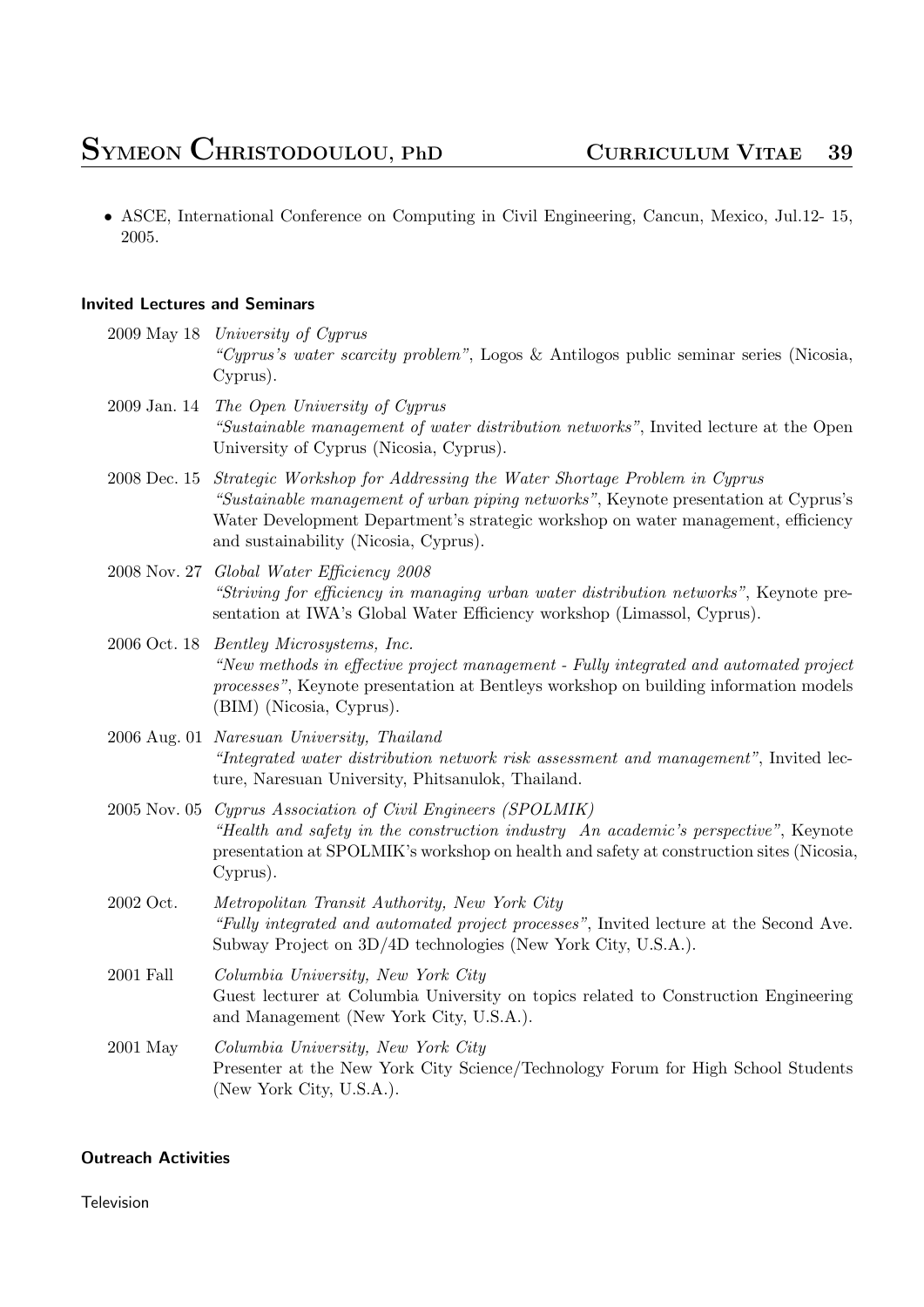- 2016 Jan. 10 *Cyprus Broadcasting Corporation, CyBC1 TV Station. "Green University"* Interview about Nireas-IWRC as part of a TV-Special on UCY's Green University status, on the "Home in Nature" news magazino.
- 2008 Oct. 08 *Cyprus Broadcasting Corporation, CyBC1 TV Station. "The Transportation Problem in Nicosia - Solution Measures"* 20-minute TV interview on the "Epta - Deka" news magazino, televised live. (http://www.eng.ucy.ac.cy/schristo/media/2008Oct08\_EptaDeka.wmv)
- 2009 Apr. 09 *Mega TV Station. "Sustainable management of water distribution networks"* 15-minute one-on-one TV interview on the "Me Mia Matia" news magazino, televised live.

([http://www.eng.ucy.ac.cy/schristo/media/2008Apr09\\_MeMiaMatia.w](http://www.eng.ucy.ac.cy/schristo/media/2008Oct08_EptaDeka.wmv)mv)

2009 Mar. 29 *Ant1 TV Station. "The problem of water in Cyprus"* 10-minute TV interview on the "Mera Mesimeri" news magazino, televised live. ([http://www.eng.ucy.ac.cy/schristo/media/2008Mar31\\_MeraMesimeri.wm](http://www.eng.ucy.ac.cy/schristo/media/2008Apr09_MeMiaMatia.wmv)v)

#### Radio

- 2008 Aug. 05 *[Cyprus Broadcasting Corporation, CyBC1 Radio Station. "The Transportation Pr](http://www.eng.ucy.ac.cy/schristo/media/2008Mar31_MeraMesimeri.wmv)oblem in Nicosia - Solution Measures"* 90-minute discussion on radio, broadcasted live.
- 2008 Apr. 11 *Logos Station. "Water issues in Cyprus"* 60-minute one-on-one radio interview, broadcasted live.

#### In The News

#### (Newspapers/Periodicals/Internet)

- 2011 Mar. 06 *Phileleftheros Newspaper. "Sustainable Management of Urban Water Distribution Networks Automatic Meter Reading (AMR)"* Article about the development of an AMR platform.
- 2010 Mar. 31 *Ipsipetis. "The Water Problem"* Scientific commentary/article about the sustainable management of water distribution networks (ISSN 1986-0218, vol.30, p. 10).
- 2008 Sep. 15 *Phileleftheros Newspaper. "30% water loss due to pipe leaks"* Article about the publication by UCY of the report on sustainable management of water distribution networks.
- 2008 Aug. 14 *Phileleftheros Newspaper. "Leaks in the water savings Millions in tonnage and euro buried in the soil"* Article about the increase in water leak incidents as a result of the imposed emergency water supply curtailments, and about Christodoulou et al.'s research work on water loss in urban water distribution networks.
- 2008 Apr. 13 *Politis Newspaper. "Water Lost The problematic status of urban water distribution networks"* Article about Christodoulou et al.'s research work on water loss and the mitigation of the water-leak problem found in urban water distribution networks.